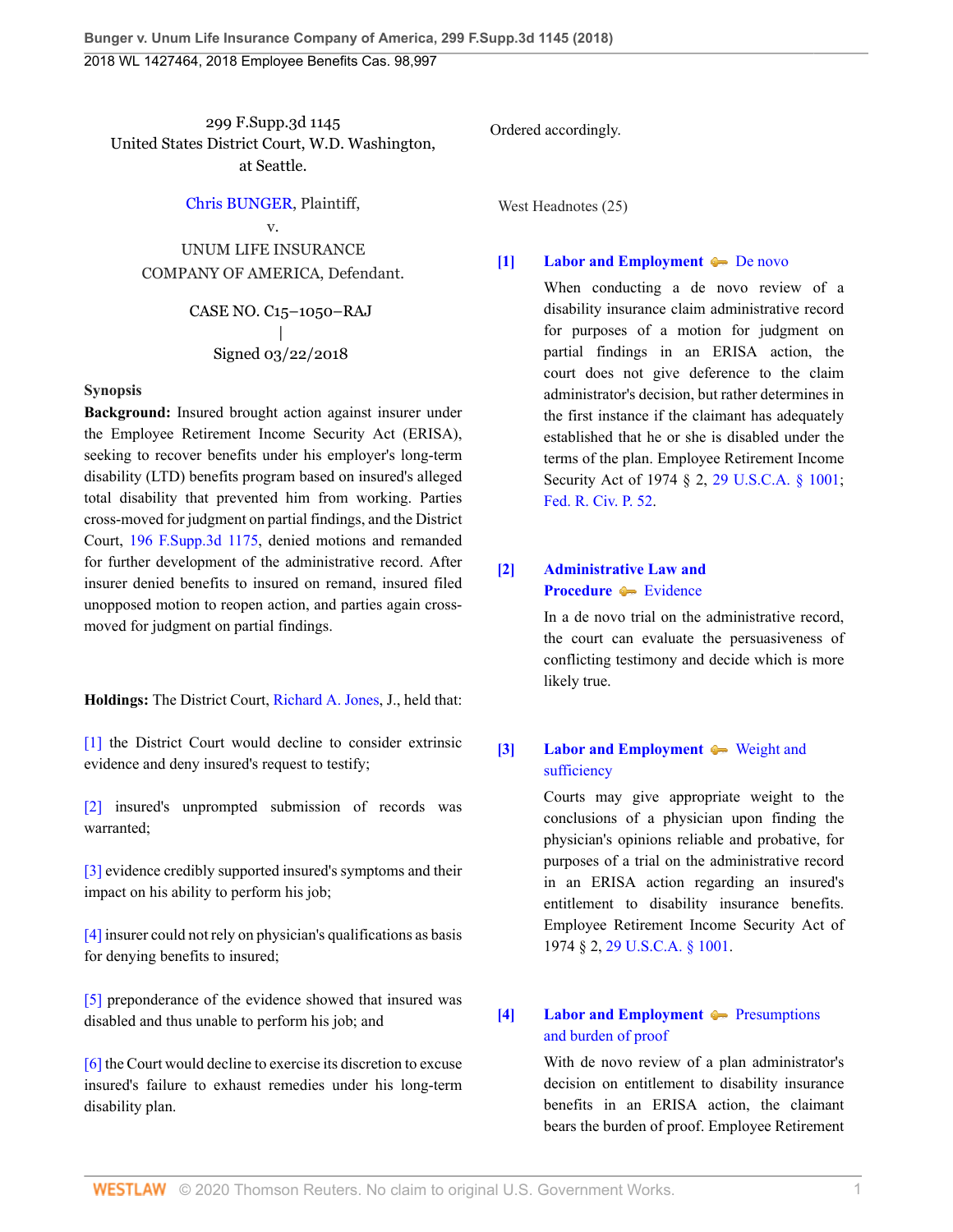Income Security Act of 1974 § 2, [29 U.S.C.A. §](http://www.westlaw.com/Link/Document/FullText?findType=L&pubNum=1000546&cite=29USCAS1001&originatingDoc=I264d33a02e8211e888d5f23feb60b681&refType=LQ&originationContext=document&vr=3.0&rs=cblt1.0&transitionType=DocumentItem&contextData=(sc.UserEnteredCitation)) [1001](http://www.westlaw.com/Link/Document/FullText?findType=L&pubNum=1000546&cite=29USCAS1001&originatingDoc=I264d33a02e8211e888d5f23feb60b681&refType=LQ&originationContext=document&vr=3.0&rs=cblt1.0&transitionType=DocumentItem&contextData=(sc.UserEnteredCitation)).

#### <span id="page-1-2"></span>**[\[5\]](#page-10-4) [Labor and Employment](http://www.westlaw.com/Browse/Home/KeyNumber/231H/View.html?docGuid=I264d33a02e8211e888d5f23feb60b681&originationContext=document&vr=3.0&rs=cblt1.0&transitionType=DocumentItem&contextData=(sc.UserEnteredCitation))**  $\blacktriangleright$  [Disability claims](http://www.westlaw.com/Browse/Home/KeyNumber/231Hk696(2)/View.html?docGuid=I264d33a02e8211e888d5f23feb60b681&originationContext=document&vr=3.0&rs=cblt1.0&transitionType=DocumentItem&contextData=(sc.UserEnteredCitation))

A claimant must demonstrate disability under the terms of a disability benefits plan by a preponderance of the evidence upon judicial review of the administrative record of a disability benefits claim; this does not relief the plan administrator from its duty under the Employee Retirement Income Security Act (ERISA) to engage in a meaningful dialogue with the claimant about his claim. Employee Retirement Income Security Act of 1974 § 2, [29 U.S.C.A. §](http://www.westlaw.com/Link/Document/FullText?findType=L&pubNum=1000546&cite=29USCAS1001&originatingDoc=I264d33a02e8211e888d5f23feb60b681&refType=LQ&originationContext=document&vr=3.0&rs=cblt1.0&transitionType=DocumentItem&contextData=(sc.UserEnteredCitation)) [1001](http://www.westlaw.com/Link/Document/FullText?findType=L&pubNum=1000546&cite=29USCAS1001&originatingDoc=I264d33a02e8211e888d5f23feb60b681&refType=LQ&originationContext=document&vr=3.0&rs=cblt1.0&transitionType=DocumentItem&contextData=(sc.UserEnteredCitation)); [29 C.F.R. § 2560.503-1\(g\)](http://www.westlaw.com/Link/Document/FullText?findType=L&pubNum=1000547&cite=29CFRS2560.503-1&originatingDoc=I264d33a02e8211e888d5f23feb60b681&refType=LQ&originationContext=document&vr=3.0&rs=cblt1.0&transitionType=DocumentItem&contextData=(sc.UserEnteredCitation)).

#### <span id="page-1-3"></span>**[\[6\]](#page-10-5) [Labor and Employment](http://www.westlaw.com/Browse/Home/KeyNumber/231H/View.html?docGuid=I264d33a02e8211e888d5f23feb60b681&originationContext=document&vr=3.0&rs=cblt1.0&transitionType=DocumentItem&contextData=(sc.UserEnteredCitation)) A** [Remand to](http://www.westlaw.com/Browse/Home/KeyNumber/231Hk704/View.html?docGuid=I264d33a02e8211e888d5f23feb60b681&originationContext=document&vr=3.0&rs=cblt1.0&transitionType=DocumentItem&contextData=(sc.UserEnteredCitation)) [administrator](http://www.westlaw.com/Browse/Home/KeyNumber/231Hk704/View.html?docGuid=I264d33a02e8211e888d5f23feb60b681&originationContext=document&vr=3.0&rs=cblt1.0&transitionType=DocumentItem&contextData=(sc.UserEnteredCitation))

On de novo review of an administrative record for a disability benefits claim in an ERISA action, courts can remand a disability claim to the plan administrator if the record is not sufficiently developed. Employee Retirement Income Security Act of 1974 § 2, [29 U.S.C.A. §](http://www.westlaw.com/Link/Document/FullText?findType=L&pubNum=1000546&cite=29USCAS1001&originatingDoc=I264d33a02e8211e888d5f23feb60b681&refType=LQ&originationContext=document&vr=3.0&rs=cblt1.0&transitionType=DocumentItem&contextData=(sc.UserEnteredCitation)) [1001](http://www.westlaw.com/Link/Document/FullText?findType=L&pubNum=1000546&cite=29USCAS1001&originatingDoc=I264d33a02e8211e888d5f23feb60b681&refType=LQ&originationContext=document&vr=3.0&rs=cblt1.0&transitionType=DocumentItem&contextData=(sc.UserEnteredCitation)).

## <span id="page-1-4"></span>**[\[7\]](#page-10-6) [Labor and Employment](http://www.westlaw.com/Browse/Home/KeyNumber/231H/View.html?docGuid=I264d33a02e8211e888d5f23feb60b681&originationContext=document&vr=3.0&rs=cblt1.0&transitionType=DocumentItem&contextData=(sc.UserEnteredCitation))**  $\blacklozenge$  [Record on](http://www.westlaw.com/Browse/Home/KeyNumber/231Hk691/View.html?docGuid=I264d33a02e8211e888d5f23feb60b681&originationContext=document&vr=3.0&rs=cblt1.0&transitionType=DocumentItem&contextData=(sc.UserEnteredCitation)) [review](http://www.westlaw.com/Browse/Home/KeyNumber/231Hk691/View.html?docGuid=I264d33a02e8211e888d5f23feb60b681&originationContext=document&vr=3.0&rs=cblt1.0&transitionType=DocumentItem&contextData=(sc.UserEnteredCitation))

The Court generally reviews only the materials included in the record considered by the plan administrator upon de novo review of an administrative record for a disability insurance claim in an ERISA action. Employee Retirement Income Security Act of 1974 § 2, [29 U.S.C.A. §](http://www.westlaw.com/Link/Document/FullText?findType=L&pubNum=1000546&cite=29USCAS1001&originatingDoc=I264d33a02e8211e888d5f23feb60b681&refType=LQ&originationContext=document&vr=3.0&rs=cblt1.0&transitionType=DocumentItem&contextData=(sc.UserEnteredCitation)) [1001](http://www.westlaw.com/Link/Document/FullText?findType=L&pubNum=1000546&cite=29USCAS1001&originatingDoc=I264d33a02e8211e888d5f23feb60b681&refType=LQ&originationContext=document&vr=3.0&rs=cblt1.0&transitionType=DocumentItem&contextData=(sc.UserEnteredCitation)).

## <span id="page-1-5"></span>**[\[8\]](#page-10-7) [Labor and Employment](http://www.westlaw.com/Browse/Home/KeyNumber/231H/View.html?docGuid=I264d33a02e8211e888d5f23feb60b681&originationContext=document&vr=3.0&rs=cblt1.0&transitionType=DocumentItem&contextData=(sc.UserEnteredCitation))**  $\blacktriangleright$  [Record on](http://www.westlaw.com/Browse/Home/KeyNumber/231Hk691/View.html?docGuid=I264d33a02e8211e888d5f23feb60b681&originationContext=document&vr=3.0&rs=cblt1.0&transitionType=DocumentItem&contextData=(sc.UserEnteredCitation)) [review](http://www.westlaw.com/Browse/Home/KeyNumber/231Hk691/View.html?docGuid=I264d33a02e8211e888d5f23feb60b681&originationContext=document&vr=3.0&rs=cblt1.0&transitionType=DocumentItem&contextData=(sc.UserEnteredCitation))

A court may exercise its discretion to consider evidence extrinsic to the administrative record when circumstances clearly establish the evidence is necessary to conduct an adequate de novo review of the administrative record of a disability insurance claim in an ERISA action;

this includes exceptional circumstances such as claims requiring the consideration of complex medical questions, issues regarding medical expert credibility, or where a claimant could not have presented the additional evidence in the administrative process. Employee Retirement Income Security Act of 1974 § 2, [29 U.S.C.A. §](http://www.westlaw.com/Link/Document/FullText?findType=L&pubNum=1000546&cite=29USCAS1001&originatingDoc=I264d33a02e8211e888d5f23feb60b681&refType=LQ&originationContext=document&vr=3.0&rs=cblt1.0&transitionType=DocumentItem&contextData=(sc.UserEnteredCitation)) [1001.](http://www.westlaw.com/Link/Document/FullText?findType=L&pubNum=1000546&cite=29USCAS1001&originatingDoc=I264d33a02e8211e888d5f23feb60b681&refType=LQ&originationContext=document&vr=3.0&rs=cblt1.0&transitionType=DocumentItem&contextData=(sc.UserEnteredCitation))

#### <span id="page-1-0"></span>**[\[9\]](#page-10-8) [Labor and Employment](http://www.westlaw.com/Browse/Home/KeyNumber/231H/View.html?docGuid=I264d33a02e8211e888d5f23feb60b681&originationContext=document&vr=3.0&rs=cblt1.0&transitionType=DocumentItem&contextData=(sc.UserEnteredCitation))**  $\blacktriangleright$  [Record on](http://www.westlaw.com/Browse/Home/KeyNumber/231Hk691/View.html?docGuid=I264d33a02e8211e888d5f23feb60b681&originationContext=document&vr=3.0&rs=cblt1.0&transitionType=DocumentItem&contextData=(sc.UserEnteredCitation)) [review](http://www.westlaw.com/Browse/Home/KeyNumber/231Hk691/View.html?docGuid=I264d33a02e8211e888d5f23feb60b681&originationContext=document&vr=3.0&rs=cblt1.0&transitionType=DocumentItem&contextData=(sc.UserEnteredCitation))

The District Court would decline to consider extrinsic evidence, including declaration addressing insured's ongoing education, and would deny insured's request to testify, for purposes of conducting de novo review administrative record for insured's long-term disability insurance claim upon insured's challenge to his denial of benefits under ERISA, where declaration merely sought to clarify the amount of time that insured spent on school, insured could have included that information in previous declaration, which included discussion of insured's activities and their impact on his functioning, and information in new declaration was not necessary to conduct de novo review of insured's claim given that the Court found that further proceedings were necessary to determine insured's disability. Employee Retirement Income Security Act of 1974 § 2, [29 U.S.C.A. § 1001.](http://www.westlaw.com/Link/Document/FullText?findType=L&pubNum=1000546&cite=29USCAS1001&originatingDoc=I264d33a02e8211e888d5f23feb60b681&refType=LQ&originationContext=document&vr=3.0&rs=cblt1.0&transitionType=DocumentItem&contextData=(sc.UserEnteredCitation))

## <span id="page-1-1"></span>**[\[10\]](#page-10-9) [Labor and Employment](http://www.westlaw.com/Browse/Home/KeyNumber/231H/View.html?docGuid=I264d33a02e8211e888d5f23feb60b681&originationContext=document&vr=3.0&rs=cblt1.0&transitionType=DocumentItem&contextData=(sc.UserEnteredCitation))**  $\blacktriangleright$  [Record on](http://www.westlaw.com/Browse/Home/KeyNumber/231Hk691/View.html?docGuid=I264d33a02e8211e888d5f23feb60b681&originationContext=document&vr=3.0&rs=cblt1.0&transitionType=DocumentItem&contextData=(sc.UserEnteredCitation)) [review](http://www.westlaw.com/Browse/Home/KeyNumber/231Hk691/View.html?docGuid=I264d33a02e8211e888d5f23feb60b681&originationContext=document&vr=3.0&rs=cblt1.0&transitionType=DocumentItem&contextData=(sc.UserEnteredCitation))

Insured's unprompted submission of records for purposes of the District Court's de novo review of administrative record of insured's longterm disability insurance claim, for purposes of insured's challenge to his denial of benefits under ERISA, was warranted; although insurer asserted that submissions were attempts to expand the record and improperly change theory of disability, the initial remand of the case was based on the insurer's insufficient development of the record, insurer took no action for almost four months following remand, insured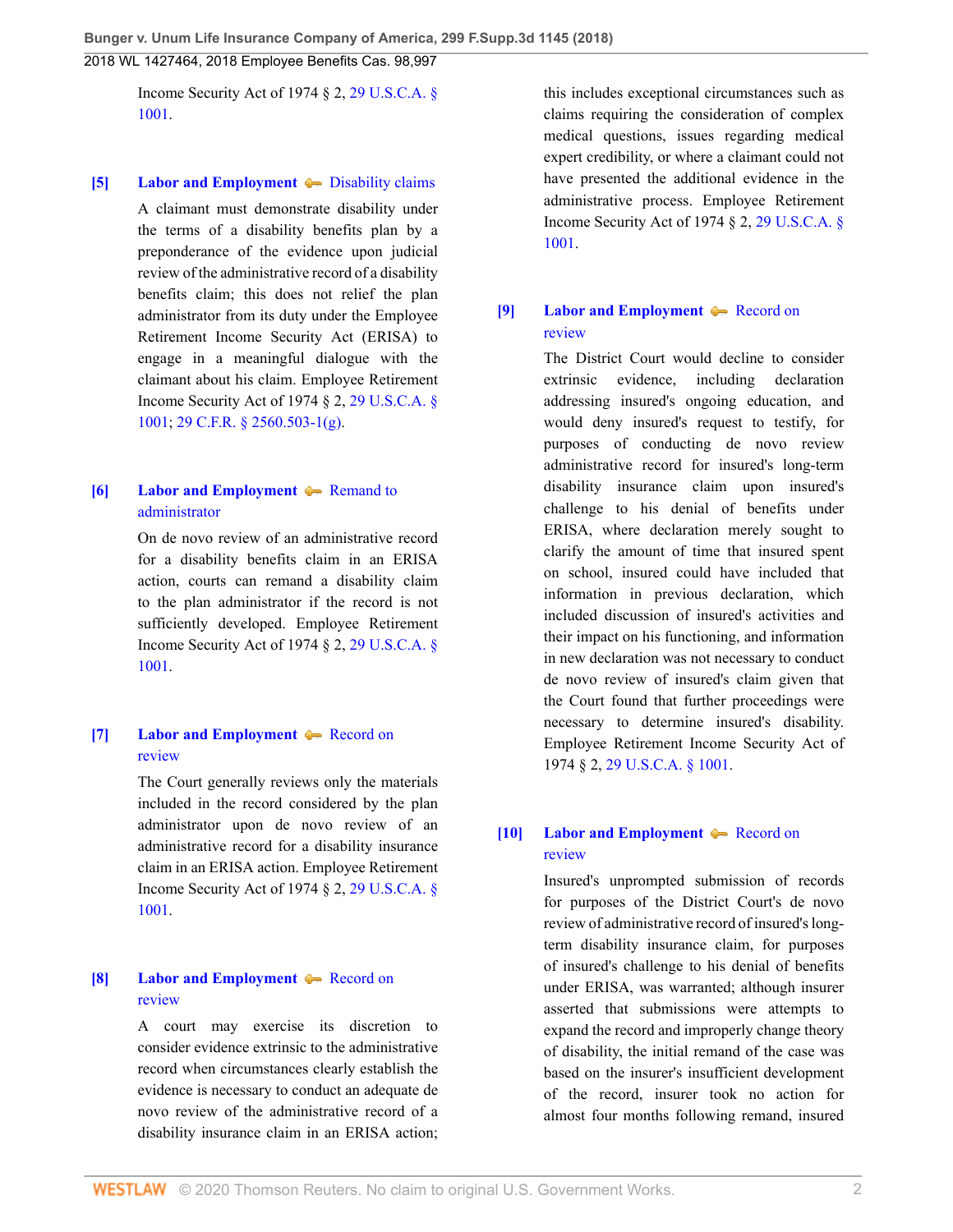appropriately provided information identified by insurer as pertinent to his claim, and inclusion of previously undiagnosed conditions to support insured's claim that he was disabled did not constitute improper change in theory. Employee Retirement Income Security Act of 1974 § 2, [29](http://www.westlaw.com/Link/Document/FullText?findType=L&pubNum=1000546&cite=29USCAS1001&originatingDoc=I264d33a02e8211e888d5f23feb60b681&refType=LQ&originationContext=document&vr=3.0&rs=cblt1.0&transitionType=DocumentItem&contextData=(sc.UserEnteredCitation)) [U.S.C.A. § 1001](http://www.westlaw.com/Link/Document/FullText?findType=L&pubNum=1000546&cite=29USCAS1001&originatingDoc=I264d33a02e8211e888d5f23feb60b681&refType=LQ&originationContext=document&vr=3.0&rs=cblt1.0&transitionType=DocumentItem&contextData=(sc.UserEnteredCitation)).

# <span id="page-2-2"></span>**[\[11\]](#page-11-0) [Labor and Employment](http://www.westlaw.com/Browse/Home/KeyNumber/231H/View.html?docGuid=I264d33a02e8211e888d5f23feb60b681&originationContext=document&vr=3.0&rs=cblt1.0&transitionType=DocumentItem&contextData=(sc.UserEnteredCitation))**  $\blacklozenge$  **[De novo](http://www.westlaw.com/Browse/Home/KeyNumber/231Hk686/View.html?docGuid=I264d33a02e8211e888d5f23feb60b681&originationContext=document&vr=3.0&rs=cblt1.0&transitionType=DocumentItem&contextData=(sc.UserEnteredCitation)) [Labor and Employment](http://www.westlaw.com/Browse/Home/KeyNumber/231H/View.html?docGuid=I264d33a02e8211e888d5f23feb60b681&originationContext=document&vr=3.0&rs=cblt1.0&transitionType=DocumentItem&contextData=(sc.UserEnteredCitation))**  $\blacklozenge$  [Remand to](http://www.westlaw.com/Browse/Home/KeyNumber/231Hk704/View.html?docGuid=I264d33a02e8211e888d5f23feb60b681&originationContext=document&vr=3.0&rs=cblt1.0&transitionType=DocumentItem&contextData=(sc.UserEnteredCitation)) [administrator](http://www.westlaw.com/Browse/Home/KeyNumber/231Hk704/View.html?docGuid=I264d33a02e8211e888d5f23feb60b681&originationContext=document&vr=3.0&rs=cblt1.0&transitionType=DocumentItem&contextData=(sc.UserEnteredCitation))

The Court would conduct de novo review of the administrative record of insured's longterm disability insurance claim following initial remand to insurer for further development of administrative record, for purposes of insured's challenge to his denial of benefits under ERISA; although insured alleged that ERISA regulations governing appeals of adverse benefit determinations applied to court-ordered remands and that insurer violated regulations by conducting review of insured's claim and consulting with medical providers following remand rather than starting consideration of claim anew, insured failed to show that ERISA regulations were applicable or allege that insurer's delay in taking action on remand violated ERISA. Employee Retirement Income Security Act of 1974 § 2, [29 U.S.C.A. § 1001;](http://www.westlaw.com/Link/Document/FullText?findType=L&pubNum=1000546&cite=29USCAS1001&originatingDoc=I264d33a02e8211e888d5f23feb60b681&refType=LQ&originationContext=document&vr=3.0&rs=cblt1.0&transitionType=DocumentItem&contextData=(sc.UserEnteredCitation)) [29](http://www.westlaw.com/Link/Document/FullText?findType=L&pubNum=1000547&cite=29CFRS2560.503-1&originatingDoc=I264d33a02e8211e888d5f23feb60b681&refType=LQ&originationContext=document&vr=3.0&rs=cblt1.0&transitionType=DocumentItem&contextData=(sc.UserEnteredCitation)) [C.F.R. § 2560.503-1.](http://www.westlaw.com/Link/Document/FullText?findType=L&pubNum=1000547&cite=29CFRS2560.503-1&originatingDoc=I264d33a02e8211e888d5f23feb60b681&refType=LQ&originationContext=document&vr=3.0&rs=cblt1.0&transitionType=DocumentItem&contextData=(sc.UserEnteredCitation))

# <span id="page-2-0"></span>**[\[12\]](#page-11-1) [Insurance](http://www.westlaw.com/Browse/Home/KeyNumber/217/View.html?docGuid=I264d33a02e8211e888d5f23feb60b681&originationContext=document&vr=3.0&rs=cblt1.0&transitionType=DocumentItem&contextData=(sc.UserEnteredCitation))**  $\blacklozenge$  **[Weight and sufficiency](http://www.westlaw.com/Browse/Home/KeyNumber/217k2578/View.html?docGuid=I264d33a02e8211e888d5f23feb60b681&originationContext=document&vr=3.0&rs=cblt1.0&transitionType=DocumentItem&contextData=(sc.UserEnteredCitation)) [Labor and Employment](http://www.westlaw.com/Browse/Home/KeyNumber/231H/View.html?docGuid=I264d33a02e8211e888d5f23feb60b681&originationContext=document&vr=3.0&rs=cblt1.0&transitionType=DocumentItem&contextData=(sc.UserEnteredCitation))**  $\blacklozenge$  [Weight and](http://www.westlaw.com/Browse/Home/KeyNumber/231Hk629(2)/View.html?docGuid=I264d33a02e8211e888d5f23feb60b681&originationContext=document&vr=3.0&rs=cblt1.0&transitionType=DocumentItem&contextData=(sc.UserEnteredCitation)) [sufficiency](http://www.westlaw.com/Browse/Home/KeyNumber/231Hk629(2)/View.html?docGuid=I264d33a02e8211e888d5f23feb60b681&originationContext=document&vr=3.0&rs=cblt1.0&transitionType=DocumentItem&contextData=(sc.UserEnteredCitation))

Evidence from insured and his medical providers and examiners credibly supported his symptoms and their impact on his ability to perform his job as a web content specialist, for purposes of de novo judicial review of the administrative record for insured's claim for long-term disability insurance upon insured's challenge to his denial of benefits under ERISA; insured consistently reported fatigue, weakness, pain, difficulty focusing and concentrating, and anxiety associated with his physical symptoms, which waxed and waned, were difficult to

predict, worsened following exertion, and persisted during his attempts to return to his job, and all of those descriptions were reflected in insured's treatment records and supported by every doctor who personally examined insured. Employee Retirement Income Security Act of 1974 § 2, [29 U.S.C.A. § 1001.](http://www.westlaw.com/Link/Document/FullText?findType=L&pubNum=1000546&cite=29USCAS1001&originatingDoc=I264d33a02e8211e888d5f23feb60b681&refType=LQ&originationContext=document&vr=3.0&rs=cblt1.0&transitionType=DocumentItem&contextData=(sc.UserEnteredCitation))

# <span id="page-2-3"></span>**[\[13\]](#page-11-2) [Insurance](http://www.westlaw.com/Browse/Home/KeyNumber/217/View.html?docGuid=I264d33a02e8211e888d5f23feb60b681&originationContext=document&vr=3.0&rs=cblt1.0&transitionType=DocumentItem&contextData=(sc.UserEnteredCitation))**  $\blacktriangleright$  [Weight and sufficiency](http://www.westlaw.com/Browse/Home/KeyNumber/217k2578/View.html?docGuid=I264d33a02e8211e888d5f23feb60b681&originationContext=document&vr=3.0&rs=cblt1.0&transitionType=DocumentItem&contextData=(sc.UserEnteredCitation)) **[Labor and Employment](http://www.westlaw.com/Browse/Home/KeyNumber/231H/View.html?docGuid=I264d33a02e8211e888d5f23feb60b681&originationContext=document&vr=3.0&rs=cblt1.0&transitionType=DocumentItem&contextData=(sc.UserEnteredCitation))**  $\blacklozenge$  [Weight and](http://www.westlaw.com/Browse/Home/KeyNumber/231Hk629(2)/View.html?docGuid=I264d33a02e8211e888d5f23feb60b681&originationContext=document&vr=3.0&rs=cblt1.0&transitionType=DocumentItem&contextData=(sc.UserEnteredCitation)) [sufficiency](http://www.westlaw.com/Browse/Home/KeyNumber/231Hk629(2)/View.html?docGuid=I264d33a02e8211e888d5f23feb60b681&originationContext=document&vr=3.0&rs=cblt1.0&transitionType=DocumentItem&contextData=(sc.UserEnteredCitation))

A claimant's subjective symptom reporting may serve as valuable evidence in support of an ERISA disability insurance claim. Employee Retirement Income Security Act of 1974 § 2, [29](http://www.westlaw.com/Link/Document/FullText?findType=L&pubNum=1000546&cite=29USCAS1001&originatingDoc=I264d33a02e8211e888d5f23feb60b681&refType=LQ&originationContext=document&vr=3.0&rs=cblt1.0&transitionType=DocumentItem&contextData=(sc.UserEnteredCitation)) [U.S.C.A. § 1001](http://www.westlaw.com/Link/Document/FullText?findType=L&pubNum=1000546&cite=29USCAS1001&originatingDoc=I264d33a02e8211e888d5f23feb60b681&refType=LQ&originationContext=document&vr=3.0&rs=cblt1.0&transitionType=DocumentItem&contextData=(sc.UserEnteredCitation)).

# <span id="page-2-1"></span>**[\[14\]](#page-11-3) [Insurance](http://www.westlaw.com/Browse/Home/KeyNumber/217/View.html?docGuid=I264d33a02e8211e888d5f23feb60b681&originationContext=document&vr=3.0&rs=cblt1.0&transitionType=DocumentItem&contextData=(sc.UserEnteredCitation))**  $\blacktriangleright$  [Weight and sufficiency](http://www.westlaw.com/Browse/Home/KeyNumber/217k2578/View.html?docGuid=I264d33a02e8211e888d5f23feb60b681&originationContext=document&vr=3.0&rs=cblt1.0&transitionType=DocumentItem&contextData=(sc.UserEnteredCitation)) **[Labor and Employment](http://www.westlaw.com/Browse/Home/KeyNumber/231H/View.html?docGuid=I264d33a02e8211e888d5f23feb60b681&originationContext=document&vr=3.0&rs=cblt1.0&transitionType=DocumentItem&contextData=(sc.UserEnteredCitation))**  $\blacklozenge$  [Weight and](http://www.westlaw.com/Browse/Home/KeyNumber/231Hk629(2)/View.html?docGuid=I264d33a02e8211e888d5f23feb60b681&originationContext=document&vr=3.0&rs=cblt1.0&transitionType=DocumentItem&contextData=(sc.UserEnteredCitation)) [sufficiency](http://www.westlaw.com/Browse/Home/KeyNumber/231Hk629(2)/View.html?docGuid=I264d33a02e8211e888d5f23feb60b681&originationContext=document&vr=3.0&rs=cblt1.0&transitionType=DocumentItem&contextData=(sc.UserEnteredCitation))

Insurer could not rely on physician's professional qualifications as basis for denying disability insurance benefits to insured, for purposes of insured's action seeking judicial review under ERISA of insurer's denial of his claim for long-term disability coverage, where insurer had previously relied on the same physician's evidence in awarding insured shortterm disability (STD) benefits, physician's findings were supported in the opinion of another medical provider and were sufficient to demonstrate that insured was under regular care of a physician as required by insured's short and long-term disability plans, and physician's records included findings and observations that presented a picture of insured's symptoms over time. Employee Retirement Income Security Act of 1974 § 2, [29 U.S.C.A. § 1001](http://www.westlaw.com/Link/Document/FullText?findType=L&pubNum=1000546&cite=29USCAS1001&originatingDoc=I264d33a02e8211e888d5f23feb60b681&refType=LQ&originationContext=document&vr=3.0&rs=cblt1.0&transitionType=DocumentItem&contextData=(sc.UserEnteredCitation)).

# <span id="page-2-4"></span>**[\[15\]](#page-11-4) [Insurance](http://www.westlaw.com/Browse/Home/KeyNumber/217/View.html?docGuid=I264d33a02e8211e888d5f23feb60b681&originationContext=document&vr=3.0&rs=cblt1.0&transitionType=DocumentItem&contextData=(sc.UserEnteredCitation))**  $\bullet\bullet$  [Nature or Degree of Disability](http://www.westlaw.com/Browse/Home/KeyNumber/217k2553/View.html?docGuid=I264d33a02e8211e888d5f23feb60b681&originationContext=document&vr=3.0&rs=cblt1.0&transitionType=DocumentItem&contextData=(sc.UserEnteredCitation)) **[Labor and Employment](http://www.westlaw.com/Browse/Home/KeyNumber/231H/View.html?docGuid=I264d33a02e8211e888d5f23feb60b681&originationContext=document&vr=3.0&rs=cblt1.0&transitionType=DocumentItem&contextData=(sc.UserEnteredCitation))**  $\blacklozenge$  [Eligibility for](http://www.westlaw.com/Browse/Home/KeyNumber/231Hk572/View.html?docGuid=I264d33a02e8211e888d5f23feb60b681&originationContext=document&vr=3.0&rs=cblt1.0&transitionType=DocumentItem&contextData=(sc.UserEnteredCitation)) [benefits;  conditions constituting disability](http://www.westlaw.com/Browse/Home/KeyNumber/231Hk572/View.html?docGuid=I264d33a02e8211e888d5f23feb60b681&originationContext=document&vr=3.0&rs=cblt1.0&transitionType=DocumentItem&contextData=(sc.UserEnteredCitation))

For purposes of determining entitlement to disability benefits under an ERISA plan,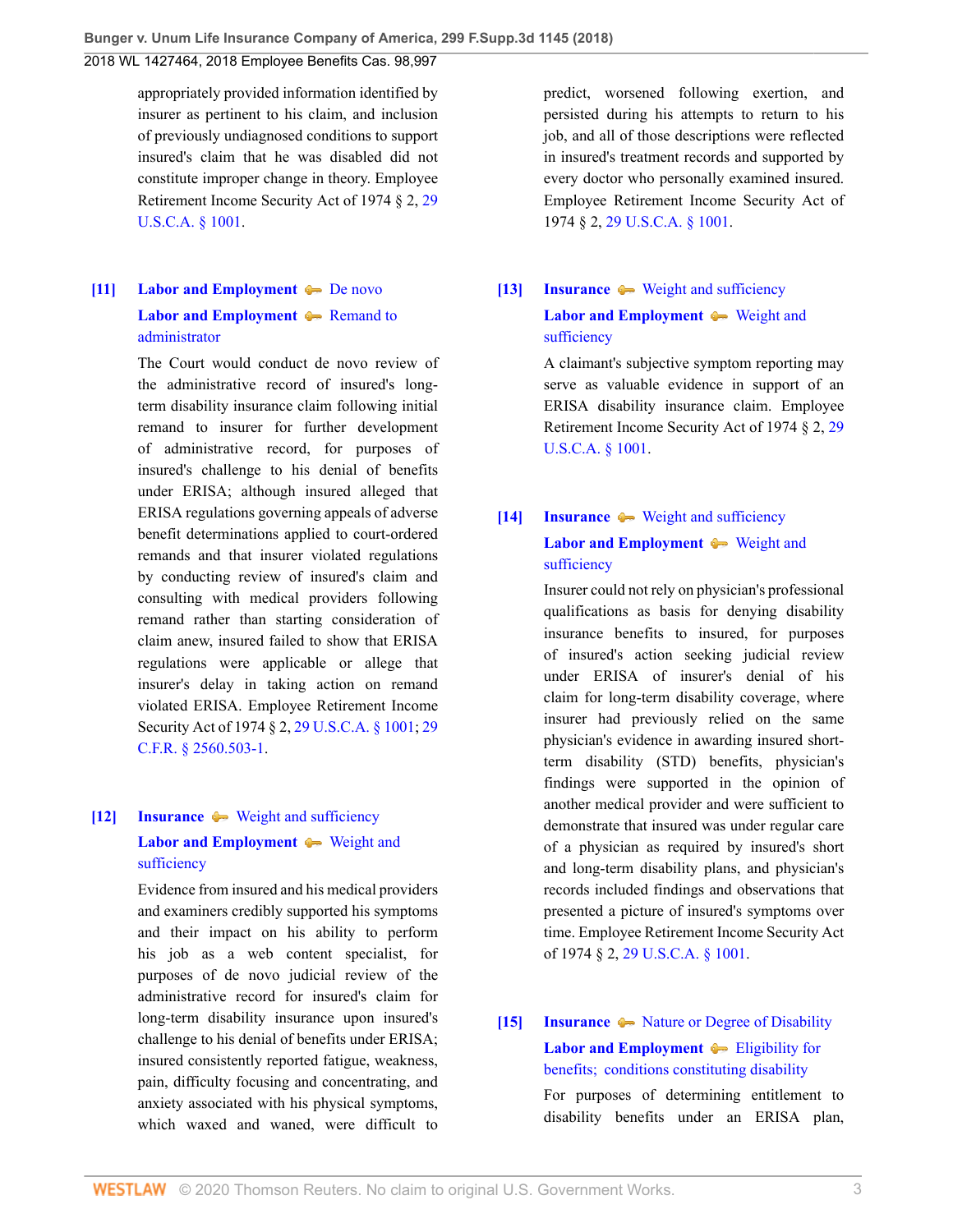fibromyalgia is a rheumatic disease, with typical symptoms including chronic pain, multiple tender points, fatigue, stiffness, and sleep disturbances, as well as lack of concentration, changes in mood or thinking, anxiety and depression. Employee Retirement Income Security Act of 1974 § 2, [29 U.S.C.A. §](http://www.westlaw.com/Link/Document/FullText?findType=L&pubNum=1000546&cite=29USCAS1001&originatingDoc=I264d33a02e8211e888d5f23feb60b681&refType=LQ&originationContext=document&vr=3.0&rs=cblt1.0&transitionType=DocumentItem&contextData=(sc.UserEnteredCitation)) [1001](http://www.westlaw.com/Link/Document/FullText?findType=L&pubNum=1000546&cite=29USCAS1001&originatingDoc=I264d33a02e8211e888d5f23feb60b681&refType=LQ&originationContext=document&vr=3.0&rs=cblt1.0&transitionType=DocumentItem&contextData=(sc.UserEnteredCitation)).

# <span id="page-3-1"></span>**[\[16\]](#page-11-5) [Insurance](http://www.westlaw.com/Browse/Home/KeyNumber/217/View.html?docGuid=I264d33a02e8211e888d5f23feb60b681&originationContext=document&vr=3.0&rs=cblt1.0&transitionType=DocumentItem&contextData=(sc.UserEnteredCitation))**  $\blacklozenge$  **[Nature or Degree of Disability](http://www.westlaw.com/Browse/Home/KeyNumber/217k2553/View.html?docGuid=I264d33a02e8211e888d5f23feb60b681&originationContext=document&vr=3.0&rs=cblt1.0&transitionType=DocumentItem&contextData=(sc.UserEnteredCitation)) [Labor and Employment](http://www.westlaw.com/Browse/Home/KeyNumber/231H/View.html?docGuid=I264d33a02e8211e888d5f23feb60b681&originationContext=document&vr=3.0&rs=cblt1.0&transitionType=DocumentItem&contextData=(sc.UserEnteredCitation))**  $\blacklozenge$  [Eligibility for](http://www.westlaw.com/Browse/Home/KeyNumber/231Hk572/View.html?docGuid=I264d33a02e8211e888d5f23feb60b681&originationContext=document&vr=3.0&rs=cblt1.0&transitionType=DocumentItem&contextData=(sc.UserEnteredCitation)) [benefits;  conditions constituting disability](http://www.westlaw.com/Browse/Home/KeyNumber/231Hk572/View.html?docGuid=I264d33a02e8211e888d5f23feb60b681&originationContext=document&vr=3.0&rs=cblt1.0&transitionType=DocumentItem&contextData=(sc.UserEnteredCitation))

For purposes of determining entitlement to disability benefits under an ERISA plan, chronic fatigue syndrome (CFS) is a complex illness characterized by severe disabling fatigue and a combination of symptoms that prominently features self-reported impairments in concentration and short-term memory, sleep disturbances, and musculoskeletal pain. Employee Retirement Income Security Act of 1974 § 2, [29 U.S.C.A. § 1001.](http://www.westlaw.com/Link/Document/FullText?findType=L&pubNum=1000546&cite=29USCAS1001&originatingDoc=I264d33a02e8211e888d5f23feb60b681&refType=LQ&originationContext=document&vr=3.0&rs=cblt1.0&transitionType=DocumentItem&contextData=(sc.UserEnteredCitation))

# <span id="page-3-2"></span>**[\[17\]](#page-11-6) [Insurance](http://www.westlaw.com/Browse/Home/KeyNumber/217/View.html?docGuid=I264d33a02e8211e888d5f23feb60b681&originationContext=document&vr=3.0&rs=cblt1.0&transitionType=DocumentItem&contextData=(sc.UserEnteredCitation))**  $\blacktriangleright$  [Weight and sufficiency](http://www.westlaw.com/Browse/Home/KeyNumber/217k2578/View.html?docGuid=I264d33a02e8211e888d5f23feb60b681&originationContext=document&vr=3.0&rs=cblt1.0&transitionType=DocumentItem&contextData=(sc.UserEnteredCitation)) **[Labor and Employment](http://www.westlaw.com/Browse/Home/KeyNumber/231H/View.html?docGuid=I264d33a02e8211e888d5f23feb60b681&originationContext=document&vr=3.0&rs=cblt1.0&transitionType=DocumentItem&contextData=(sc.UserEnteredCitation))**  $\blacklozenge$  [Weight and](http://www.westlaw.com/Browse/Home/KeyNumber/231Hk629(2)/View.html?docGuid=I264d33a02e8211e888d5f23feb60b681&originationContext=document&vr=3.0&rs=cblt1.0&transitionType=DocumentItem&contextData=(sc.UserEnteredCitation))

# [sufficiency](http://www.westlaw.com/Browse/Home/KeyNumber/231Hk629(2)/View.html?docGuid=I264d33a02e8211e888d5f23feb60b681&originationContext=document&vr=3.0&rs=cblt1.0&transitionType=DocumentItem&contextData=(sc.UserEnteredCitation))

Neither fibromyalgia or chronic fatigue syndrome (CFS) is established for purposes of an ERISA plan disability benefits claim through objective tests or evidence; diagnosis is dependent on a patient's subjective symptom reporting. Employee Retirement Income Security Act of 1974 § 2, [29 U.S.C.A. §](http://www.westlaw.com/Link/Document/FullText?findType=L&pubNum=1000546&cite=29USCAS1001&originatingDoc=I264d33a02e8211e888d5f23feb60b681&refType=LQ&originationContext=document&vr=3.0&rs=cblt1.0&transitionType=DocumentItem&contextData=(sc.UserEnteredCitation)) [1001](http://www.westlaw.com/Link/Document/FullText?findType=L&pubNum=1000546&cite=29USCAS1001&originatingDoc=I264d33a02e8211e888d5f23feb60b681&refType=LQ&originationContext=document&vr=3.0&rs=cblt1.0&transitionType=DocumentItem&contextData=(sc.UserEnteredCitation)).

# <span id="page-3-3"></span>**[\[18\]](#page-11-7) [Insurance](http://www.westlaw.com/Browse/Home/KeyNumber/217/View.html?docGuid=I264d33a02e8211e888d5f23feb60b681&originationContext=document&vr=3.0&rs=cblt1.0&transitionType=DocumentItem&contextData=(sc.UserEnteredCitation))**  $\blacklozenge$  **[Nature or Degree of Disability](http://www.westlaw.com/Browse/Home/KeyNumber/217k2553/View.html?docGuid=I264d33a02e8211e888d5f23feb60b681&originationContext=document&vr=3.0&rs=cblt1.0&transitionType=DocumentItem&contextData=(sc.UserEnteredCitation)) [Labor and Employment](http://www.westlaw.com/Browse/Home/KeyNumber/231H/View.html?docGuid=I264d33a02e8211e888d5f23feb60b681&originationContext=document&vr=3.0&rs=cblt1.0&transitionType=DocumentItem&contextData=(sc.UserEnteredCitation))**  $\blacklozenge$  [Eligibility for](http://www.westlaw.com/Browse/Home/KeyNumber/231Hk572/View.html?docGuid=I264d33a02e8211e888d5f23feb60b681&originationContext=document&vr=3.0&rs=cblt1.0&transitionType=DocumentItem&contextData=(sc.UserEnteredCitation)) [benefits;  conditions constituting disability](http://www.westlaw.com/Browse/Home/KeyNumber/231Hk572/View.html?docGuid=I264d33a02e8211e888d5f23feb60b681&originationContext=document&vr=3.0&rs=cblt1.0&transitionType=DocumentItem&contextData=(sc.UserEnteredCitation))

The diagnostic process, for purposes of a claim for disability benefits under an ERISA plan based on a diagnosis of a health problem, may evolve over time, as other diseases are excluded.

# <span id="page-3-4"></span>**[\[19\]](#page-11-8) [Insurance](http://www.westlaw.com/Browse/Home/KeyNumber/217/View.html?docGuid=I264d33a02e8211e888d5f23feb60b681&originationContext=document&vr=3.0&rs=cblt1.0&transitionType=DocumentItem&contextData=(sc.UserEnteredCitation))**  $\blacklozenge$  **[Nature or Degree of Disability](http://www.westlaw.com/Browse/Home/KeyNumber/217k2553/View.html?docGuid=I264d33a02e8211e888d5f23feb60b681&originationContext=document&vr=3.0&rs=cblt1.0&transitionType=DocumentItem&contextData=(sc.UserEnteredCitation)) [Labor and Employment](http://www.westlaw.com/Browse/Home/KeyNumber/231H/View.html?docGuid=I264d33a02e8211e888d5f23feb60b681&originationContext=document&vr=3.0&rs=cblt1.0&transitionType=DocumentItem&contextData=(sc.UserEnteredCitation))**  $\blacklozenge$  [Eligibility for](http://www.westlaw.com/Browse/Home/KeyNumber/231Hk572/View.html?docGuid=I264d33a02e8211e888d5f23feb60b681&originationContext=document&vr=3.0&rs=cblt1.0&transitionType=DocumentItem&contextData=(sc.UserEnteredCitation)) [benefits;  conditions constituting disability](http://www.westlaw.com/Browse/Home/KeyNumber/231Hk572/View.html?docGuid=I264d33a02e8211e888d5f23feb60b681&originationContext=document&vr=3.0&rs=cblt1.0&transitionType=DocumentItem&contextData=(sc.UserEnteredCitation))

Symptoms of health conditions upon which a claim for disability benefits under an ERISA plan is based, such as fibromyalgia or chronic fatigue syndrome (CFS), may vary and neither the diagnostic criteria, nor the appropriate treatment to employ is clear-cut. Employee Retirement Income Security Act of 1974 § 2, [29 U.S.C.A. §](http://www.westlaw.com/Link/Document/FullText?findType=L&pubNum=1000546&cite=29USCAS1001&originatingDoc=I264d33a02e8211e888d5f23feb60b681&refType=LQ&originationContext=document&vr=3.0&rs=cblt1.0&transitionType=DocumentItem&contextData=(sc.UserEnteredCitation)) [1001.](http://www.westlaw.com/Link/Document/FullText?findType=L&pubNum=1000546&cite=29USCAS1001&originatingDoc=I264d33a02e8211e888d5f23feb60b681&refType=LQ&originationContext=document&vr=3.0&rs=cblt1.0&transitionType=DocumentItem&contextData=(sc.UserEnteredCitation))

# <span id="page-3-5"></span>**[\[20\]](#page-11-9) [Insurance](http://www.westlaw.com/Browse/Home/KeyNumber/217/View.html?docGuid=I264d33a02e8211e888d5f23feb60b681&originationContext=document&vr=3.0&rs=cblt1.0&transitionType=DocumentItem&contextData=(sc.UserEnteredCitation))**  $\blacktriangleright$  [Weight and sufficiency](http://www.westlaw.com/Browse/Home/KeyNumber/217k2578/View.html?docGuid=I264d33a02e8211e888d5f23feb60b681&originationContext=document&vr=3.0&rs=cblt1.0&transitionType=DocumentItem&contextData=(sc.UserEnteredCitation)) **[Labor and Employment](http://www.westlaw.com/Browse/Home/KeyNumber/231H/View.html?docGuid=I264d33a02e8211e888d5f23feb60b681&originationContext=document&vr=3.0&rs=cblt1.0&transitionType=DocumentItem&contextData=(sc.UserEnteredCitation))**  $\rightarrow$  [Weight and](http://www.westlaw.com/Browse/Home/KeyNumber/231Hk629(2)/View.html?docGuid=I264d33a02e8211e888d5f23feb60b681&originationContext=document&vr=3.0&rs=cblt1.0&transitionType=DocumentItem&contextData=(sc.UserEnteredCitation)) [sufficiency](http://www.westlaw.com/Browse/Home/KeyNumber/231Hk629(2)/View.html?docGuid=I264d33a02e8211e888d5f23feb60b681&originationContext=document&vr=3.0&rs=cblt1.0&transitionType=DocumentItem&contextData=(sc.UserEnteredCitation))

Insurer's arguments that insured lacked support in record for diagnosis of either chronic fatigue syndrome (CFS) or fibromyalgia were unpersuasive, for purposes the District Court's de novo review of the administrative record under ERISA for insured's long-term disability insurance claim, which required showing of "sickness" for entitlement to coverage; both CFS and fibromyalgia were diseases that could not be established through objective tests or evidence, and both insured's self-reported symptoms and the findings of his medical providers who personally assessed him supported finding that he suffered from fibromyalgia and CFS, whereas medical providers that insurer sought to have court consider never personally observed insured. Employee Retirement Income Security Act of 1974, § 2 et seq., [29 U.S.C.A. § 1001 et](http://www.westlaw.com/Link/Document/FullText?findType=L&pubNum=1000546&cite=29USCAS1001&originatingDoc=I264d33a02e8211e888d5f23feb60b681&refType=LQ&originationContext=document&vr=3.0&rs=cblt1.0&transitionType=DocumentItem&contextData=(sc.UserEnteredCitation)) [seq.](http://www.westlaw.com/Link/Document/FullText?findType=L&pubNum=1000546&cite=29USCAS1001&originatingDoc=I264d33a02e8211e888d5f23feb60b681&refType=LQ&originationContext=document&vr=3.0&rs=cblt1.0&transitionType=DocumentItem&contextData=(sc.UserEnteredCitation))

# <span id="page-3-0"></span>**[\[21\]](#page-11-10) [Insurance](http://www.westlaw.com/Browse/Home/KeyNumber/217/View.html?docGuid=I264d33a02e8211e888d5f23feb60b681&originationContext=document&vr=3.0&rs=cblt1.0&transitionType=DocumentItem&contextData=(sc.UserEnteredCitation))**  $\blacklozenge$  **[Weight and sufficiency](http://www.westlaw.com/Browse/Home/KeyNumber/217k2578/View.html?docGuid=I264d33a02e8211e888d5f23feb60b681&originationContext=document&vr=3.0&rs=cblt1.0&transitionType=DocumentItem&contextData=(sc.UserEnteredCitation)) [Labor and Employment](http://www.westlaw.com/Browse/Home/KeyNumber/231H/View.html?docGuid=I264d33a02e8211e888d5f23feb60b681&originationContext=document&vr=3.0&rs=cblt1.0&transitionType=DocumentItem&contextData=(sc.UserEnteredCitation))**  $\blacklozenge$  [Weight and](http://www.westlaw.com/Browse/Home/KeyNumber/231Hk629(2)/View.html?docGuid=I264d33a02e8211e888d5f23feb60b681&originationContext=document&vr=3.0&rs=cblt1.0&transitionType=DocumentItem&contextData=(sc.UserEnteredCitation)) [sufficiency](http://www.westlaw.com/Browse/Home/KeyNumber/231Hk629(2)/View.html?docGuid=I264d33a02e8211e888d5f23feb60b681&originationContext=document&vr=3.0&rs=cblt1.0&transitionType=DocumentItem&contextData=(sc.UserEnteredCitation))

Preponderance of the evidence showed that insured was precluded from his ability to perform his job as a web content specialist, to sustain necessary employment-related activities, or to maintain attendance at his job on a consistent basis, and thus insured met his burden of establishing entitlement to long-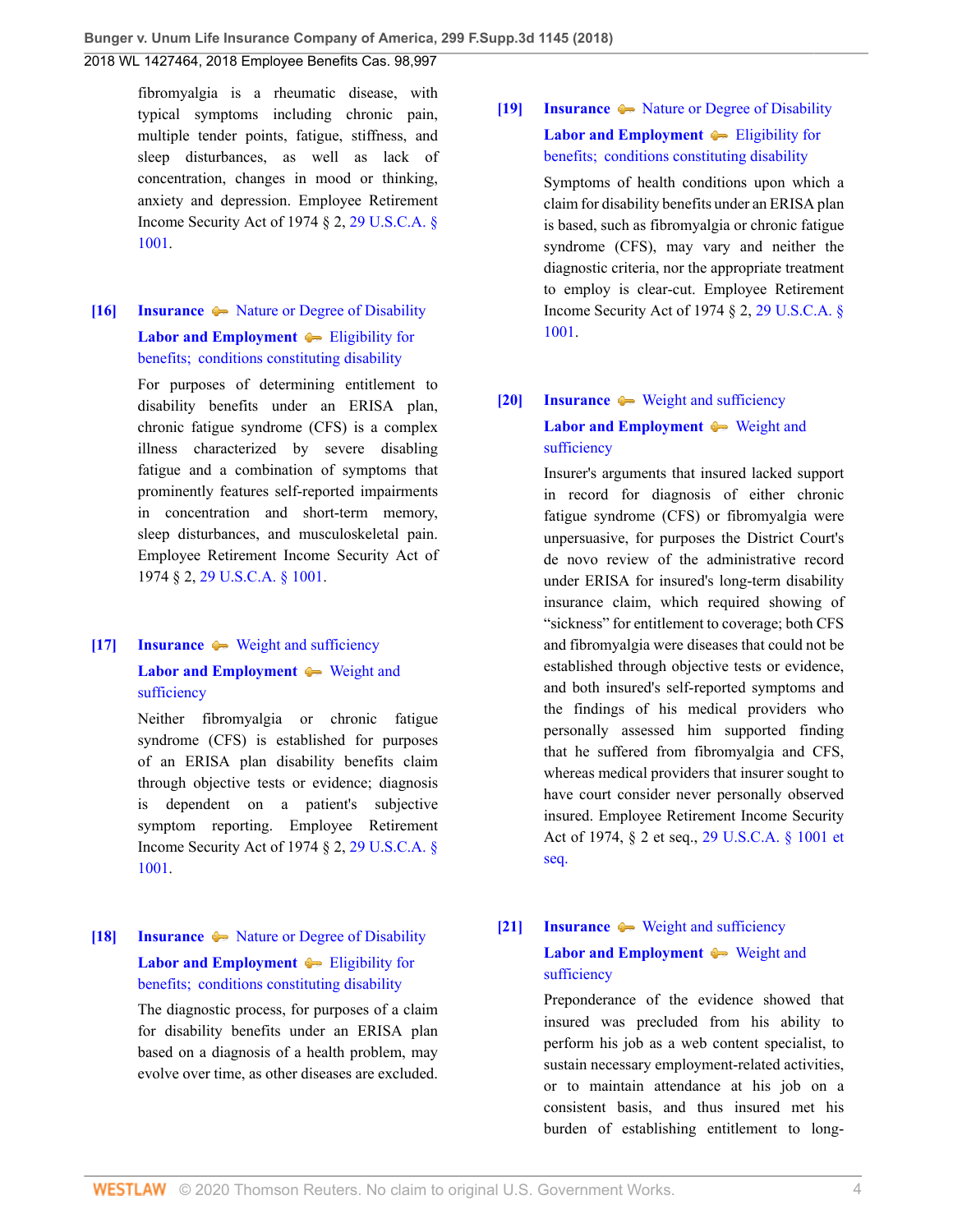term disability insurance benefits; although evidence of insured's conditions, including fibromyalgia and chronic fatigue syndrome (CFS) relied significantly on his subjective account of symptoms, and the cause of insured's symptoms and appropriate diagnosis was unclear, lack of evidence resulted in part from insurer's failure to engage in meaningful dialogue with insured required by ERISA, and insurer did not request that insured attend independent medical examination (IME). Employee Retirement Income Security Act of 1974, § 2 et seq., [29 U.S.C.A. § 1001 et seq.](http://www.westlaw.com/Link/Document/FullText?findType=L&pubNum=1000546&cite=29USCAS1001&originatingDoc=I264d33a02e8211e888d5f23feb60b681&refType=LQ&originationContext=document&vr=3.0&rs=cblt1.0&transitionType=DocumentItem&contextData=(sc.UserEnteredCitation))

#### <span id="page-4-1"></span>**[\[22\]](#page-14-0) [Labor and Employment](http://www.westlaw.com/Browse/Home/KeyNumber/231H/View.html?docGuid=I264d33a02e8211e888d5f23feb60b681&originationContext=document&vr=3.0&rs=cblt1.0&transitionType=DocumentItem&contextData=(sc.UserEnteredCitation))**  $\blacklozenge$  **[Exhaustion of](http://www.westlaw.com/Browse/Home/KeyNumber/231Hk635/View.html?docGuid=I264d33a02e8211e888d5f23feb60b681&originationContext=document&vr=3.0&rs=cblt1.0&transitionType=DocumentItem&contextData=(sc.UserEnteredCitation))** [remedies](http://www.westlaw.com/Browse/Home/KeyNumber/231Hk635/View.html?docGuid=I264d33a02e8211e888d5f23feb60b681&originationContext=document&vr=3.0&rs=cblt1.0&transitionType=DocumentItem&contextData=(sc.UserEnteredCitation))

As a general rule, an ERISA claimant must avail himself or herself of a benefit plan's own internal review procedures before bringing suit in federal court. Employee Retirement Income Security Act of 1974, § 2 et seq., [29 U.S.C.A. §](http://www.westlaw.com/Link/Document/FullText?findType=L&pubNum=1000546&cite=29USCAS1001&originatingDoc=I264d33a02e8211e888d5f23feb60b681&refType=LQ&originationContext=document&vr=3.0&rs=cblt1.0&transitionType=DocumentItem&contextData=(sc.UserEnteredCitation)) [1001 et seq.](http://www.westlaw.com/Link/Document/FullText?findType=L&pubNum=1000546&cite=29USCAS1001&originatingDoc=I264d33a02e8211e888d5f23feb60b681&refType=LQ&originationContext=document&vr=3.0&rs=cblt1.0&transitionType=DocumentItem&contextData=(sc.UserEnteredCitation))

## <span id="page-4-2"></span>**[\[23\]](#page-14-1) [Labor and Employment](http://www.westlaw.com/Browse/Home/KeyNumber/231H/View.html?docGuid=I264d33a02e8211e888d5f23feb60b681&originationContext=document&vr=3.0&rs=cblt1.0&transitionType=DocumentItem&contextData=(sc.UserEnteredCitation))**  $\blacktriangleright$  [Exhaustion of](http://www.westlaw.com/Browse/Home/KeyNumber/231Hk681/View.html?docGuid=I264d33a02e8211e888d5f23feb60b681&originationContext=document&vr=3.0&rs=cblt1.0&transitionType=DocumentItem&contextData=(sc.UserEnteredCitation)) [Remedies](http://www.westlaw.com/Browse/Home/KeyNumber/231Hk681/View.html?docGuid=I264d33a02e8211e888d5f23feb60b681&originationContext=document&vr=3.0&rs=cblt1.0&transitionType=DocumentItem&contextData=(sc.UserEnteredCitation))

The requirement under ERISA that a claimant must avail himself or herself of a benefit plan's internal review procedures before bringing federal action serves important policy considerations, including the reduction of frivolous litigation, the promotion of consistent treatment of claims, the provision of a nonadversarial method of claims settlement, the minimization of costs of claim settlement and a proper reliance on administrative expertise. Employee Retirement Income Security Act of 1974, § 2 et seq., [29 U.S.C.A. § 1001 et seq.](http://www.westlaw.com/Link/Document/FullText?findType=L&pubNum=1000546&cite=29USCAS1001&originatingDoc=I264d33a02e8211e888d5f23feb60b681&refType=LQ&originationContext=document&vr=3.0&rs=cblt1.0&transitionType=DocumentItem&contextData=(sc.UserEnteredCitation))

### <span id="page-4-3"></span>**[\[24\]](#page-14-2) [Labor and Employment](http://www.westlaw.com/Browse/Home/KeyNumber/231H/View.html?docGuid=I264d33a02e8211e888d5f23feb60b681&originationContext=document&vr=3.0&rs=cblt1.0&transitionType=DocumentItem&contextData=(sc.UserEnteredCitation))**  $\blacklozenge$  **[Exhaustion of](http://www.westlaw.com/Browse/Home/KeyNumber/231Hk635/View.html?docGuid=I264d33a02e8211e888d5f23feb60b681&originationContext=document&vr=3.0&rs=cblt1.0&transitionType=DocumentItem&contextData=(sc.UserEnteredCitation))** [remedies](http://www.westlaw.com/Browse/Home/KeyNumber/231Hk635/View.html?docGuid=I264d33a02e8211e888d5f23feb60b681&originationContext=document&vr=3.0&rs=cblt1.0&transitionType=DocumentItem&contextData=(sc.UserEnteredCitation))

A court may exercise its discretion to excuse the requirement under ERISA that a claimant must avail himself or herself of a benefit plan's internal review procedures before bringing federal action where appropriate, such as where

further proceedings before a plan administrator would be futile or the remedy inadequate. Employee Retirement Income Security Act of 1974, § 2 et seq., [29 U.S.C.A. § 1001 et seq.](http://www.westlaw.com/Link/Document/FullText?findType=L&pubNum=1000546&cite=29USCAS1001&originatingDoc=I264d33a02e8211e888d5f23feb60b681&refType=LQ&originationContext=document&vr=3.0&rs=cblt1.0&transitionType=DocumentItem&contextData=(sc.UserEnteredCitation))

# <span id="page-4-0"></span>**[\[25\]](#page-14-3) [Labor and Employment](http://www.westlaw.com/Browse/Home/KeyNumber/231H/View.html?docGuid=I264d33a02e8211e888d5f23feb60b681&originationContext=document&vr=3.0&rs=cblt1.0&transitionType=DocumentItem&contextData=(sc.UserEnteredCitation))**  $\blacktriangleright$  Excuse; futility **[Labor and Employment](http://www.westlaw.com/Browse/Home/KeyNumber/231H/View.html?docGuid=I264d33a02e8211e888d5f23feb60b681&originationContext=document&vr=3.0&rs=cblt1.0&transitionType=DocumentItem&contextData=(sc.UserEnteredCitation))**  $\blacklozenge$  [Remand to](http://www.westlaw.com/Browse/Home/KeyNumber/231Hk704/View.html?docGuid=I264d33a02e8211e888d5f23feb60b681&originationContext=document&vr=3.0&rs=cblt1.0&transitionType=DocumentItem&contextData=(sc.UserEnteredCitation)) [administrator](http://www.westlaw.com/Browse/Home/KeyNumber/231Hk704/View.html?docGuid=I264d33a02e8211e888d5f23feb60b681&originationContext=document&vr=3.0&rs=cblt1.0&transitionType=DocumentItem&contextData=(sc.UserEnteredCitation))

The District Court would decline to exercise its discretion to excuse insured's failure to exhaust remedies under his disability benefits plan, as required by ERISA before bringing federal action, and thus remand was necessary to allow for consideration of insured's claim for disability based on his alleged inability to perform any gainful occupation under his longterm disability plan (LTD); although insured had established that he had a sickness as required for coverage for nine months, insured's condition had since improved, allowing him to return to work and take on-line classes in software development, and various medical providers noted his improvement, which raised serious questions as to whether insured was able to demonstrate his inability to perform any gainful occupation. Employee Retirement Income Security Act of 1974, § 2 et seq., [29](http://www.westlaw.com/Link/Document/FullText?findType=L&pubNum=1000546&cite=29USCAS1001&originatingDoc=I264d33a02e8211e888d5f23feb60b681&refType=LQ&originationContext=document&vr=3.0&rs=cblt1.0&transitionType=DocumentItem&contextData=(sc.UserEnteredCitation)) [U.S.C.A. § 1001 et seq.](http://www.westlaw.com/Link/Document/FullText?findType=L&pubNum=1000546&cite=29USCAS1001&originatingDoc=I264d33a02e8211e888d5f23feb60b681&refType=LQ&originationContext=document&vr=3.0&rs=cblt1.0&transitionType=DocumentItem&contextData=(sc.UserEnteredCitation))

#### **Attorneys and Law Firms**

**\*1149** [Melton L. Crawford,](http://www.westlaw.com/Link/Document/FullText?findType=h&pubNum=176284&cite=0168090501&originatingDoc=I264d33a02e8211e888d5f23feb60b681&refType=RQ&originationContext=document&vr=3.0&rs=cblt1.0&transitionType=DocumentItem&contextData=(sc.UserEnteredCitation)) Law Office of Mel Crawford, Seattle, WA, for Plaintiff.

[D Michael Reilly](http://www.westlaw.com/Link/Document/FullText?findType=h&pubNum=176284&cite=0190733601&originatingDoc=I264d33a02e8211e888d5f23feb60b681&refType=RQ&originationContext=document&vr=3.0&rs=cblt1.0&transitionType=DocumentItem&contextData=(sc.UserEnteredCitation)), [David W. Howenstine,](http://www.westlaw.com/Link/Document/FullText?findType=h&pubNum=176284&cite=0437767901&originatingDoc=I264d33a02e8211e888d5f23feb60b681&refType=RQ&originationContext=document&vr=3.0&rs=cblt1.0&transitionType=DocumentItem&contextData=(sc.UserEnteredCitation)) Lane Powell PC, Seattle, WA, for Defendant

## ORDER RE: SECOND CROSS MOTIONS FOR JUDGMENT

The Honorable [Richard A. Jones,](http://www.westlaw.com/Link/Document/FullText?findType=h&pubNum=176284&cite=0174547201&originatingDoc=I264d33a02e8211e888d5f23feb60b681&refType=RQ&originationContext=document&vr=3.0&rs=cblt1.0&transitionType=DocumentItem&contextData=(sc.UserEnteredCitation)) United States District Judge

#### **I. INTRODUCTION AND BACKGROUND**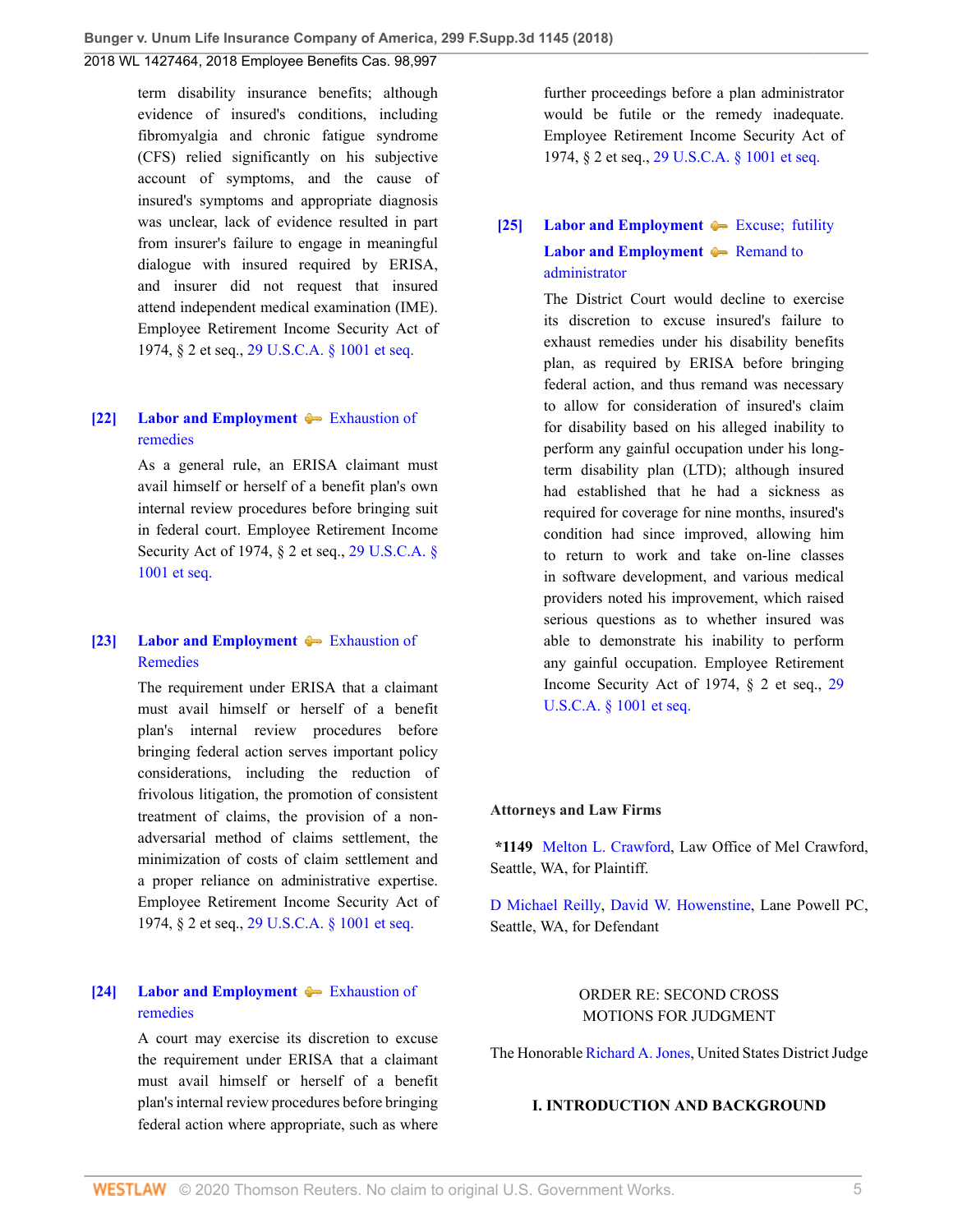**\*\*1** Plaintiff Chris Bunger brings this action against Defendant Unum Life Insurance Company of America (Unum) under the Employee Retirement Income Security Act (ERISA), [29 U.S.C. §§ 1001](http://www.westlaw.com/Link/Document/FullText?findType=L&pubNum=1000546&cite=29USCAS1001&originatingDoc=I264d33a02e8211e888d5f23feb60b681&refType=LQ&originationContext=document&vr=3.0&rs=cblt1.0&transitionType=DocumentItem&contextData=(sc.UserEnteredCitation)) *et seq.* He seeks to recover benefits under the Costco Employee Benefits Program's— Voluntary Short Term Disability Plan (STD Plan) and the Costco Employee Benefits Program's—Long Term Disability Plan (LTD Plan).

The Court previously denied the parties' cross motions for judgment under [Federal Rule of Civil Procedure 52](http://www.westlaw.com/Link/Document/FullText?findType=L&pubNum=1000600&cite=USFRCPR52&originatingDoc=I264d33a02e8211e888d5f23feb60b681&refType=LQ&originationContext=document&vr=3.0&rs=cblt1.0&transitionType=DocumentItem&contextData=(sc.UserEnteredCitation)), issuing Findings of Fact and Conclusions of Law in an Order dated July 20, 2016. Dkt. 24. As described in that Order, Mr. Bunger became ill in early 2014, while working as a Web Content Specialist for Costco Wholesale Corporation. After providing STD benefits for periods of time between January and August 29, 2014, Unum found plaintiff no longer eligible for STD benefits and denied LTD benefits. Mr. Bunger filed suit, alleging total disability due to [chronic fatigue syndrome](http://www.westlaw.com/Link/Document/FullText?entityType=disease&entityId=Ic755df1d475411db9765f9243f53508a&originationContext=document&transitionType=DocumentItem&contextData=(sc.Default)&vr=3.0&rs=cblt1.0) (CFS), [Lyme disease](http://www.westlaw.com/Link/Document/FullText?entityType=disease&entityId=Ib21fe02a475411db9765f9243f53508a&originationContext=document&transitionType=DocumentItem&contextData=(sc.Default)&vr=3.0&rs=cblt1.0), or an unspecified illness causing fatigue and inability to concentrate. Unum argued plaintiff has no properly diagnosed conditions and has not shown his inability to perform his job.

**\*1150** The Court concluded Unum failed to sufficiently develop the record. Unum had denied benefits because (1) it was unlikely Mr. Bunger has [Lyme disease;](http://www.westlaw.com/Link/Document/FullText?entityType=disease&entityId=Ib21fe02a475411db9765f9243f53508a&originationContext=document&transitionType=DocumentItem&contextData=(sc.Default)&vr=3.0&rs=cblt1.0) (2) Mr. Bunger was not properly diagnosed with CFS because other potential causes of symptoms had not been ruled out, with no retest for [Lyme disease](http://www.westlaw.com/Link/Document/FullText?entityType=disease&entityId=Ib21fe02a475411db9765f9243f53508a&originationContext=document&transitionType=DocumentItem&contextData=(sc.Default)&vr=3.0&rs=cblt1.0) or referrals to an infectious disease specialist, neurologist, or behavioral health specialist; and (3) Mr. Bunger had not undergone cognitive testing. However, these arguments only showed a need for more information, which Unum had not requested or even suggested. Unum appeared to conflate the issue of whether Mr. Bunger is sick with the issue of whether he has been properly diagnosed. Even if not correctly diagnosed, it did not mean Mr. Bunger was not sick, and Unum should have informed Mr. Bunger of the need for further testing, diagnosis, or treatment. The Court remanded with instructions to Unum to inform Mr. Bunger of the additional testing or diagnostics required to make an informed decision as to whether he is able to perform his job functions.

On remand, Unum again denied Mr. Bunger benefits. Mr. Bunger filed an unopposed motion to reopen the action. This matter now comes before the Court on the parties' second cross motions for judgment under [Rule 52](http://www.westlaw.com/Link/Document/FullText?findType=L&pubNum=1000600&cite=USFRCPR52&originatingDoc=I264d33a02e8211e888d5f23feb60b681&refType=LQ&originationContext=document&vr=3.0&rs=cblt1.0&transitionType=DocumentItem&contextData=(sc.UserEnteredCitation)). Mr. Bunger seeks a judgment declaring he meets his burden of showing disability under the STD plan from August 30 to October 4, 2014, disability from his "own job" under the LTD plan from October 5, 2014 to July 5, 2015, and disability from "any gainful occupation" under the LTD plan from July 6, 2015 through the present. Dkt. 47. Unum asks that the Court affirm its benefits decision and grant judgment in its favor. Dkt. 53. Unum also argues that, if the Court finds Mr. Bunger meets his burden of proving his inability to perform his own job at Costco for the first nine months of LTD benefits, the Court should remand to Unum the question of whether Mr. Bunger was disabled under the more stringent any gainful occupation standard after that point.  $\frac{1}{1}$  $\frac{1}{1}$  $\frac{1}{1}$ 

<span id="page-5-0"></span>**\*\*2** As before, the Court conducts a *de novo* trial of this matter under [Rule 52](http://www.westlaw.com/Link/Document/FullText?findType=L&pubNum=1000600&cite=USFRCPR52&originatingDoc=I264d33a02e8211e888d5f23feb60b681&refType=LQ&originationContext=document&vr=3.0&rs=cblt1.0&transitionType=DocumentItem&contextData=(sc.UserEnteredCitation)) based on the administrative record considered by Unum. *See* Dkt. 24 at 2–3. The administrative record now before the Court is comprised of (1) Unum's file for plaintiff's claim for STD benefits (STD 1–447), Dkt. 12; (2) Unum's file for plaintiff's claim for LTD benefits (LTD 1–513), Dkt. 12; and (3) Unum's expanded claim file [\(AR](http://www.westlaw.com/Link/Document/FullText?findType=L&pubNum=1003981&cite=WARSCADMAR1&originatingDoc=I264d33a02e8211e888d5f23feb60b681&refType=LQ&originationContext=document&vr=3.0&rs=cblt1.0&transitionType=DocumentItem&contextData=(sc.UserEnteredCitation))  $1-992$  $1-992$  $1-992$ ), Dkt. 48.<sup>2</sup> Plaintiff also asks that the Court consider a new declaration not included in the administrative record. *See* Dkt. 51. The Court now issues the following findings and conclusions pursuant to [Rule 52](http://www.westlaw.com/Link/Document/FullText?findType=L&pubNum=1000600&cite=USFRCPR52&originatingDoc=I264d33a02e8211e888d5f23feb60b681&refType=LQ&originationContext=document&vr=3.0&rs=cblt1.0&transitionType=DocumentItem&contextData=(sc.UserEnteredCitation)).

#### <span id="page-5-1"></span>**II. FINDINGS OF FACT**

- 1. The Court incorporates its prior findings of fact as set forth in its July 20, 2016 Order. Dkt. 24. With exceptions to allow for a complete understanding of the issues, the Court does not re-state those facts here.
- **\*1151** 2. Chris Bunger's job as a Web Content Specialist for Costco Wholesale Corporation required "[e]xcellent written and verbal communication skills, ... [s]trong organizational and analytical skills, and attention to detail[,]" as well as the ability to multi-task and perform a variety of complex tasks. LTD 368, 370. Through his employment with Costco, Mr. Bunger was offered STD and LTD benefits in plans administered by Unum Life Insurance Company of America. STD 378; LTD 450.
- 3. Unum's STD Plan provides for 26 weeks of benefits, awarded if an employee is "limited from performing the material and substantial duties of [his] own job ... due to ... sickness or injury; and [he] ha[s] a 20% or more loss in weekly earnings." STD 367, 371.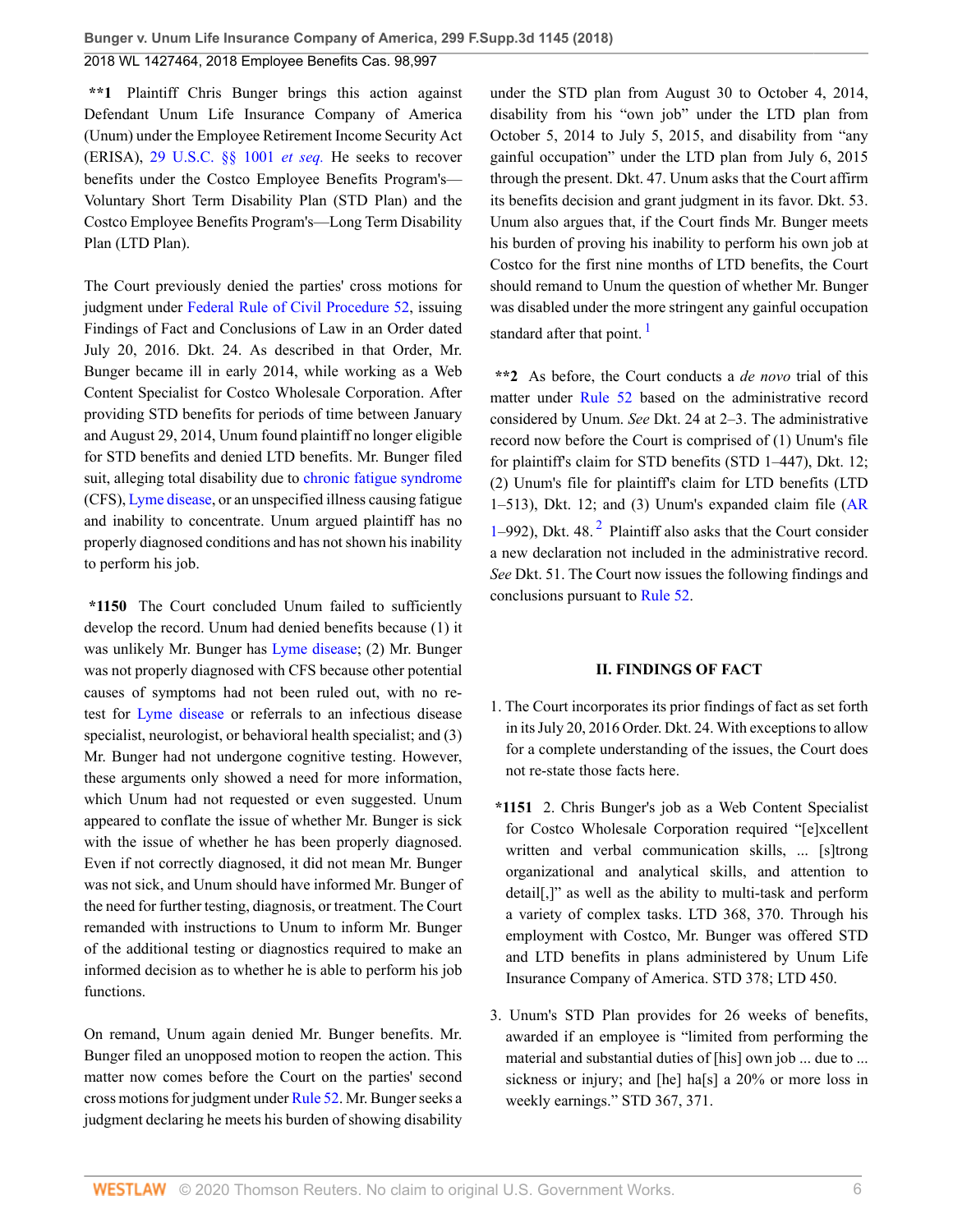- 4. Unum's LTD Plan provides for benefits beyond the 26– week window. LTD 434. For the first nine months of LTD coverage, "disabled" is defined in the same way for LTD benefits as it is for STD benefits. LTD 428. After nine months, an employee must show he is disabled from "any gainful occupation" as opposed to just his "own job." *Id.*
- 5. Both the STD and LTD plans define "sickness" as "an illness or disease," and require a showing the claimant is "under the regular care of a physician." STD 358, 377; AR 420, 450. "Regular care" is defined as personal visits to a physician and receipt of "the most appropriate treatment and care which conforms to generally accepted medical standards for your disabling condition(s) by a physician whose specialty or experience is the most appropriate" for those conditions. *Id.*
- 6. Under the LTD plan, disabilities "which are primarily based on self-reported symptoms, and disabilities due to mental illness have a limited pay period up to 18 months." AR 436 (emphasis removed).
- 7. The STD and LTD plans provide for payments to stop at the earliest of certain events. For STD benefits and for the first 9 months of LTD benefits, payments stop when a claimant is "able to work in [his] own job or a reasonable alternative" offered by the claimant's employer "on at least a parttime basis but [the claimant] choose[s] not to[.]" STD 371; AR 436. After the first 9 months of LTD benefits, parttime work need not be offered by the claimant's employer, and payments stop "when you are able to work in any gainful occupation on a part-time basis but you chose not to[.]" *Id.* Part-time basis "means the ability to work and earn between 20% and 80%" of weekly earnings for STD benefits and indexed monthly earnings for LTD benefits. STD 376; AR 449.
- **\*\*3** 8. Unum approved Mr. Bunger's claims for STD benefits for some 22 weeks between early January and August 29, 2014. STD 56, 77, 145, 150, 250. Unum denied further STD benefits and LTD benefits, STD 339; LTD 388–89, and, on January 23, 2015, denied Mr. Bunger's appeal, LTD 480–83.
- 9. Dr. Traci Taggart, a naturopath and Mr. Bunger's primary care provider, gave Costco an update on his status in a January 30, 2015 letter. AR 793. Mr. Bunger continued to have chronic fatigue, weakness in his lower extremities, anxiety, and cognitive impairments, and was unable to work. *Id.* Dr. Taggart extended Mr. Bunger's FMLA leave

for an additional month and estimated his return to work as March 1, 2015. *Id.*

- 10. Although Mr. Bunger remained symptomatic, he improved to the point he was able to return to work **\*1152** part-time. Dr. Taggart approved Mr. Bunger's return to his job, for two days a week, six hours per day, from March 2 through June 30, 2015. AR 787–92. Mr. Bunger could not start work before 7:00 a.m., had symptoms that may wax and wane, and may miss some scheduled work days or need to leave early. *Id.*
- 11. In June 2015, Dr. Taggart approved an increase to eight-hour days, two days a week, following further improvement in Mr. Bunger's symptoms. AR 786. However, Mr. Bunger stopped working that same month. AR 854. He at times found it difficult to focus and concentrate, became exhausted after a few hours, missed scheduled days, and ultimately had to stop working. *Id.*
- 12. On June 29, 2015, Mr. Bunger filed suit in this Court. Dkt. 1.
- 13. By September 2015, Mr. Bunger's health had improved and Dr. Taggart approved his return to work for three days a week, eight hours per day, through October 31, 2015. AR 779, 781–84. Dr. Taggart noted physical examination revealed hyperreflexia and mild weakness in Mr. Bunger's lower extremities and labs showed mild immune dysregulation. *Id.* Dr. Taggart suggested the ability to work remotely would mitigate some of Mr. Bunger's challenges in returning to work. *Id.*
- 14. In early November 2015, Dr. Taggart reported that Mr. Bunger continued to show significant improvements in his health, but was starting a new treatment protocol, which would likely cause him to feel worse initially. AR 778. His symptoms remained and physical examination revealed mild hyperreflexia, improved from the previous visit, and mild weakness in his hands. *Id.* Dr. Taggart approved work three days a week, one-to-two days in the office and oneto-two days at home, for eight hours per day, through December 31, 2015. *Id.*
- 15. Costco declined Mr. Bunger's request to return to work on a part-time basis. *See* AR 692, 854.
- 16. Following the Court's July 2016 remand, Dr. Robert G. Sise, MD, a psychiatrist, conducted a Comprehensive Psychiatric Evaluation of Mr. Bunger on behalf of the Social Security Administration (SSA). AR 626–30. In the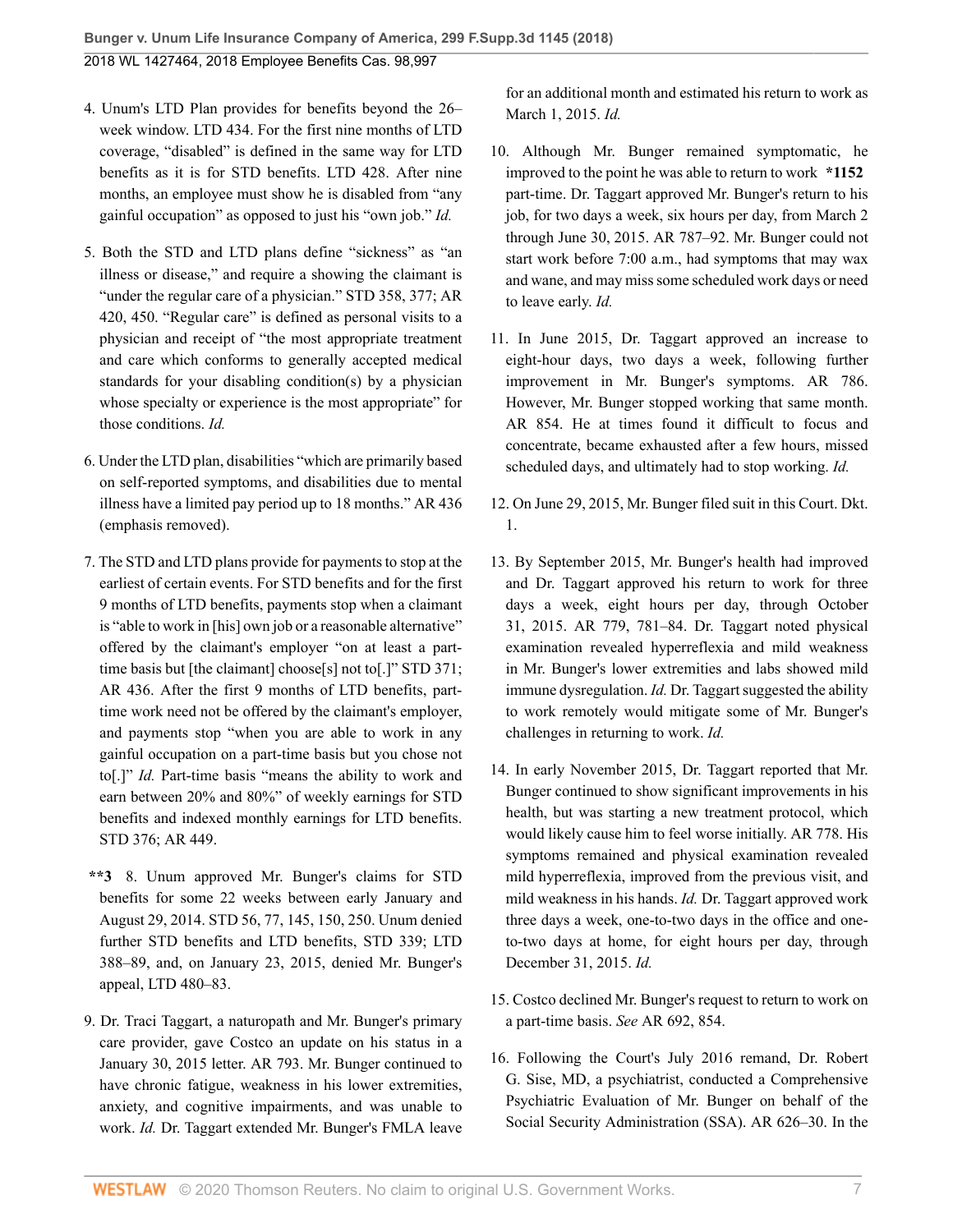September 10, 2016 examination, Mr. Bunger reported a variety of symptoms and indicated he needed assistance in his day-to-day functioning, had difficulty shopping, made few mistakes on tasks given the simplification of his life, and avoided most social situations. AR 626–27. He was enrolled as a fulltime student "in a BS in software development" at Western Governor's University (WGU), where he was passing his "graded pass-fail" classes. AR 628. On mental status examination (MSE), Mr. Bunger had fair cooperation and effort, appeared spontaneous and genuine, with a somewhat timid interpersonal style, and struggled at times to initiate his responses, but was overall fairly social, with fair attention, a restricted affect, and glimpses of depression and anxiety. *Id.* Dr. Sise diagnosed unspecified anxiety, depressive, and neurocognitive disorders. AR 629. Given the description of several neurovegetative symptoms and a somewhat depressed affect, Dr. Sise found a clear concern for depression. *Id.* "He also reports experiencing significant anxiety and excessive worry that cause him considerable subjective distress." *Id.* Dr. Sise found Mr. Bunger's report of a "modest cognitive decline from a previous **\*1153** level of performance in the domains of complex attention, learning and memory" to be "somewhat apparent" on examination. *Id.* Dr. Sise stated formal neuropsychiatric testing would facilitate a more thorough assessment of deficits, and that Mr. Bunger's "psychiatric illness may be secondary to [Lyme Disease](http://www.westlaw.com/Link/Document/FullText?entityType=disease&entityId=Ib21fe02a475411db9765f9243f53508a&originationContext=document&transitionType=DocumentItem&contextData=(sc.Default)&vr=3.0&rs=cblt1.0) but other indeterminate etiologies may also contribute." *Id.* Dr. Sise found no evidence of malingering or [factitious disorder](http://www.westlaw.com/Link/Document/FullText?entityType=disease&entityId=Ib80ff4e9475411db9765f9243f53508a&originationContext=document&transitionType=DocumentItem&contextData=(sc.Default)&vr=3.0&rs=cblt1.0), the psychiatric diagnoses somewhat treatable, prognosis fair, and improvement possible in the next twelve months assuming optimal treatment. *Id.* Dr. Sise opined Mr. Bunger had fair ability to perform simple and repetitive tasks and fair to limited ability to perform detailed and complex tasks and perform work activities on a consistent basis without special or additional instructions based on his cognitive examination performance; fair to limited ability to perform work activities at a sufficient pace based on his ability to perform activities of daily living; fair to limited ability to maintain regular attendance and complete a normal workday without interruption given his current functional status and recent work history; and fair to limited ability to interact with coworkers, superiors, and the public, and to adapt to usual work stresses based on his interpersonal presentation. AR 630.

**\*\*4** 17. In a November 2016 letter, Dr. Michael Badger, Ph.D., a psychologist, noted his treatment of Mr. Bunger on eighteen occasions since May 3, 2016. AR 631. Dr.

Badger opined Mr. Bunger's "anxiety is not the cause of his occasionally disabling fatigue, so much as the result of it." *Id.* He had not seen Mr. Bunger's medical records, but had no reason to doubt the authenticity or accuracy of the diagnosis. *Id.* Dr. Badger diagnosed General Anxiety Disorder and stated Mr. Bunger was working to achieve greater independence and on recalibrating the contribution he could make to his family, and was enrolled at WGU. *Id.* While the unpredictability and recurring nature of [Lyme](http://www.westlaw.com/Link/Document/FullText?entityType=disease&entityId=Ib21fe02a475411db9765f9243f53508a&originationContext=document&transitionType=DocumentItem&contextData=(sc.Default)&vr=3.0&rs=cblt1.0) [disease](http://www.westlaw.com/Link/Document/FullText?entityType=disease&entityId=Ib21fe02a475411db9765f9243f53508a&originationContext=document&transitionType=DocumentItem&contextData=(sc.Default)&vr=3.0&rs=cblt1.0) and/or CFS was a source of ongoing anxiety, Mr. Bunger was making a good faith effort to address his therapy goals to better cope with his chronic illness and anxiety. *Id.* While noting material progress, Dr. Badger did not find Mr. Bunger capable of performing consequential work-related activities on a sustained basis. *Id.*

18. Dr. Richard Neiman, a rheumatologist, examined plaintiff on November 8, 2016. AR 633–36. Mr. Bunger was "about 70% better", but still had problems with memory and concentration, and a "brain fog" sensation. AR 633. He reported occasional pains, fatigue much of the time, and becoming anxious in public occasionally. *Id.* He was taking classes online. *Id.* The physical examination results were normal, with no [fibromyalgia](http://www.westlaw.com/Link/Document/FullText?entityType=disease&entityId=Ic21f0856475411db9765f9243f53508a&originationContext=document&transitionType=DocumentItem&contextData=(sc.Default)&vr=3.0&rs=cblt1.0) tender points. AR 634. Laboratory work had been unremarkable, with a "normal CRP" (C-reactive protein), and Mr. Bunger had had both negative and positive Lyme tests, "elevated antibodies to CMV and EBV", and an "elevated C4A." *Id.* Dr. Neiman noted the differential diagnosis of [Lyme disease](http://www.westlaw.com/Link/Document/FullText?entityType=disease&entityId=Ib21fe02a475411db9765f9243f53508a&originationContext=document&transitionType=DocumentItem&contextData=(sc.Default)&vr=3.0&rs=cblt1.0) with immunologic response, CFS, and [fibromyalgia](http://www.westlaw.com/Link/Document/FullText?entityType=disease&entityId=Ic21f0856475411db9765f9243f53508a&originationContext=document&transitionType=DocumentItem&contextData=(sc.Default)&vr=3.0&rs=cblt1.0) without tender points and advised Mr. Bunger may never have a clear diagnosis. AR 634–35. He describes CFS as "a debilitating disorder characterized by profound fatigue that is not improved by bed rest and that may be worsened by physical or mental activity." AR 635. "Symptoms affect several body **\*1154** systems and may include weakness, muscle pain, impaired memory and/or mental concentration, and insomnia, which can result in reduced participation in daily activities." *Id.* Dr. Neiman describes [fibromyalgia](http://www.westlaw.com/Link/Document/FullText?entityType=disease&entityId=Ic21f0856475411db9765f9243f53508a&originationContext=document&transitionType=DocumentItem&contextData=(sc.Default)&vr=3.0&rs=cblt1.0) as "a type of muscular or [soft](http://www.westlaw.com/Link/Document/FullText?entityType=disease&entityId=Ib4d71166475411db9765f9243f53508a&originationContext=document&transitionType=DocumentItem&contextData=(sc.Default)&vr=3.0&rs=cblt1.0)[tissue rheumatism](http://www.westlaw.com/Link/Document/FullText?entityType=disease&entityId=Ib4d71166475411db9765f9243f53508a&originationContext=document&transitionType=DocumentItem&contextData=(sc.Default)&vr=3.0&rs=cblt1.0) that principally affects muscles and their attachment to bones, commonly accompanied by widespread musculoskeletal pain, muscle stiffness, sleep disturbances, fatigue, lack of concentration, changes in mood or thinking, anxiety and depression." *Id.* CFS and [fibromyalgia](http://www.westlaw.com/Link/Document/FullText?entityType=disease&entityId=Ic21f0856475411db9765f9243f53508a&originationContext=document&transitionType=DocumentItem&contextData=(sc.Default)&vr=3.0&rs=cblt1.0) "blend together somewhat, and are part of the same disease spectrum." *Id.* "There is no laboratory test for either" and, while previously diagnosed by tender points at fixed locations, a [fibromyalgia](http://www.westlaw.com/Link/Document/FullText?entityType=disease&entityId=Ic21f0856475411db9765f9243f53508a&originationContext=document&transitionType=DocumentItem&contextData=(sc.Default)&vr=3.0&rs=cblt1.0) diagnosis can be based, under revised criteria, on fatigue and diffuse pain without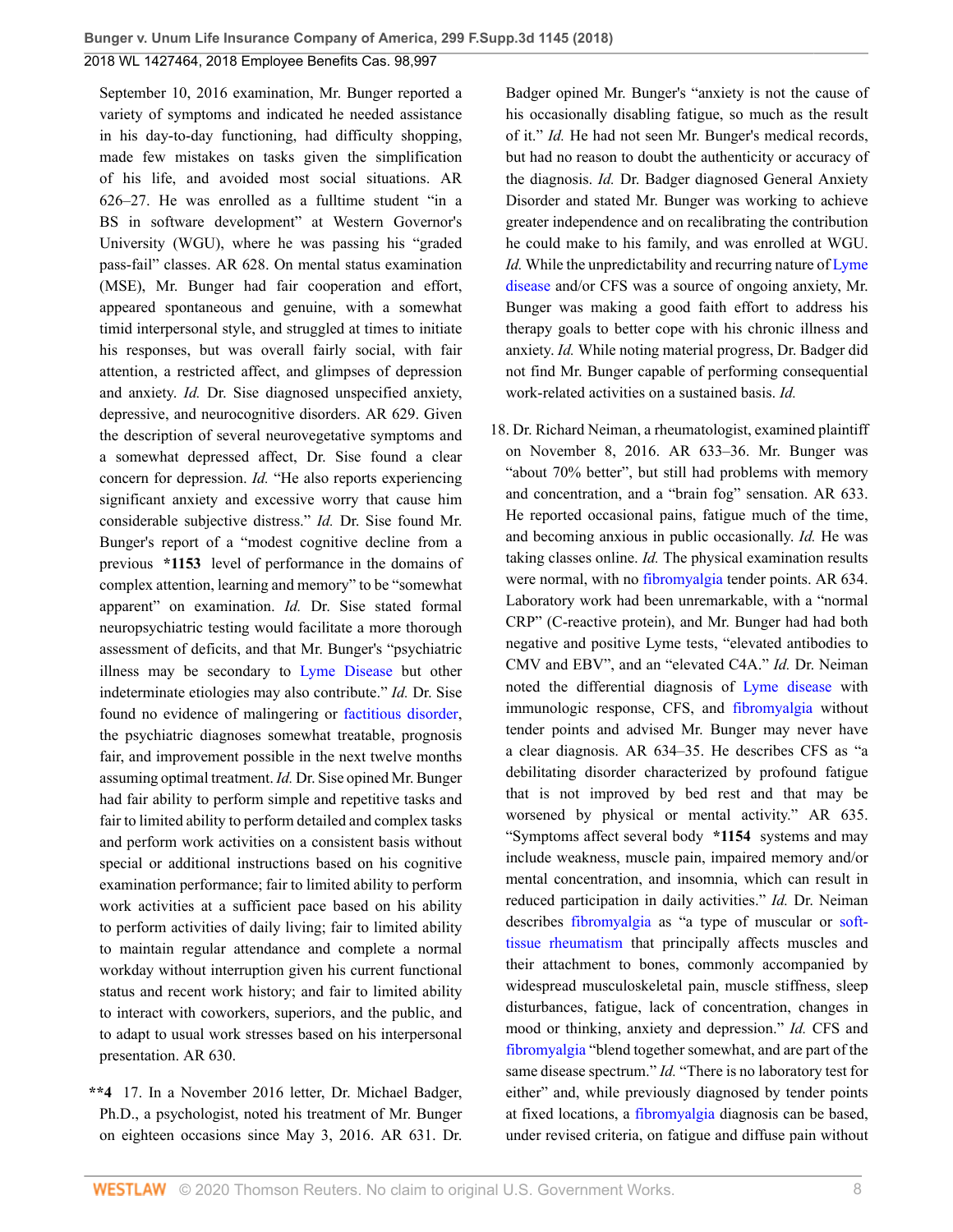tender points. *Id.* Dr. Neiman opined: "There is nothing unusual about a patient presenting with symptoms such as those Mr. Bunger reports and the physicians being unable to identify a specific diagnosis. There is nothing unusual with a patient having multiple working diagnoses, as here, where the differential diagnosis includes the three diseases identified above." *Id.* Based on reports from Dr. Badger and Dr. Sise, it did not appear there was any psychiatric or neurologic cause for Mr. Bunger's fatigue, pain, and cognitive complaints, which made it "yet more likely that his correct diagnosis is [CFS], [fibromyalgia](http://www.westlaw.com/Link/Document/FullText?entityType=disease&entityId=Ic21f0856475411db9765f9243f53508a&originationContext=document&transitionType=DocumentItem&contextData=(sc.Default)&vr=3.0&rs=cblt1.0) or chronic [Lyme disease](http://www.westlaw.com/Link/Document/FullText?entityType=disease&entityId=Ib21fe02a475411db9765f9243f53508a&originationContext=document&transitionType=DocumentItem&contextData=(sc.Default)&vr=3.0&rs=cblt1.0)." AR 636. A finding of no [neurological](http://www.westlaw.com/Link/Document/FullText?entityType=disease&entityId=Ic6c75a40475411db9765f9243f53508a&originationContext=document&transitionType=DocumentItem&contextData=(sc.Default)&vr=3.0&rs=cblt1.0) [disorder](http://www.westlaw.com/Link/Document/FullText?entityType=disease&entityId=Ic6c75a40475411db9765f9243f53508a&originationContext=document&transitionType=DocumentItem&contextData=(sc.Default)&vr=3.0&rs=cblt1.0) would make one of those diagnoses "most likely" correct. *Id.* Although he had no prior direct knowledge of Mr. Bunger, Dr. Neiman found the reported overwhelming fatigue, pain, and cognitive fog over the last few years credible, had no reason to doubt Mr. Bunger's reported symptoms, and had no reason to suspect malingering or symptom magnification. *Id.* Given the absence of any known cures, Mr. Bunger's pursuit of alternative or complementary therapies was not unusual. *Id.* While Mr. Bunger could try empiric [immunosuppressive therapy](http://www.westlaw.com/Link/Document/FullText?entityType=mproc&entityId=Ibf43ada3475411db9765f9243f53508a&originationContext=document&transitionType=DocumentItem&contextData=(sc.Default)&vr=3.0&rs=cblt1.0), Dr. Neiman did not personally recommend that course of action unless there was deterioration given the fairly substantial risk. AR 634. "Since he is 70% better [Mr. Bunger] opted against the therapy." *Id.*

- **\*\*5** 19. Sean Jones, the Unum benefits specialist assigned to Mr. Bunger's claim both before and after remand, requested an update on Mr. Bunger's condition and treatment on November 14, 2016. AR 638. Mr. Bunger's counsel responded with a medical update and records shortly thereafter. AR 640–54, 656–70. Counsel also alleged Unum's violations of the regulations governing appeals of adverse benefit determinations at [29 C.F.R. § 2560.503–1](http://www.westlaw.com/Link/Document/FullText?findType=L&pubNum=1000547&cite=29CFRS2560.503-1&originatingDoc=I264d33a02e8211e888d5f23feb60b681&refType=LQ&originationContext=document&vr=3.0&rs=cblt1.0&transitionType=DocumentItem&contextData=(sc.UserEnteredCitation)) by not acting within forty-five days of the remand and by allowing Mr. Jones' involvement despite his involvement in the prior determination. AR 640–41.
- 20. Unum asked Dr. Todd Lyon to review the new medical information from Drs. Sise, Badger, and Neiman. Prior to remand, Dr. Lyon found Mr. Bunger's symptoms medically unexplained and the medical evidence to not support a finding of inability to work. AR 359, 364–65, 382. He believed the [Lyme disease test](http://www.westlaw.com/Link/Document/FullText?entityType=mproc&entityId=Ib3c4de25475411db9765f9243f53508a&originationContext=document&transitionType=DocumentItem&contextData=(sc.Default)&vr=3.0&rs=cblt1.0) was most likely a false positive, found an undiagnosed psychiatric condition likely, and deemed a co-existing diagnosis of [Lyme disease](http://www.westlaw.com/Link/Document/FullText?entityType=disease&entityId=Ib21fe02a475411db9765f9243f53508a&originationContext=document&transitionType=DocumentItem&contextData=(sc.Default)&vr=3.0&rs=cblt1.0) and CFS not possible because CFS is a diagnosis **\*1155** of exclusion. *Id.* On December 13, 2016, Dr. Lyon concluded the medical information submitted after remand did not

change his opinion. AR 674–65. He found the evidence, dated in September and November 2016, of limited value in determining impairment during the January 2014 timeframe in which plaintiff stopped working. AR 675. Dr. Lyon reiterated his prior explanation of the missing medical evidence to support impairment and the diagnosis of [Lyme](http://www.westlaw.com/Link/Document/FullText?entityType=disease&entityId=Ib21fe02a475411db9765f9243f53508a&originationContext=document&transitionType=DocumentItem&contextData=(sc.Default)&vr=3.0&rs=cblt1.0) [disease.](http://www.westlaw.com/Link/Document/FullText?entityType=disease&entityId=Ib21fe02a475411db9765f9243f53508a&originationContext=document&transitionType=DocumentItem&contextData=(sc.Default)&vr=3.0&rs=cblt1.0) *Id.*

21. In a December 14, 2016 letter, Mr. Jones informed plaintiff the new medical evidence did not establish the presence of a confirmed medical condition that would explain his multiple complaints. AR 678. The letter described the MSE by Dr. Sise as unremarkable and not consistent with cognitive impairment, and noted the absence of further neuropsychological evaluation. *Id.* Unum considered the updated evaluations to be of limited value in addressing functional capacity as of January 2014 and not containing any medical evidence to support Mr. Bunger's inability to perform his job at that time. *Id.* Unum advised that [Lyme disease](http://www.westlaw.com/Link/Document/FullText?entityType=disease&entityId=Ib21fe02a475411db9765f9243f53508a&originationContext=document&transitionType=DocumentItem&contextData=(sc.Default)&vr=3.0&rs=cblt1.0) serology testing performed by an FDA approved laboratory and MRI imaging would be helpful to further evaluate the claim. *Id.* Although it would not reconstruct a cognitive condition as it existed two years prior, Unum would consider a current neuropsychological evaluation if provided. *Id.*

22. Counsel for Mr. Bunger responded on January 31, 2017. *See* AR 689–863. Attachments to the letter from counsel included, *inter alia*, a negative Lyme test result from earlier in the month, AR 810–12, two negative brain MRIs from 2014, AR 818–20, and additional treatment records from Dr. Taggart, AR 722–94.

23. ARNP David Coots had examined Mr. Bunger on July 12, 2016. AR 795–808. The record from ARNP Coots showed a normal physical examination and Mr. Bunger's report he "still gets a fair amount of fatigue, cognitive decrease, general body aches, tires easily." *Id.*

24. Dr. Lee–Loung Liou had conducted a neurological examination on November 21, 2016. AR 707–20. Mr. Bunger reported his previous neurologic symptoms had mostly improved, with the remaining residual symptom of fatigue. AR 708. The neurological examination was normal, with a 30/30 MSE score. AR 709–14. Dr. Liou believed any further neurological testing would be of low yield given improvement in symptoms and the negative MRI results during the time when symptoms were worse. AR 714. Mr. Bunger declined to obtain a new MRI in light of Dr. Liou's opinion and the expense. *See* AR 691.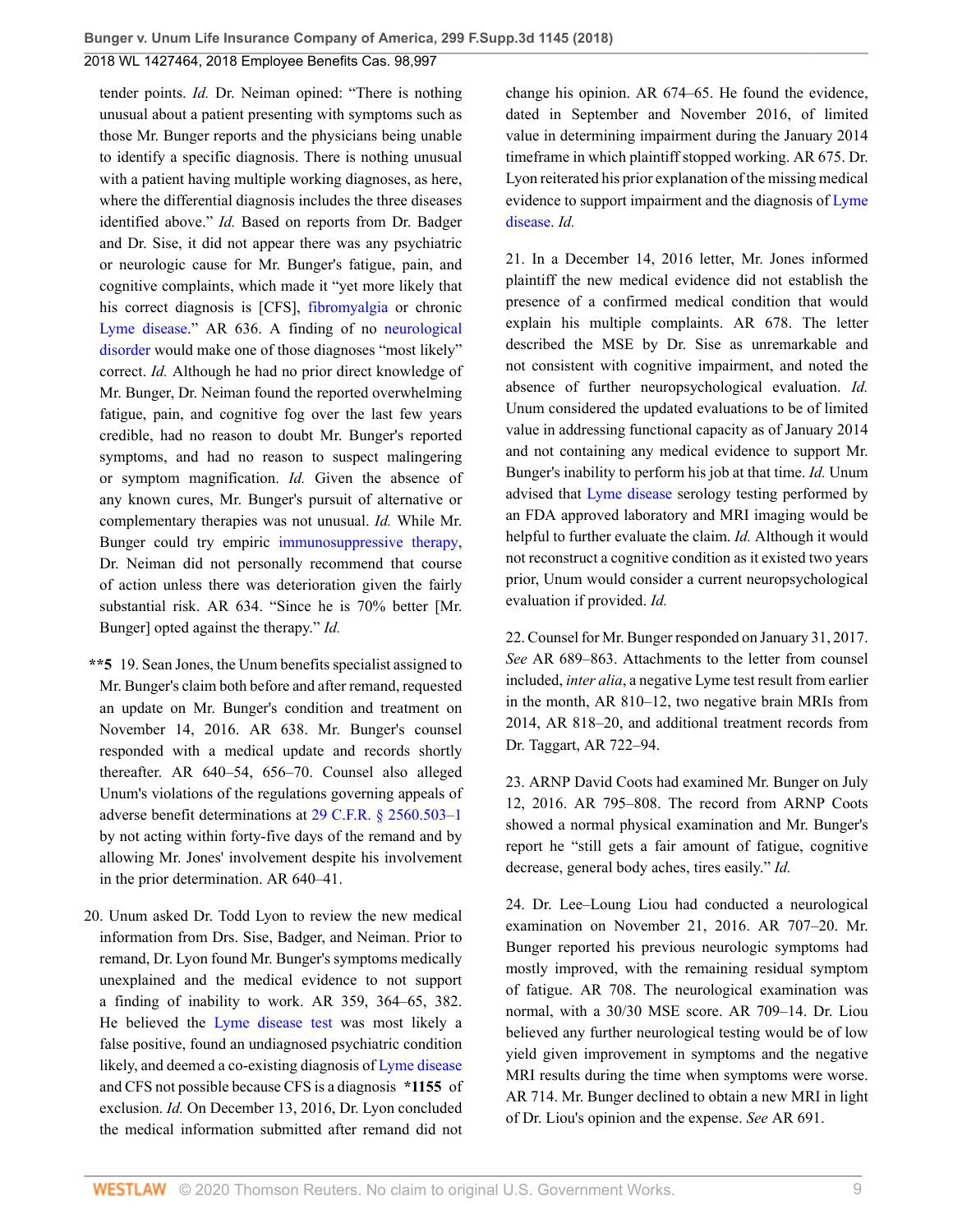**\*\*6** 25. Mr. Bunger also provided a declaration dated January 30, 2017. AR 854–56. Mr. Bunger stated he was unable to return to work on a full-time basis because he has both good and bad days, and could not work on the bad days. AR 854. His fatigue caused him to feel very heavy, slowed down, without full control of his body, groggy, drained, without energy, irritable, and thin-skinned, and affected the rest of his health. AR 854–55. On his bad days, a brain fog made it hard for him to keep his focus, read, and pay attention. AR 855. He had a lot of anxiety and found seeing a counselor somewhat helpful. *Id.* His condition had improved since 2014, but not to the point where he had consistent energy and strength. *Id.* Exertion on one day usually caused increased fatigue on the following day. *Id.* On good days, Mr. Bunger could accomplish some tasks, such as caring for his children by himself for **\*1156** a few hours, take short walks, do simple exercises, and some household chores. *Id.* On bad days, it was difficult to read or write, get out of bed and get dressed, interact with or not require the help of his family, and keep his focus in active environments, such as large stores. *Id.* He had about as many good days as bad and could not predict the type of day he would have. *Id.* Mr. Bunger also continued to have pain, usually an ache or sore/stiff feeling in his feet, ankles, hands, legs, or back that did not, by itself, stop him from being able to do things. *Id.* Occasionally, he had muscle pain/tenderness or tightness on either side of his body, on a handful of occasions had a seizing or stabbing pain so bad it caused him to buckle over, and he had occasions of back pain so severe he had to lie down. *Id.* Mr. Bunger's fatigue, not the incidents of pain, prevented him from working. *Id.*

26. In February 2017, Mr. Jones clarified Unum did not require a new brain MRI. AR 869. Interpreting the letter from counsel as implying Mr. Bunger had [fibromyalgia](http://www.westlaw.com/Link/Document/FullText?entityType=disease&entityId=Ic21f0856475411db9765f9243f53508a&originationContext=document&transitionType=DocumentItem&contextData=(sc.Default)&vr=3.0&rs=cblt1.0) and/or CFS, Unum was evaluating the new medical information in order to determine whether or not it changed the prior claim decision. *Id.*

27. Dr. Taggart provided another update to Unum recounting her last appointment with Mr. Bunger on October 5, 2016. AR 873, 879. Mr. Bunger continued to have fatigue, difficulty concentrating, and occasional joint pain and weakness. *Id.* Sitting for long periods of time caused pain in the pelvic area, improved by lying down and resting. *Id.* He was "doing better overall, but his symptoms are persistent, occurring more days than not, especially fatigue." *Id.* Mild mental or physical exertion caused increased fatigue, pain, and difficulty concentrating

the following day. *Id.* His persistent symptoms prevented him from being able to work at any job on a regular, continuous, or predictable basis. *Id.*

28. On February 24, 2017, Dr. Lyon reviewed the new materials in Mr. Bunger's claim file and found they did not support any change in his opinion. AR 883. Dr. Lyon continued to opine the medical evidence did not support preclusion from full-time primarily seated work activities, with no force exertion over ten pounds, occasional standing and walking, and frequent handling and fingering, from January 14, 2014 to the present. AR 883–84.

29. Dr. James Bress reviewed the updated medical record on March 10, 2017 and found no change in his opinion prior to the remand that Mr. Bunger was capable of full-time work. AR 886–87. [Lyme disease](http://www.westlaw.com/Link/Document/FullText?entityType=disease&entityId=Ib21fe02a475411db9765f9243f53508a&originationContext=document&transitionType=DocumentItem&contextData=(sc.Default)&vr=3.0&rs=cblt1.0) had not been confirmed and plaintiff had received antibiotics adequate for its treatment. *Id.* Dr. Bress found the CFS diagnosis not confirmed, observing Mr. Bunger had not had any sore throat, tender lymph nodes, headaches, or unrefreshed sleep, and that behavioral health issues which can cause fatigue had been noted. *Id.* Mr. Bunger's pain had been mild and, on October 2, 2016, Dr. Taggart noted plaintiff was " 'doing better' ", with only " 'occasional joint pain and weakness.' " *Id.* 

30. On April 3, 2017, Diane Suess, a registered nurse, reviewed the record for Unum and found no support for any restrictions or limitations due to behavioral health issues. AR 973–74. She noted "a couple of mentions of some anxiety", but no disabling behavioral health conditions. *Id.*

31. Dr. Alex Ursprung, Ph.D., a psychologist, also reviewed the record for Unum on April 19, 2017. AR 980–82. Among other evidence in the claim fail, Dr. Ursprung took note of references to Mr. Bunger going to school full-time. **\*1157** While Mr. Bunger may have some anxiety secondary to his medical complaints and medical complaints may have some component of behavioral health etiology, Dr. Ursprung found no evidence a behavioral health condition created restrictions or limitations. *Id.*

32. By letter dated April 20, 2017, Mr. Jones informed Mr. Bunger that Unum had not changed its prior decision. AR 987–88. Unum's medical department continued to state the diagnosis of [Lyme disease](http://www.westlaw.com/Link/Document/FullText?entityType=disease&entityId=Ib21fe02a475411db9765f9243f53508a&originationContext=document&transitionType=DocumentItem&contextData=(sc.Default)&vr=3.0&rs=cblt1.0) had not been confirmed and its physician found CFS not supported by any documented sore throat, tender lymph nodes, headaches, or unrefreshed sleep, "which are all normal symptoms of that condition." AR 987. While the record contained a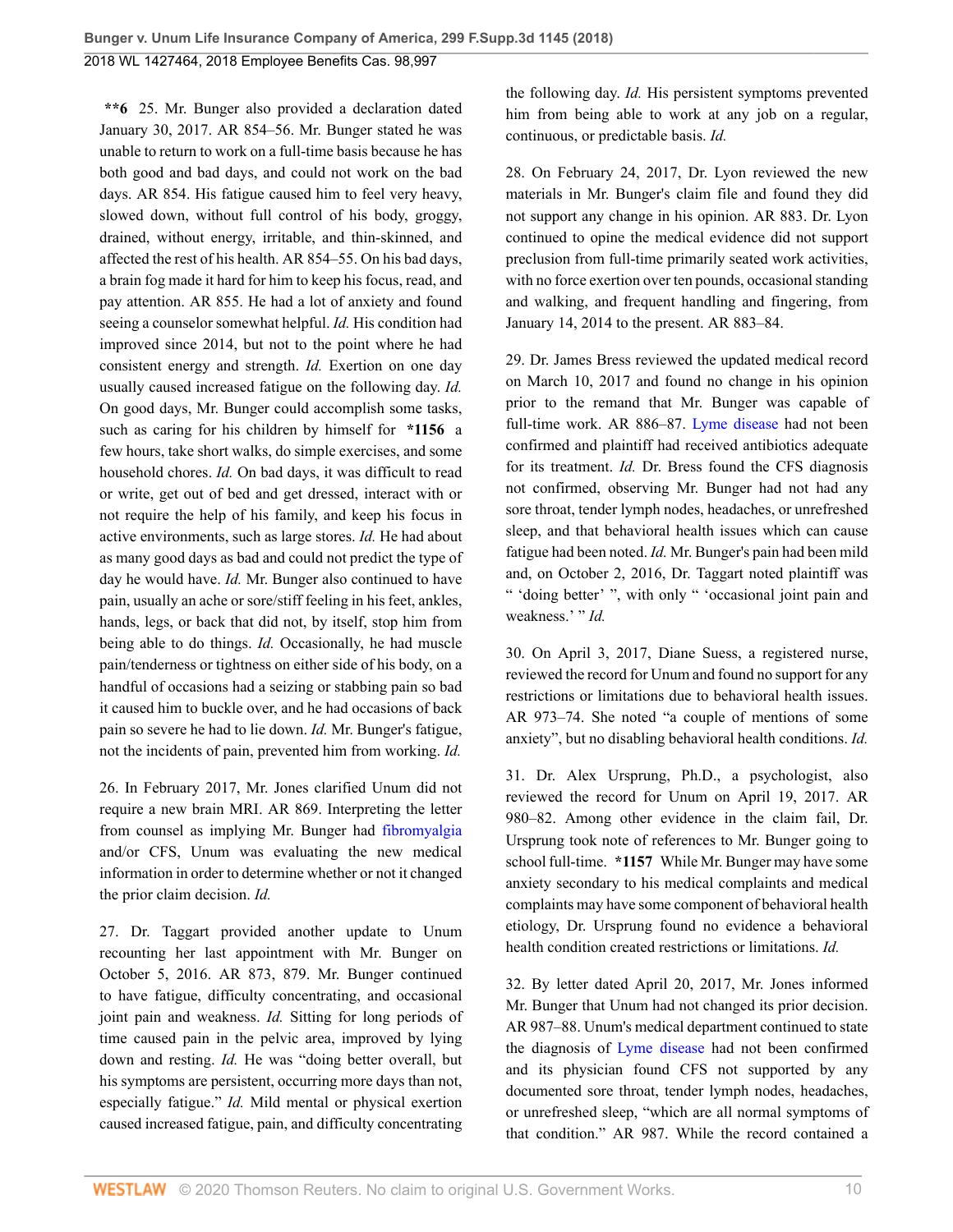**Bunger v. Unum Life Insurance Company of America, 299 F.Supp.3d 1145 (2018)**

#### 2018 WL 1427464, 2018 Employee Benefits Cas. 98,997

[fibromyalgia](http://www.westlaw.com/Link/Document/FullText?entityType=disease&entityId=Ic21f0856475411db9765f9243f53508a&originationContext=document&transitionType=DocumentItem&contextData=(sc.Default)&vr=3.0&rs=cblt1.0) diagnosis, no tender points had been found by Dr. Neiman and Mr. Bunger's CRP, which can be an indicator of [fibromyalgia,](http://www.westlaw.com/Link/Document/FullText?entityType=disease&entityId=Ic21f0856475411db9765f9243f53508a&originationContext=document&transitionType=DocumentItem&contextData=(sc.Default)&vr=3.0&rs=cblt1.0) was at a normal level of .03. *Id.* The new information did not provide medical evidence of any physical/organic medical problems that would support changing the decision. *Id.* Nor did the medical evidence support any restrictions or limitations due to behavioral health conditions. *Id.* The letter pointed to a September 8, 2014 office visit with Dr. Taggart in which Mr. Bunger had no emotional lability, no depression, no suicidal or homicidal ideation, no hallucinations, and no memory loss, and the 2016 evidence from Drs. Sise and Badger. *Id.*

**\*\*7** 33. All of Unum's decisions to grant or deny benefits related solely to the question of whether Mr. Bunger could perform his own job. *See* STD 250, 339; LTD 388–89, 480– 83; AR 987. Mr. Bunger has not yet made a claim and there are no decisions from Unum addressing his ability to work in any gainful occupation.

#### <span id="page-10-5"></span><span id="page-10-4"></span><span id="page-10-3"></span><span id="page-10-2"></span>**III. CONCLUSIONS OF LAW**

## **A. Standard of Review, Burden of Proof, and Evidence Considered**

- <span id="page-10-1"></span><span id="page-10-0"></span> $[1]$   $[2]$   $[3]$   $[4]$   $[5]$   $[6]$   $[7]$   $[8]$   $[9]$   $[10]$   $1$  $\mathrm{ex}$   $\mathrm{Re}$ Court previously determined it may conduct a *de novo* trial under [Rule 52](http://www.westlaw.com/Link/Document/FullText?findType=L&pubNum=1000600&cite=USFRCPR52&originatingDoc=I264d33a02e8211e888d5f23feb60b681&refType=LQ&originationContext=document&vr=3.0&rs=cblt1.0&transitionType=DocumentItem&contextData=(sc.UserEnteredCitation)), as had been stipulated to by the parties. "When conducting a *de novo* review of the record, the court does not give deference to the claim administrator's decision, but rather determines in the first instance if the claimant has adequately established that he or she is disabled under the terms of the plan." *[Muniz v. Amec](http://www.westlaw.com/Link/Document/FullText?findType=Y&serNum=2023501190&pubNum=0000506&originatingDoc=I264d33a02e8211e888d5f23feb60b681&refType=RP&fi=co_pp_sp_506_1295&originationContext=document&vr=3.0&rs=cblt1.0&transitionType=DocumentItem&contextData=(sc.UserEnteredCitation)#co_pp_sp_506_1295) Constr. Mgmt., Inc.*[, 623 F.3d 1290, 1295–96 \(9th Cir.](http://www.westlaw.com/Link/Document/FullText?findType=Y&serNum=2023501190&pubNum=0000506&originatingDoc=I264d33a02e8211e888d5f23feb60b681&refType=RP&fi=co_pp_sp_506_1295&originationContext=document&vr=3.0&rs=cblt1.0&transitionType=DocumentItem&contextData=(sc.UserEnteredCitation)#co_pp_sp_506_1295) [2010\)](http://www.westlaw.com/Link/Document/FullText?findType=Y&serNum=2023501190&pubNum=0000506&originatingDoc=I264d33a02e8211e888d5f23feb60b681&refType=RP&fi=co_pp_sp_506_1295&originationContext=document&vr=3.0&rs=cblt1.0&transitionType=DocumentItem&contextData=(sc.UserEnteredCitation)#co_pp_sp_506_1295). In a trial on the administrative record, the Court "can evaluate the persuasiveness of the conflicting testimony and decide which is more likely true." *[Kearney v. Standard](http://www.westlaw.com/Link/Document/FullText?findType=Y&serNum=1999110922&pubNum=0000506&originatingDoc=I264d33a02e8211e888d5f23feb60b681&refType=RP&fi=co_pp_sp_506_1095&originationContext=document&vr=3.0&rs=cblt1.0&transitionType=DocumentItem&contextData=(sc.UserEnteredCitation)#co_pp_sp_506_1095) Ins. Co.*[, 175 F.3d 1084, 1095 \(9th Cir. 1999\).](http://www.westlaw.com/Link/Document/FullText?findType=Y&serNum=1999110922&pubNum=0000506&originatingDoc=I264d33a02e8211e888d5f23feb60b681&refType=RP&fi=co_pp_sp_506_1095&originationContext=document&vr=3.0&rs=cblt1.0&transitionType=DocumentItem&contextData=(sc.UserEnteredCitation)#co_pp_sp_506_1095) The Court may give appropriate weight to the conclusions of a physician upon finding the physician's opinions reliable and probative. *[Paese v. Hartford Life & Accident Ins. Co.](http://www.westlaw.com/Link/Document/FullText?findType=Y&serNum=2009220124&pubNum=0000506&originatingDoc=I264d33a02e8211e888d5f23feb60b681&refType=RP&fi=co_pp_sp_506_442&originationContext=document&vr=3.0&rs=cblt1.0&transitionType=DocumentItem&contextData=(sc.UserEnteredCitation)#co_pp_sp_506_442)*, [449 F.3d 435, 442 \(2d Cir. 2006\)](http://www.westlaw.com/Link/Document/FullText?findType=Y&serNum=2009220124&pubNum=0000506&originatingDoc=I264d33a02e8211e888d5f23feb60b681&refType=RP&fi=co_pp_sp_506_442&originationContext=document&vr=3.0&rs=cblt1.0&transitionType=DocumentItem&contextData=(sc.UserEnteredCitation)#co_pp_sp_506_442). The Court's evaluation of the evidence " 'necessarily entails making reasonable inferences where appropriate.' " *[Oldoerp v. Wells Fargo &](http://www.westlaw.com/Link/Document/FullText?findType=Y&serNum=2032613026&pubNum=0007903&originatingDoc=I264d33a02e8211e888d5f23feb60b681&refType=RP&fi=co_pp_sp_7903_1251&originationContext=document&vr=3.0&rs=cblt1.0&transitionType=DocumentItem&contextData=(sc.UserEnteredCitation)#co_pp_sp_7903_1251) [Co. Long Term Disability Plan](http://www.westlaw.com/Link/Document/FullText?findType=Y&serNum=2032613026&pubNum=0007903&originatingDoc=I264d33a02e8211e888d5f23feb60b681&refType=RP&fi=co_pp_sp_7903_1251&originationContext=document&vr=3.0&rs=cblt1.0&transitionType=DocumentItem&contextData=(sc.UserEnteredCitation)#co_pp_sp_7903_1251)*, 12 F.Supp.3d 1237, 1251 [\(N.D. Cal. 2014\)](http://www.westlaw.com/Link/Document/FullText?findType=Y&serNum=2032613026&pubNum=0007903&originatingDoc=I264d33a02e8211e888d5f23feb60b681&refType=RP&fi=co_pp_sp_7903_1251&originationContext=document&vr=3.0&rs=cblt1.0&transitionType=DocumentItem&contextData=(sc.UserEnteredCitation)#co_pp_sp_7903_1251) (quoted source omitted).
- 2. With *de novo* review of a plan administrator's decision, the claimant bears the burden of proof. *Muniz*[, 623 F.3d](http://www.westlaw.com/Link/Document/FullText?findType=Y&serNum=2023501190&pubNum=0000506&originatingDoc=I264d33a02e8211e888d5f23feb60b681&refType=RP&fi=co_pp_sp_506_1294&originationContext=document&vr=3.0&rs=cblt1.0&transitionType=DocumentItem&contextData=(sc.UserEnteredCitation)#co_pp_sp_506_1294) [at 1294.](http://www.westlaw.com/Link/Document/FullText?findType=Y&serNum=2023501190&pubNum=0000506&originatingDoc=I264d33a02e8211e888d5f23feb60b681&refType=RP&fi=co_pp_sp_506_1294&originationContext=document&vr=3.0&rs=cblt1.0&transitionType=DocumentItem&contextData=(sc.UserEnteredCitation)#co_pp_sp_506_1294) The claimant must demonstrate disability under

the terms of the plan by a preponderance of the evidence. **\*1158** *[Armani v. Nw. Mut. Life Ins. Co.](http://www.westlaw.com/Link/Document/FullText?findType=Y&serNum=2040241455&pubNum=0000506&originatingDoc=I264d33a02e8211e888d5f23feb60b681&refType=RP&fi=co_pp_sp_506_1162&originationContext=document&vr=3.0&rs=cblt1.0&transitionType=DocumentItem&contextData=(sc.UserEnteredCitation)#co_pp_sp_506_1162)*, 840 F.3d 1159, [1162–63 \(9th Cir. 2016\)](http://www.westlaw.com/Link/Document/FullText?findType=Y&serNum=2040241455&pubNum=0000506&originatingDoc=I264d33a02e8211e888d5f23feb60b681&refType=RP&fi=co_pp_sp_506_1162&originationContext=document&vr=3.0&rs=cblt1.0&transitionType=DocumentItem&contextData=(sc.UserEnteredCitation)#co_pp_sp_506_1162) (citing *Muniz,* [623 F.3d at 1294](http://www.westlaw.com/Link/Document/FullText?findType=Y&serNum=2023501190&pubNum=0000506&originatingDoc=I264d33a02e8211e888d5f23feb60b681&refType=RP&fi=co_pp_sp_506_1294&originationContext=document&vr=3.0&rs=cblt1.0&transitionType=DocumentItem&contextData=(sc.UserEnteredCitation)#co_pp_sp_506_1294)). This does not relieve the plan administrator from its duty to engage in a "meaningful dialogue" with the claimant about his claim. *See [Booton v. Lockheed Med. Ben. Plan](http://www.westlaw.com/Link/Document/FullText?findType=Y&serNum=1997089082&pubNum=0000506&originatingDoc=I264d33a02e8211e888d5f23feb60b681&refType=RP&fi=co_pp_sp_506_1463&originationContext=document&vr=3.0&rs=cblt1.0&transitionType=DocumentItem&contextData=(sc.UserEnteredCitation)#co_pp_sp_506_1463)*, [110 F.3d 1461, 1463 \(9th Cir. 1997\)](http://www.westlaw.com/Link/Document/FullText?findType=Y&serNum=1997089082&pubNum=0000506&originatingDoc=I264d33a02e8211e888d5f23feb60b681&refType=RP&fi=co_pp_sp_506_1463&originationContext=document&vr=3.0&rs=cblt1.0&transitionType=DocumentItem&contextData=(sc.UserEnteredCitation)#co_pp_sp_506_1463) ("[W]hat [[29 C.F.R. §](http://www.westlaw.com/Link/Document/FullText?findType=L&pubNum=1000547&cite=29CFRS2560.503-1&originatingDoc=I264d33a02e8211e888d5f23feb60b681&refType=RB&originationContext=document&vr=3.0&rs=cblt1.0&transitionType=DocumentItem&contextData=(sc.UserEnteredCitation)#co_pp_16f4000091d86)  $2560.503-1(g)$  calls for is a meaningful dialogue between ERISA plan administrators and their beneficiaries.... [I]f the plan administrators believe that more information is needed to make a reasoned decision, they must ask for it."). Even on *de novo* review, this Court can remand a disability claim to the plan administrator if the record is not sufficiently developed. *See, e.g.*, *[Mongeluzo v. Baxter](http://www.westlaw.com/Link/Document/FullText?findType=Y&serNum=1995038884&pubNum=0000506&originatingDoc=I264d33a02e8211e888d5f23feb60b681&refType=RP&fi=co_pp_sp_506_944&originationContext=document&vr=3.0&rs=cblt1.0&transitionType=DocumentItem&contextData=(sc.UserEnteredCitation)#co_pp_sp_506_944) [Travenol Long Term Disability Ben. Plan](http://www.westlaw.com/Link/Document/FullText?findType=Y&serNum=1995038884&pubNum=0000506&originatingDoc=I264d33a02e8211e888d5f23feb60b681&refType=RP&fi=co_pp_sp_506_944&originationContext=document&vr=3.0&rs=cblt1.0&transitionType=DocumentItem&contextData=(sc.UserEnteredCitation)#co_pp_sp_506_944)*, 46 F.3d 938, 944 [\(9th Cir. 1995\)](http://www.westlaw.com/Link/Document/FullText?findType=Y&serNum=1995038884&pubNum=0000506&originatingDoc=I264d33a02e8211e888d5f23feb60b681&refType=RP&fi=co_pp_sp_506_944&originationContext=document&vr=3.0&rs=cblt1.0&transitionType=DocumentItem&contextData=(sc.UserEnteredCitation)#co_pp_sp_506_944).

- <span id="page-10-9"></span><span id="page-10-8"></span><span id="page-10-7"></span><span id="page-10-6"></span>3. In most cases, the Court reviews only the materials included in the record considered by the plan administrator. *[Opeta v.](http://www.westlaw.com/Link/Document/FullText?findType=Y&serNum=2012177070&pubNum=0000506&originatingDoc=I264d33a02e8211e888d5f23feb60b681&refType=RP&fi=co_pp_sp_506_1217&originationContext=document&vr=3.0&rs=cblt1.0&transitionType=DocumentItem&contextData=(sc.UserEnteredCitation)#co_pp_sp_506_1217) [Northwest Airlines Pension Plan](http://www.westlaw.com/Link/Document/FullText?findType=Y&serNum=2012177070&pubNum=0000506&originatingDoc=I264d33a02e8211e888d5f23feb60b681&refType=RP&fi=co_pp_sp_506_1217&originationContext=document&vr=3.0&rs=cblt1.0&transitionType=DocumentItem&contextData=(sc.UserEnteredCitation)#co_pp_sp_506_1217)*, 484 F.3d 1211, 1217 (9th [Cir. 2007\)](http://www.westlaw.com/Link/Document/FullText?findType=Y&serNum=2012177070&pubNum=0000506&originatingDoc=I264d33a02e8211e888d5f23feb60b681&refType=RP&fi=co_pp_sp_506_1217&originationContext=document&vr=3.0&rs=cblt1.0&transitionType=DocumentItem&contextData=(sc.UserEnteredCitation)#co_pp_sp_506_1217) (citing *Mongeluzo*[, 46 F.3d at 943–44](http://www.westlaw.com/Link/Document/FullText?findType=Y&serNum=1995038884&pubNum=0000506&originatingDoc=I264d33a02e8211e888d5f23feb60b681&refType=RP&fi=co_pp_sp_506_943&originationContext=document&vr=3.0&rs=cblt1.0&transitionType=DocumentItem&contextData=(sc.UserEnteredCitation)#co_pp_sp_506_943)). A court may exercise its discretion to consider evidence extrinsic to the administrative record when circumstances clearly establish the evidence is necessary to conduct an adequate *de novo* review. *[Id.](http://www.westlaw.com/Link/Document/FullText?findType=Y&serNum=2012177070&pubNum=0000506&originatingDoc=I264d33a02e8211e888d5f23feb60b681&refType=RP&originationContext=document&vr=3.0&rs=cblt1.0&transitionType=DocumentItem&contextData=(sc.UserEnteredCitation))* Such exceptional circumstances may l existed for example, with claims requiring the consideration of complex medical questions or issues regarding the credibility of medical experts, or where a claimant could not have presented the additional evidence in the administrative process. *Id.* [at 1217–18](http://www.westlaw.com/Link/Document/FullText?findType=Y&serNum=2012177070&pubNum=0000506&originatingDoc=I264d33a02e8211e888d5f23feb60b681&refType=RP&fi=co_pp_sp_506_1217&originationContext=document&vr=3.0&rs=cblt1.0&transitionType=DocumentItem&contextData=(sc.UserEnteredCitation)#co_pp_sp_506_1217) (citing *[Quesinberry](http://www.westlaw.com/Link/Document/FullText?findType=Y&serNum=1993056771&pubNum=0000350&originatingDoc=I264d33a02e8211e888d5f23feb60b681&refType=RP&fi=co_pp_sp_350_1025&originationContext=document&vr=3.0&rs=cblt1.0&transitionType=DocumentItem&contextData=(sc.UserEnteredCitation)#co_pp_sp_350_1025) v. Life Ins. Co. of N. Am.*[, 987 F.2d 1017, 1025 \(4th Cir.](http://www.westlaw.com/Link/Document/FullText?findType=Y&serNum=1993056771&pubNum=0000350&originatingDoc=I264d33a02e8211e888d5f23feb60b681&refType=RP&fi=co_pp_sp_350_1025&originationContext=document&vr=3.0&rs=cblt1.0&transitionType=DocumentItem&contextData=(sc.UserEnteredCitation)#co_pp_sp_350_1025) [1993\)](http://www.westlaw.com/Link/Document/FullText?findType=Y&serNum=1993056771&pubNum=0000350&originatingDoc=I264d33a02e8211e888d5f23feb60b681&refType=RP&fi=co_pp_sp_350_1025&originationContext=document&vr=3.0&rs=cblt1.0&transitionType=DocumentItem&contextData=(sc.UserEnteredCitation)#co_pp_sp_350_1025) ).
- **\*\*8** 4. Mr. Bunger submits extrinsic evidence in the form of an August 2017 declaration addressing his ongoing education at WGU. Dkt. 51. He also requests the opportunity to testify, should the Court wish to "test" his credibility. Dkt. 54 at 9. The declaration addresses the depiction of Mr. Bunger as a full-time student at WGU. Mr. Bunger clarifies his WGU classes take place on-line, at the time and in the amount of time of his choosing, entail his earning of "competency units", not credits, and that he spends, on average, only fifteen-to-twenty hours a week on his schooling. Dkt. 51 at 2. Mr. Bunger could have included this information in his January 2017 declaration. That declaration is a part of the administrative record and includes a discussion of Mr. Bunger's activities and their impact on his functioning, without any mention of his schooling. AR 854–56. Further, the information in the new declaration appears to relate solely to the period of time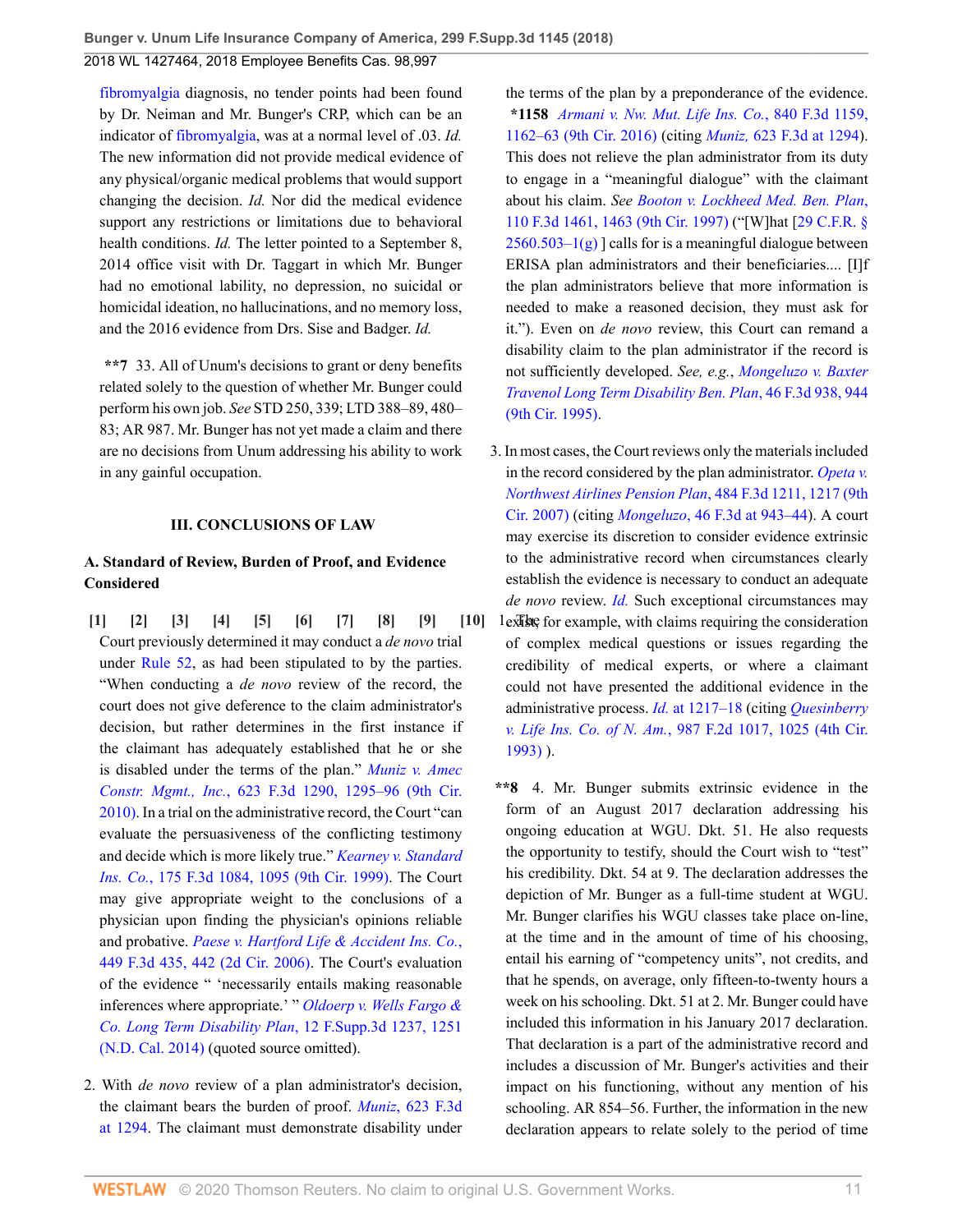after July 5, 2015, and the determination of whether Mr. Bunger could work in any gainful occupation. Because the Court finds further proceedings necessary before such a determination can be made, it need not consider the new declaration in order to conduct an adequate *de novo* review of Mr. Bunger's exhausted claim. Nor is there any basis or need for Mr. Bunger to testify.

5. Unum also takes issue with the record and arguments before the Court. Unum asserts Mr. Bunger submitted new, unrequested documents in an attempt to expand the record and improperly changed his theory. However, Mr. Bunger's unprompted submission of records was neither surprising, nor unwarranted. The Court remanded the case based on Unum's failure to sufficiently develop the record. Unum took no action for almost four months following remand and Mr. Bunger appropriately provided information identified by Unum as pertinent to his claim. Mr. Bunger also complied once Unum **\*1159** made specific requests. All of the information provided is appropriately included in the record. The identification of other, previously undiagnosed conditions does not constitute an improper change in theory. As discussed below, the change in diagnoses is explained by the nature of the conditions at issue and the differential diagnostic technique commonly associated with those conditions. *Cf. Mongeluzo*[, 46 F.3d at 944](http://www.westlaw.com/Link/Document/FullText?findType=Y&serNum=1995038884&pubNum=0000506&originatingDoc=I264d33a02e8211e888d5f23feb60b681&refType=RP&fi=co_pp_sp_506_944&originationContext=document&vr=3.0&rs=cblt1.0&transitionType=DocumentItem&contextData=(sc.UserEnteredCitation)#co_pp_sp_506_944) ("[T]he claim of [CFS] is not a new claim, but simply a new explanation for Mongeluzo's disability.")

#### **B. ERISA Regulations on Remand**

- <span id="page-11-0"></span>**[\[11\]](#page-2-2)** 1. ERISA regulations provide for procedures by which a claimant "shall have a reasonable opportunity to appeal an adverse benefit determination to an appropriate named fiduciary of the plan, and under which there will be a full and fair review of the claim and the adverse benefit determination." [29 C.F.R. § 2560.503–1\(h\)\(1\)](http://www.westlaw.com/Link/Document/FullText?findType=L&pubNum=1000547&cite=29CFRS2560.503-1&originatingDoc=I264d33a02e8211e888d5f23feb60b681&refType=RB&originationContext=document&vr=3.0&rs=cblt1.0&transitionType=DocumentItem&contextData=(sc.UserEnteredCitation)#co_pp_b4e500006fdf6). An appropriate named fiduciary may not be the individual who made the adverse determination at issue on appeal, nor that individual's subordinate.  $\frac{8}{2560.503} - 1(h)(3)(ii)$ . The fiduciary must consult with a health care professional who was not consulted in connection with the adverse benefit determination on appeal.  $\frac{2560.503 - 1(h)(3)(iii)}{i}$ , (v).
- 2. Mr. Bunger asserts that the ERISA regulations governing appeals of adverse benefit determinations apply to courtordered remands, and that Unum violated those regulations by allowing Mr. Jones to conduct the review after remand and through the continued consultation with Drs. Lyon and

Bress during that review. Mr. Bunger avers the medical opinions generated during this procedurally flawed review are entitled to no deference and little weight. There is no binding authority supporting the applicability of the regulations at  $29$  C.F.R. §  $2560.503-1$  to all courtordered remands. *But see [Robertson v. Standard](http://www.westlaw.com/Link/Document/FullText?findType=Y&serNum=2040358423&pubNum=0007903&originatingDoc=I264d33a02e8211e888d5f23feb60b681&refType=RP&fi=co_pp_sp_7903_1169&originationContext=document&vr=3.0&rs=cblt1.0&transitionType=DocumentItem&contextData=(sc.UserEnteredCitation)#co_pp_sp_7903_1169) Ins. Co.*, [218 F.Supp.3d 1165, 1169 \(D. Or. 2016\)](http://www.westlaw.com/Link/Document/FullText?findType=Y&serNum=2040358423&pubNum=0007903&originatingDoc=I264d33a02e8211e888d5f23feb60b681&refType=RP&fi=co_pp_sp_7903_1169&originationContext=document&vr=3.0&rs=cblt1.0&transitionType=DocumentItem&contextData=(sc.UserEnteredCitation)#co_pp_sp_7903_1169) (adopting the Department of Labor's interpretation of its regulations in finding their application to court-ordered remands; remanding claim where defendant had failed to render a decision within forty-five days of prior court remand for administrative determination of whether a claimant was disabled). Nor was it apparent those regulations would appropriately apply in this case. The Court did not direct Unum to start anew with consideration of Mr. Bunger's claim, or to re-assign the claim to new administrative personnel or reviewing medical health care professionals. The Court directed Unum to take a specific course of action; that is, to inform Mr. Bunger of what additional testing or diagnostics it required in order to make an informed decision as to whether he is able to perform his job functions. It is not clear why Unum waited some four months before taking any action on remand. However, Mr. Bunger does not here maintain that delay constituted a violation of [29 C.F.R. § 2560.503–1.](http://www.westlaw.com/Link/Document/FullText?findType=L&pubNum=1000547&cite=29CFRS2560.503-1&originatingDoc=I264d33a02e8211e888d5f23feb60b681&refType=LQ&originationContext=document&vr=3.0&rs=cblt1.0&transitionType=DocumentItem&contextData=(sc.UserEnteredCitation)) The Court does not find the involvement of Mr. Jones or the consultation with Drs. Lyons and Bress rendered the process on remand procedurally flawed. Moreover, if the Court did find the procedural violations alleged, the appropriate remedy considering the circumstances in this case would be a remand to Unum. *See [Lafleur v. Louisiana](http://www.westlaw.com/Link/Document/FullText?findType=Y&serNum=2018412095&pubNum=0000506&originatingDoc=I264d33a02e8211e888d5f23feb60b681&refType=RP&fi=co_pp_sp_506_156&originationContext=document&vr=3.0&rs=cblt1.0&transitionType=DocumentItem&contextData=(sc.UserEnteredCitation)#co_pp_sp_506_156) Health Serv. & Indem. Co.*[, 563 F.3d 148, 156–58 \(5th](http://www.westlaw.com/Link/Document/FullText?findType=Y&serNum=2018412095&pubNum=0000506&originatingDoc=I264d33a02e8211e888d5f23feb60b681&refType=RP&fi=co_pp_sp_506_156&originationContext=document&vr=3.0&rs=cblt1.0&transitionType=DocumentItem&contextData=(sc.UserEnteredCitation)#co_pp_sp_506_156) [Cir. 2009\)](http://www.westlaw.com/Link/Document/FullText?findType=Y&serNum=2018412095&pubNum=0000506&originatingDoc=I264d33a02e8211e888d5f23feb60b681&refType=RP&fi=co_pp_sp_506_156&originationContext=document&vr=3.0&rs=cblt1.0&transitionType=DocumentItem&contextData=(sc.UserEnteredCitation)#co_pp_sp_506_156) ("Remand to the plan administrator for full and fair review is usually the appropriate remedy when the administrator **\*1160** fails to substantially comply with the procedural requirements of ERISA."); *accord [Chuck](http://www.westlaw.com/Link/Document/FullText?findType=Y&serNum=2009610628&pubNum=0000506&originatingDoc=I264d33a02e8211e888d5f23feb60b681&refType=RP&fi=co_pp_sp_506_1035&originationContext=document&vr=3.0&rs=cblt1.0&transitionType=DocumentItem&contextData=(sc.UserEnteredCitation)#co_pp_sp_506_1035) v. Hewlett Packard Co.*[, 455 F.3d 1026, 1035 \(9th Cir.](http://www.westlaw.com/Link/Document/FullText?findType=Y&serNum=2009610628&pubNum=0000506&originatingDoc=I264d33a02e8211e888d5f23feb60b681&refType=RP&fi=co_pp_sp_506_1035&originationContext=document&vr=3.0&rs=cblt1.0&transitionType=DocumentItem&contextData=(sc.UserEnteredCitation)#co_pp_sp_506_1035) [2006\)](http://www.westlaw.com/Link/Document/FullText?findType=Y&serNum=2009610628&pubNum=0000506&originatingDoc=I264d33a02e8211e888d5f23feb60b681&refType=RP&fi=co_pp_sp_506_1035&originationContext=document&vr=3.0&rs=cblt1.0&transitionType=DocumentItem&contextData=(sc.UserEnteredCitation)#co_pp_sp_506_1035). Mr. Bunger does not seek or presumably desire such a remedy, and the Court instead proceeds to its *de novo* review of the record.

#### **C. Disability from Mr. Bunger's Own Job (August 30, 2014 through July 5, 2015)**

<span id="page-11-10"></span><span id="page-11-9"></span><span id="page-11-8"></span><span id="page-11-7"></span><span id="page-11-6"></span><span id="page-11-5"></span><span id="page-11-4"></span><span id="page-11-3"></span><span id="page-11-2"></span><span id="page-11-1"></span>**\*\*9 [\[12\]](#page-2-0) [\[13](#page-2-3)] [\[14\]](#page-2-1) [\[15\]](#page-2-4) [\[16\]](#page-3-1) [\[17\]](#page-3-2) [\[18\]](#page-3-3) [\[19\]](#page-3-4) [\[20\]](#page-3-5) [\[21\]](#page-3-0)** 1. The same definition of disability applies to the period of time remaining in which Mr. Bunger may be found eligible for STD benefits and for the first nine months of his eligibility for LTD benefits. At issue is whether Mr. Bunger establishes his limitation from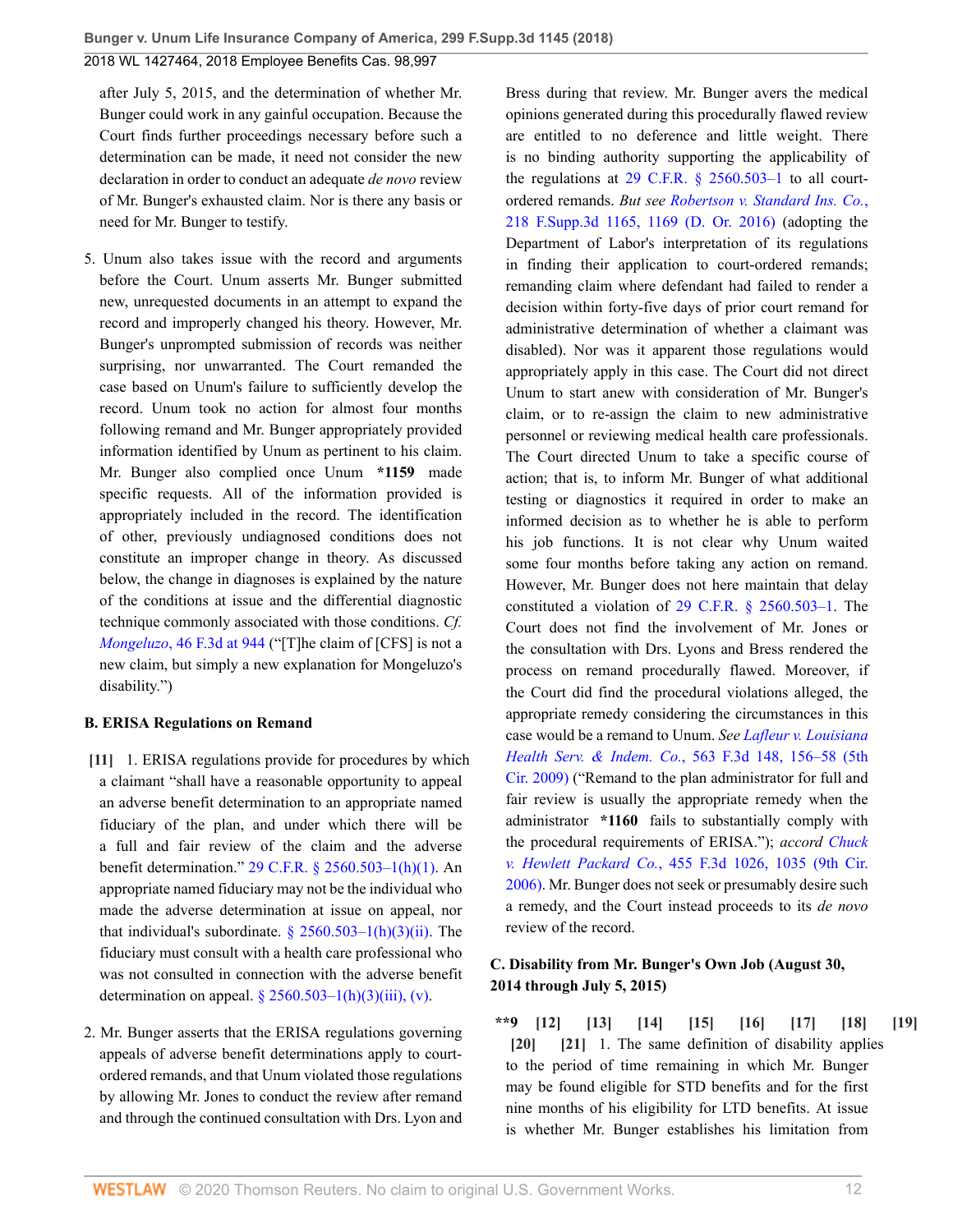performing the material and substantial duties of his job as a Web Content Specialist due to sickness from August 30 to October 4, 2014 under the STD plan and from October 5, 2014 to July 5, 2015 under the LTD plan.

- 2. Medical records added to the claim file following remand appear to eliminate [Lyme disease](http://www.westlaw.com/Link/Document/FullText?entityType=disease&entityId=Ib21fe02a475411db9765f9243f53508a&originationContext=document&transitionType=DocumentItem&contextData=(sc.Default)&vr=3.0&rs=cblt1.0) and neurological or behavioral health explanations for Mr. Bunger's physical symptoms. A definitive diagnosis or explanation for those symptoms remains elusive, but includes CFS or [fibromyalgia.](http://www.westlaw.com/Link/Document/FullText?entityType=disease&entityId=Ic21f0856475411db9765f9243f53508a&originationContext=document&transitionType=DocumentItem&contextData=(sc.Default)&vr=3.0&rs=cblt1.0) The elimination of a number of different possible causes makes these remaining diagnoses of exclusion more likely to be accurate. AR 635–36. *See generally [Westberry v. Gislaved Gummi AB](http://www.westlaw.com/Link/Document/FullText?findType=Y&serNum=1999126400&pubNum=0000506&originatingDoc=I264d33a02e8211e888d5f23feb60b681&refType=RP&fi=co_pp_sp_506_262&originationContext=document&vr=3.0&rs=cblt1.0&transitionType=DocumentItem&contextData=(sc.UserEnteredCitation)#co_pp_sp_506_262)*, 178 F.3d 257, [262 \(4th Cir. 1999\)](http://www.westlaw.com/Link/Document/FullText?findType=Y&serNum=1999126400&pubNum=0000506&originatingDoc=I264d33a02e8211e888d5f23feb60b681&refType=RP&fi=co_pp_sp_506_262&originationContext=document&vr=3.0&rs=cblt1.0&transitionType=DocumentItem&contextData=(sc.UserEnteredCitation)#co_pp_sp_506_262) ("Differential diagnosis, or differential etiology, is a standard scientific technique of identifying the cause of a medical problem by eliminating the likely causes until the most probable one is isolated.")
- 3. Among other symptoms, Mr. Bunger consistently reported fatigue, weakness, pain, difficulty focusing and concentrating, and anxiety associated with his physical symptoms. *See, e.g.*, STD 99–100, 243; LTD 46–74, 315, 329–36, 364, 374; AR 793. The symptoms waxed and waned, were difficult to predict, worsened following exertion, and persisted during Mr. Bunger's unsuccessful attempts to return to his job on a part-time basis between March and June 2015. *See, e.g.*, AR 778–79, 781–84, 786– 93, 854–55. A claimant's subjective symptom reporting may serve as valuable evidence in support of a disability claim. *See [Salomaa v. Honda Long Term Disability](http://www.westlaw.com/Link/Document/FullText?findType=Y&serNum=2025355366&pubNum=0000506&originatingDoc=I264d33a02e8211e888d5f23feb60b681&refType=RP&fi=co_pp_sp_506_677&originationContext=document&vr=3.0&rs=cblt1.0&transitionType=DocumentItem&contextData=(sc.UserEnteredCitation)#co_pp_sp_506_677) Plan*[, 642 F.3d 666, 677](http://www.westlaw.com/Link/Document/FullText?findType=Y&serNum=2025355366&pubNum=0000506&originatingDoc=I264d33a02e8211e888d5f23feb60b681&refType=RP&fi=co_pp_sp_506_677&originationContext=document&vr=3.0&rs=cblt1.0&transitionType=DocumentItem&contextData=(sc.UserEnteredCitation)#co_pp_sp_506_677) ("[A] disability insurer [cannot] condition coverage on proof by objective indicators such as blood tests where the condition is recognized yet no such proof is possible."); *[Miles v. Principal Life Ins. Co.](http://www.westlaw.com/Link/Document/FullText?findType=Y&serNum=2030869396&pubNum=0000506&originatingDoc=I264d33a02e8211e888d5f23feb60b681&refType=RP&fi=co_pp_sp_506_486&originationContext=document&vr=3.0&rs=cblt1.0&transitionType=DocumentItem&contextData=(sc.UserEnteredCitation)#co_pp_sp_506_486)*, [720 F.3d 472, 486 \(2d Cir. 2013\)](http://www.westlaw.com/Link/Document/FullText?findType=Y&serNum=2030869396&pubNum=0000506&originatingDoc=I264d33a02e8211e888d5f23feb60b681&refType=RP&fi=co_pp_sp_506_486&originationContext=document&vr=3.0&rs=cblt1.0&transitionType=DocumentItem&contextData=(sc.UserEnteredCitation)#co_pp_sp_506_486) ("[S]ubjective complaints of disabling conditions are not merely evidence of a disability, but are an 'important factor to be considered in determining disability.' ") (quoted source omitted). While fairly described as reflecting minimal objective findings, the treatment records and examinations corroborate Mr. Bunger's reporting as to his symptoms and functional limitations. His claim also finds support in the evidence from every doctor who personally examined him, including Drs. Taggart, Sise, Badger, and Neiman. *See [Salomaa](http://www.westlaw.com/Link/Document/FullText?findType=Y&serNum=2025355366&pubNum=0000506&originatingDoc=I264d33a02e8211e888d5f23feb60b681&refType=RP&fi=co_pp_sp_506_676&originationContext=document&vr=3.0&rs=cblt1.0&transitionType=DocumentItem&contextData=(sc.UserEnteredCitation)#co_pp_sp_506_676)*, [642 F.3d at 676](http://www.westlaw.com/Link/Document/FullText?findType=Y&serNum=2025355366&pubNum=0000506&originatingDoc=I264d33a02e8211e888d5f23feb60b681&refType=RP&fi=co_pp_sp_506_676&originationContext=document&vr=3.0&rs=cblt1.0&transitionType=DocumentItem&contextData=(sc.UserEnteredCitation)#co_pp_sp_506_676) (finding medical opinions rendered following in-person examination more persuasive than contrary opinions from administrator's paper-only review); **\*1161** *[Jebian v. Hewlett–Packard Co. Emple.](http://www.westlaw.com/Link/Document/FullText?findType=Y&serNum=2003873243&pubNum=0000506&originatingDoc=I264d33a02e8211e888d5f23feb60b681&refType=RP&fi=co_pp_sp_506_1109&originationContext=document&vr=3.0&rs=cblt1.0&transitionType=DocumentItem&contextData=(sc.UserEnteredCitation)#co_pp_sp_506_1109) Benefits Org. Income Prot. Plan*[, 349 F.3d 1098, 1109 n.8 \(9th Cir.](http://www.westlaw.com/Link/Document/FullText?findType=Y&serNum=2003873243&pubNum=0000506&originatingDoc=I264d33a02e8211e888d5f23feb60b681&refType=RP&fi=co_pp_sp_506_1109&originationContext=document&vr=3.0&rs=cblt1.0&transitionType=DocumentItem&contextData=(sc.UserEnteredCitation)#co_pp_sp_506_1109)

[2003\)](http://www.westlaw.com/Link/Document/FullText?findType=Y&serNum=2003873243&pubNum=0000506&originatingDoc=I264d33a02e8211e888d5f23feb60b681&refType=RP&fi=co_pp_sp_506_1109&originationContext=document&vr=3.0&rs=cblt1.0&transitionType=DocumentItem&contextData=(sc.UserEnteredCitation)#co_pp_sp_506_1109) (while there is no rule in ERISA cases to accord special weight to opinions of a treating physician, a district court may, on *de novo* review, "take cognizance of the fact (if it is a fact in the particular case) that a given treating physician has 'a greater opportunity to know and observe the patient' than a physician retained by the plan administrator.") (quoting *[Black & Decker Disability Plan v.](http://www.westlaw.com/Link/Document/FullText?findType=Y&serNum=2003378337&pubNum=0000780&originatingDoc=I264d33a02e8211e888d5f23feb60b681&refType=RP&fi=co_pp_sp_780_834&originationContext=document&vr=3.0&rs=cblt1.0&transitionType=DocumentItem&contextData=(sc.UserEnteredCitation)#co_pp_sp_780_834) Nord*[, 538 U.S. 822, 834, 123 S.Ct. 1965, 155 L.Ed.2d 1034](http://www.westlaw.com/Link/Document/FullText?findType=Y&serNum=2003378337&pubNum=0000780&originatingDoc=I264d33a02e8211e888d5f23feb60b681&refType=RP&fi=co_pp_sp_780_834&originationContext=document&vr=3.0&rs=cblt1.0&transitionType=DocumentItem&contextData=(sc.UserEnteredCitation)#co_pp_sp_780_834) [\(2003\)](http://www.westlaw.com/Link/Document/FullText?findType=Y&serNum=2003378337&pubNum=0000780&originatingDoc=I264d33a02e8211e888d5f23feb60b681&refType=RP&fi=co_pp_sp_780_834&originationContext=document&vr=3.0&rs=cblt1.0&transitionType=DocumentItem&contextData=(sc.UserEnteredCitation)#co_pp_sp_780_834) (quoted source omitted) ). The evidence from Mr. Bunger and his medical providers and examiners credibly support his symptoms and their impact on his ability to perform the varied and complex tasks required by his job as a Web Content Specialist.

- **\*\*10** 4. Pointing to the most recent, negative Lyme result and Dr. Taggert's diagnostic techniques, treatment protocol, and status as a naturopathic physician, Unum argues Dr. Taggart's incorrect treatment and diagnosis calls into question the validity of her opinions, and demonstrates her care did not meet the "generally accepted medical standards" contemplated by the STD and LTD plans. STD 358, 377; AR 420, 450. Unum previously relied on evidence from Dr. Taggart in awarding Mr. Bunger STD benefits. It may not now rely on Dr. Taggart's professional qualifications as a basis for denying benefits given that it never provided this rationale during the administrative process. *[Harlick v. Blue Shield of Cal.](http://www.westlaw.com/Link/Document/FullText?findType=Y&serNum=2027821369&pubNum=0000506&originatingDoc=I264d33a02e8211e888d5f23feb60b681&refType=RP&fi=co_pp_sp_506_719&originationContext=document&vr=3.0&rs=cblt1.0&transitionType=DocumentItem&contextData=(sc.UserEnteredCitation)#co_pp_sp_506_719)*, 686 F.3d 699, 719– [20 \(9th Cir. 2012\)](http://www.westlaw.com/Link/Document/FullText?findType=Y&serNum=2027821369&pubNum=0000506&originatingDoc=I264d33a02e8211e888d5f23feb60b681&refType=RP&fi=co_pp_sp_506_719&originationContext=document&vr=3.0&rs=cblt1.0&transitionType=DocumentItem&contextData=(sc.UserEnteredCitation)#co_pp_sp_506_719). Unum contends the "unreliability of Dr. Taggart is not the result of her naturopathic training per se, but rather arises from her demonstrably erroneous opinions and treatment." Dkt. 55 at 4. However, while Dr. Taggart's diagnosis of [Lyme disease](http://www.westlaw.com/Link/Document/FullText?entityType=disease&entityId=Ib21fe02a475411db9765f9243f53508a&originationContext=document&transitionType=DocumentItem&contextData=(sc.Default)&vr=3.0&rs=cblt1.0) was not supported by further testing, she also diagnosed CFS and her use of multiple working diagnoses finds support in the opinion of Dr. Neiman and case law, as reflected below. Dr. Taggart's treatment records suffice to demonstrate Mr. Bunger was under the "regular care" of a physician as contemplated by the STD and LTD plans. *See* STD 358, 377; AR 420, 450. Her records provide pertinent observations and findings, and a longitudinal picture of Mr. Bunger's symptoms over time. While the evidence from Dr. Taggart does not alone suffice to establish disability, it need not and should not be considered in isolation. *Cf. [Black & Decker Disability](http://www.westlaw.com/Link/Document/FullText?findType=Y&serNum=2003378337&pubNum=0000780&originatingDoc=I264d33a02e8211e888d5f23feb60b681&refType=RP&fi=co_pp_sp_780_834&originationContext=document&vr=3.0&rs=cblt1.0&transitionType=DocumentItem&contextData=(sc.UserEnteredCitation)#co_pp_sp_780_834) Plan*[, 538 U.S. at 834, 123 S.Ct. 1965](http://www.westlaw.com/Link/Document/FullText?findType=Y&serNum=2003378337&pubNum=0000780&originatingDoc=I264d33a02e8211e888d5f23feb60b681&refType=RP&fi=co_pp_sp_780_834&originationContext=document&vr=3.0&rs=cblt1.0&transitionType=DocumentItem&contextData=(sc.UserEnteredCitation)#co_pp_sp_780_834) (ERISA plan administrator may not arbitrarily refuse to credit reliable evidence, including evidence from a treating physician).
- 5. Unum also denies the existence of support in the record for a diagnosis of either CFS or [fibromyalgia](http://www.westlaw.com/Link/Document/FullText?entityType=disease&entityId=Ic21f0856475411db9765f9243f53508a&originationContext=document&transitionType=DocumentItem&contextData=(sc.Default)&vr=3.0&rs=cblt1.0), or a "sickness" under the STD and LTD plans. *See* Dkts. 49,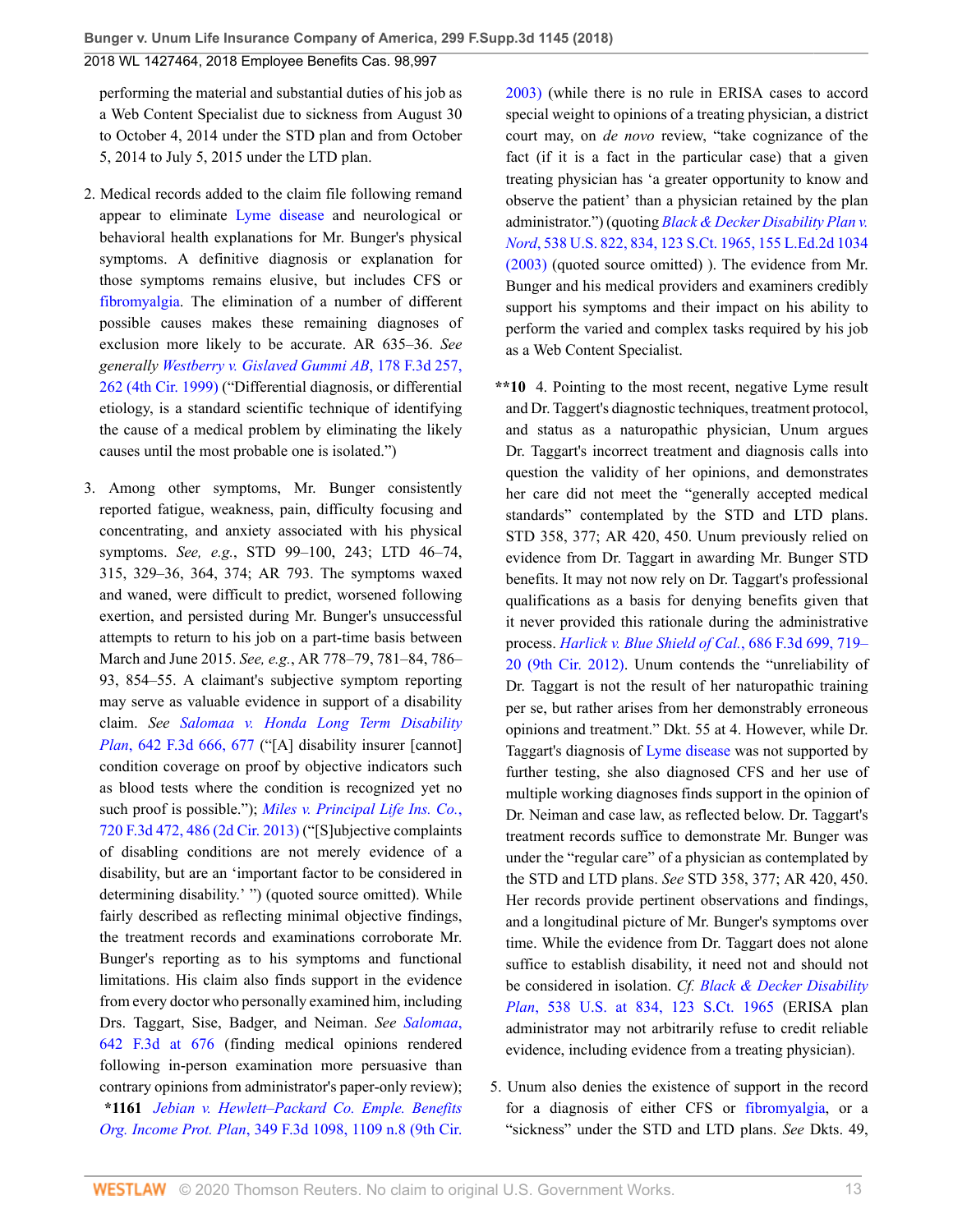53 and 55. Unum asserts Dr. Neiman never made or explained an actual diagnosis of either condition, merely alluded to potential [differential diagnoses,](http://www.westlaw.com/Link/Document/FullText?entityType=mproc&entityId=Ic33f1d90475411db9765f9243f53508a&originationContext=document&transitionType=DocumentItem&contextData=(sc.Default)&vr=3.0&rs=cblt1.0) and lacked any direct knowledge of Mr. Bunger prior to November 2016. Unum contends Dr. Taggart's January 2014 CFS diagnosis failed to satisfy diagnostic criteria in that Mr. Bunger had not presented with severe fatigue lasting six months or longer, other potential causes of symptoms had not been ruled out, and the existence of other criteria, as set forth by the Centers for Disease Control (CDC), had not been considered. Unum notes that Dr. Taggart has never diagnosed [fibromyalgia](http://www.westlaw.com/Link/Document/FullText?entityType=disease&entityId=Ic21f0856475411db9765f9243f53508a&originationContext=document&transitionType=DocumentItem&contextData=(sc.Default)&vr=3.0&rs=cblt1.0), and that Dr. Neiman made findings inconsistent with such a diagnosis, including the absence of [fibromyalgia](http://www.westlaw.com/Link/Document/FullText?entityType=disease&entityId=Ic21f0856475411db9765f9243f53508a&originationContext=document&transitionType=DocumentItem&contextData=(sc.Default)&vr=3.0&rs=cblt1.0) tender points **\*1162** and an unremarkable CRP test. Unum urges the Court's acceptance of the opinions of Drs. Lyon, Bress, and Beth Schnars. As stated in the Court's July 2016 Order, Dr. Schnars opined prior to remand that the records did not identify an underlying etiology for reported fatigue given the absence of documented additional diagnostic criteria or basic inoffice testing of cognitive functioning, and that Mr. Bunger did not receive the typical treatment for chronic fatigue, which is aerobic activity and [cognitive behavioral therapy.](http://www.westlaw.com/Link/Document/FullText?entityType=mproc&entityId=Iafb018ea475411db9765f9243f53508a&originationContext=document&transitionType=DocumentItem&contextData=(sc.Default)&vr=3.0&rs=cblt1.0) Dkt. 24 at 16 (citing LTD 469–72). The Court is not persuaded by Unum's arguments.

6. [Fibromyalgia](http://www.westlaw.com/Link/Document/FullText?entityType=disease&entityId=Ic21f0856475411db9765f9243f53508a&originationContext=document&transitionType=DocumentItem&contextData=(sc.Default)&vr=3.0&rs=cblt1.0) is a [rheumatic disease](http://www.westlaw.com/Link/Document/FullText?entityType=disease&entityId=Ib9c08b3a475411db9765f9243f53508a&originationContext=document&transitionType=DocumentItem&contextData=(sc.Default)&vr=3.0&rs=cblt1.0), with typical symptoms including chronic pain, multiple tender points, fatigue, stiffness, and sleep disturbances, *[Revels v.](http://www.westlaw.com/Link/Document/FullText?findType=Y&serNum=2042963823&pubNum=0000506&originatingDoc=I264d33a02e8211e888d5f23feb60b681&refType=RP&fi=co_pp_sp_506_656&originationContext=document&vr=3.0&rs=cblt1.0&transitionType=DocumentItem&contextData=(sc.UserEnteredCitation)#co_pp_sp_506_656) Berryhill*[, 874 F.3d 648, 656 \(9th Cir. 2017\)](http://www.westlaw.com/Link/Document/FullText?findType=Y&serNum=2042963823&pubNum=0000506&originatingDoc=I264d33a02e8211e888d5f23feb60b681&refType=RP&fi=co_pp_sp_506_656&originationContext=document&vr=3.0&rs=cblt1.0&transitionType=DocumentItem&contextData=(sc.UserEnteredCitation)#co_pp_sp_506_656) (cited source omitted), as well as "lack of concentration, changes in mood or thinking, anxiety and depression." *[Lang v. Long–](http://www.westlaw.com/Link/Document/FullText?findType=Y&serNum=1997186788&pubNum=0000506&originatingDoc=I264d33a02e8211e888d5f23feb60b681&refType=RP&fi=co_pp_sp_506_796&originationContext=document&vr=3.0&rs=cblt1.0&transitionType=DocumentItem&contextData=(sc.UserEnteredCitation)#co_pp_sp_506_796) [Term Disability Plan of Sponsor Applied Remote Tech.](http://www.westlaw.com/Link/Document/FullText?findType=Y&serNum=1997186788&pubNum=0000506&originatingDoc=I264d33a02e8211e888d5f23feb60b681&refType=RP&fi=co_pp_sp_506_796&originationContext=document&vr=3.0&rs=cblt1.0&transitionType=DocumentItem&contextData=(sc.UserEnteredCitation)#co_pp_sp_506_796)*, [125 F.3d 794, 796 \(9th Cir. 1997\).](http://www.westlaw.com/Link/Document/FullText?findType=Y&serNum=1997186788&pubNum=0000506&originatingDoc=I264d33a02e8211e888d5f23feb60b681&refType=RP&fi=co_pp_sp_506_796&originationContext=document&vr=3.0&rs=cblt1.0&transitionType=DocumentItem&contextData=(sc.UserEnteredCitation)#co_pp_sp_506_796) CFS is a complex illness " 'characterized by severe disabling fatigue and a combination of symptoms that prominently features self-reported impairments in concentration and short-term memory, sleep disturbances, and musculoskeletal pain.' " *Salomaa*[, 642 F.3d at 677](http://www.westlaw.com/Link/Document/FullText?findType=Y&serNum=2025355366&pubNum=0000506&originatingDoc=I264d33a02e8211e888d5f23feb60b681&refType=RP&fi=co_pp_sp_506_677&originationContext=document&vr=3.0&rs=cblt1.0&transitionType=DocumentItem&contextData=(sc.UserEnteredCitation)#co_pp_sp_506_677) (quoted source omitted). Neither condition is established through objective tests or evidence. *[Orzechowski v. Boeing Co. Non–Union Long–](http://www.westlaw.com/Link/Document/FullText?findType=Y&serNum=2041630525&pubNum=0000506&originatingDoc=I264d33a02e8211e888d5f23feb60b681&refType=RP&fi=co_pp_sp_506_696&originationContext=document&vr=3.0&rs=cblt1.0&transitionType=DocumentItem&contextData=(sc.UserEnteredCitation)#co_pp_sp_506_696) Term Disability Plan*[, 856 F.3d 686, 696 \(9th Cir. 2017\)](http://www.westlaw.com/Link/Document/FullText?findType=Y&serNum=2041630525&pubNum=0000506&originatingDoc=I264d33a02e8211e888d5f23feb60b681&refType=RP&fi=co_pp_sp_506_696&originationContext=document&vr=3.0&rs=cblt1.0&transitionType=DocumentItem&contextData=(sc.UserEnteredCitation)#co_pp_sp_506_696) (citing *Salomaa*[, 642 F.3d at 678](http://www.westlaw.com/Link/Document/FullText?findType=Y&serNum=2025355366&pubNum=0000506&originatingDoc=I264d33a02e8211e888d5f23feb60b681&refType=RP&fi=co_pp_sp_506_678&originationContext=document&vr=3.0&rs=cblt1.0&transitionType=DocumentItem&contextData=(sc.UserEnteredCitation)#co_pp_sp_506_678)). Diagnosis is dependent on a patient's subjective symptom reporting. *[Revels](http://www.westlaw.com/Link/Document/FullText?findType=Y&serNum=2042963823&pubNum=0000506&originatingDoc=I264d33a02e8211e888d5f23feb60b681&refType=RP&fi=co_pp_sp_506_656&originationContext=document&vr=3.0&rs=cblt1.0&transitionType=DocumentItem&contextData=(sc.UserEnteredCitation)#co_pp_sp_506_656)*, 874 [F.3d at 656](http://www.westlaw.com/Link/Document/FullText?findType=Y&serNum=2042963823&pubNum=0000506&originatingDoc=I264d33a02e8211e888d5f23feb60b681&refType=RP&fi=co_pp_sp_506_656&originationContext=document&vr=3.0&rs=cblt1.0&transitionType=DocumentItem&contextData=(sc.UserEnteredCitation)#co_pp_sp_506_656) [\(fibromyalgia](http://www.westlaw.com/Link/Document/FullText?entityType=disease&entityId=Ic21f0856475411db9765f9243f53508a&originationContext=document&transitionType=DocumentItem&contextData=(sc.Default)&vr=3.0&rs=cblt1.0) is diagnosed " 'entirely on the basis of the patients' reports of pain and other symptoms.' ") (quoting *Benecke v. Barnhart*[, 379 F.3d 587, 589 \(9th](http://www.westlaw.com/Link/Document/FullText?findType=Y&serNum=2004838943&pubNum=0000506&originatingDoc=I264d33a02e8211e888d5f23feb60b681&refType=RP&fi=co_pp_sp_506_589&originationContext=document&vr=3.0&rs=cblt1.0&transitionType=DocumentItem&contextData=(sc.UserEnteredCitation)#co_pp_sp_506_589) [Cir. 2004\)](http://www.westlaw.com/Link/Document/FullText?findType=Y&serNum=2004838943&pubNum=0000506&originatingDoc=I264d33a02e8211e888d5f23feb60b681&refType=RP&fi=co_pp_sp_506_589&originationContext=document&vr=3.0&rs=cblt1.0&transitionType=DocumentItem&contextData=(sc.UserEnteredCitation)#co_pp_sp_506_589) ); *Salomaa*[, 642 F.3d at 677–78](http://www.westlaw.com/Link/Document/FullText?findType=Y&serNum=2025355366&pubNum=0000506&originatingDoc=I264d33a02e8211e888d5f23feb60b681&refType=RP&fi=co_pp_sp_506_677&originationContext=document&vr=3.0&rs=cblt1.0&transitionType=DocumentItem&contextData=(sc.UserEnteredCitation)#co_pp_sp_506_677) ("Many medical conditions depend on their diagnosis on patient reports of pain or other symptoms, and some cannot be objectively

established under autopsy. In neither case can a disability insurer condition coverage on proof by objective indicators such as blood tests where the condition is recognized yet no such proof is possible."). The diagnostic process may evolve over time, as other diseases are excluded. *See Salomaa*[, 642 F.3d at 677;](http://www.westlaw.com/Link/Document/FullText?findType=Y&serNum=2025355366&pubNum=0000506&originatingDoc=I264d33a02e8211e888d5f23feb60b681&refType=RP&fi=co_pp_sp_506_677&originationContext=document&vr=3.0&rs=cblt1.0&transitionType=DocumentItem&contextData=(sc.UserEnteredCitation)#co_pp_sp_506_677) *[Kuhn v. Prudential Ins.](http://www.westlaw.com/Link/Document/FullText?findType=Y&serNum=2015952003&pubNum=0004637&originatingDoc=I264d33a02e8211e888d5f23feb60b681&refType=RP&fi=co_pp_sp_4637_426&originationContext=document&vr=3.0&rs=cblt1.0&transitionType=DocumentItem&contextData=(sc.UserEnteredCitation)#co_pp_sp_4637_426) Co. of Am.*[, 551 F.Supp.2d 413, 426–28 \(E.D. Pa. 2008\)](http://www.westlaw.com/Link/Document/FullText?findType=Y&serNum=2015952003&pubNum=0004637&originatingDoc=I264d33a02e8211e888d5f23feb60b681&refType=RP&fi=co_pp_sp_4637_426&originationContext=document&vr=3.0&rs=cblt1.0&transitionType=DocumentItem&contextData=(sc.UserEnteredCitation)#co_pp_sp_4637_426). Symptoms vary and neither the diagnostic criteria, nor the appropriate treatment to employ is clear-cut. *See [Revels](http://www.westlaw.com/Link/Document/FullText?findType=Y&serNum=2042963823&pubNum=0000506&originatingDoc=I264d33a02e8211e888d5f23feb60b681&refType=RP&fi=co_pp_sp_506_656&originationContext=document&vr=3.0&rs=cblt1.0&transitionType=DocumentItem&contextData=(sc.UserEnteredCitation)#co_pp_sp_506_656)*, [874 F.3d at 656–57](http://www.westlaw.com/Link/Document/FullText?findType=Y&serNum=2042963823&pubNum=0000506&originatingDoc=I264d33a02e8211e888d5f23feb60b681&refType=RP&fi=co_pp_sp_506_656&originationContext=document&vr=3.0&rs=cblt1.0&transitionType=DocumentItem&contextData=(sc.UserEnteredCitation)#co_pp_sp_506_656) (describing two sets of diagnostic criteria considered by the SSA for [fibromyalgia](http://www.westlaw.com/Link/Document/FullText?entityType=disease&entityId=Ic21f0856475411db9765f9243f53508a&originationContext=document&transitionType=DocumentItem&contextData=(sc.Default)&vr=3.0&rs=cblt1.0), the more recent of which does not include the identification of tender points; noting symptoms may " 'wax and wane,' " resulting in " 'bad days and good days.' ") (quoted source omitted) ); *Salomaa*[, 642 F.3d at 677](http://www.westlaw.com/Link/Document/FullText?findType=Y&serNum=2025355366&pubNum=0000506&originatingDoc=I264d33a02e8211e888d5f23feb60b681&refType=RP&fi=co_pp_sp_506_677&originationContext=document&vr=3.0&rs=cblt1.0&transitionType=DocumentItem&contextData=(sc.UserEnteredCitation)#co_pp_sp_506_677) (CFS " 'does not have a generally accepted 'dip-stick' test' " and the standard diagnostic technique " 'includes testing, comparing symptoms to a detailed [CDC] list of symptoms, excluding other possible disorders, and reviewing thoroughly the patient's medical history.' ") (quoting *[Friedrich v. Intel Corp.](http://www.westlaw.com/Link/Document/FullText?findType=Y&serNum=1999152956&pubNum=0000506&originatingDoc=I264d33a02e8211e888d5f23feb60b681&refType=RP&fi=co_pp_sp_506_1112&originationContext=document&vr=3.0&rs=cblt1.0&transitionType=DocumentItem&contextData=(sc.UserEnteredCitation)#co_pp_sp_506_1112)*, [181 F.3d 1105, 1112 \(9th Cir. 1999\)](http://www.westlaw.com/Link/Document/FullText?findType=Y&serNum=1999152956&pubNum=0000506&originatingDoc=I264d33a02e8211e888d5f23feb60b681&refType=RP&fi=co_pp_sp_506_1112&originationContext=document&vr=3.0&rs=cblt1.0&transitionType=DocumentItem&contextData=(sc.UserEnteredCitation)#co_pp_sp_506_1112) ); and *[Reddick](http://www.westlaw.com/Link/Document/FullText?findType=Y&serNum=1998204751&pubNum=0000506&originatingDoc=I264d33a02e8211e888d5f23feb60b681&refType=RP&fi=co_pp_sp_506_727&originationContext=document&vr=3.0&rs=cblt1.0&transitionType=DocumentItem&contextData=(sc.UserEnteredCitation)#co_pp_sp_506_727) v. Chater*[, 157 F.3d 715, 727 \(9th Cir. 1998\)](http://www.westlaw.com/Link/Document/FullText?findType=Y&serNum=1998204751&pubNum=0000506&originatingDoc=I264d33a02e8211e888d5f23feb60b681&refType=RP&fi=co_pp_sp_506_727&originationContext=document&vr=3.0&rs=cblt1.0&transitionType=DocumentItem&contextData=(sc.UserEnteredCitation)#co_pp_sp_506_727) ("the CDC has made it clear that no definitive treatment for CFS exists"). *See also* https://www.cdc.gov/me-cfs/ symptoms-diagnosis/diagnosis.html (primary symptoms occurring in "most" CFS patients include greatly lowered ability to do **\*1163** previous activities, fatigue lasting six months or longer, worsening symptoms following activity, and sleep problems; patient must also have either problems with thinking and memory or worsening symptoms while standing or sitting upright; "[m]any but not all people" have other symptoms, most commonly pain, and "[s]ome people" may have symptoms such as tender lymph nodes or sore throat); and https:// www.cdc.gov/ [arthritis](http://www.westlaw.com/Link/Document/FullText?entityType=disease&entityId=Ib159d168475411db9765f9243f53508a&originationContext=document&transitionType=DocumentItem&contextData=(sc.Default)&vr=3.0&rs=cblt1.0)/basics/fibromyalgia.htm (the "most common" [fibromyalgia](http://www.westlaw.com/Link/Document/FullText?entityType=disease&entityId=Ic21f0856475411db9765f9243f53508a&originationContext=document&transitionType=DocumentItem&contextData=(sc.Default)&vr=3.0&rs=cblt1.0) symptoms include pain/stiffness, fatigue/tiredness, depression and anxiety, sleep problems, problems with thinking, memory, and concentration, and headaches) (last viewed March 2018).

**\*\*11** 7. Dr. Neiman specializes in rheumatology. *See* AR 633–36. He reasonably explained the multiple working diagnoses in the record and the differential diagnosis he adopted as based on the nature of CFS and [fibromyalgia](http://www.westlaw.com/Link/Document/FullText?entityType=disease&entityId=Ic21f0856475411db9765f9243f53508a&originationContext=document&transitionType=DocumentItem&contextData=(sc.Default)&vr=3.0&rs=cblt1.0) and the evidence excluding other explanations. *See e.g., Kuhn*[, 551 F.Supp.2d at 428–29](http://www.westlaw.com/Link/Document/FullText?findType=Y&serNum=2015952003&pubNum=0004637&originatingDoc=I264d33a02e8211e888d5f23feb60b681&refType=RP&fi=co_pp_sp_4637_428&originationContext=document&vr=3.0&rs=cblt1.0&transitionType=DocumentItem&contextData=(sc.UserEnteredCitation)#co_pp_sp_4637_428) (diagnostic process that evolved over time and excluded diseases through a process of elimination and testing was "consistent with the process by which [fibromyalgia](http://www.westlaw.com/Link/Document/FullText?entityType=disease&entityId=Ic21f0856475411db9765f9243f53508a&originationContext=document&transitionType=DocumentItem&contextData=(sc.Default)&vr=3.0&rs=cblt1.0) typically is identified.") *See generally [Clausen v. M/V New Carissa](http://www.westlaw.com/Link/Document/FullText?findType=Y&serNum=2003554191&pubNum=0000506&originatingDoc=I264d33a02e8211e888d5f23feb60b681&refType=RP&fi=co_pp_sp_506_1058&originationContext=document&vr=3.0&rs=cblt1.0&transitionType=DocumentItem&contextData=(sc.UserEnteredCitation)#co_pp_sp_506_1058)*,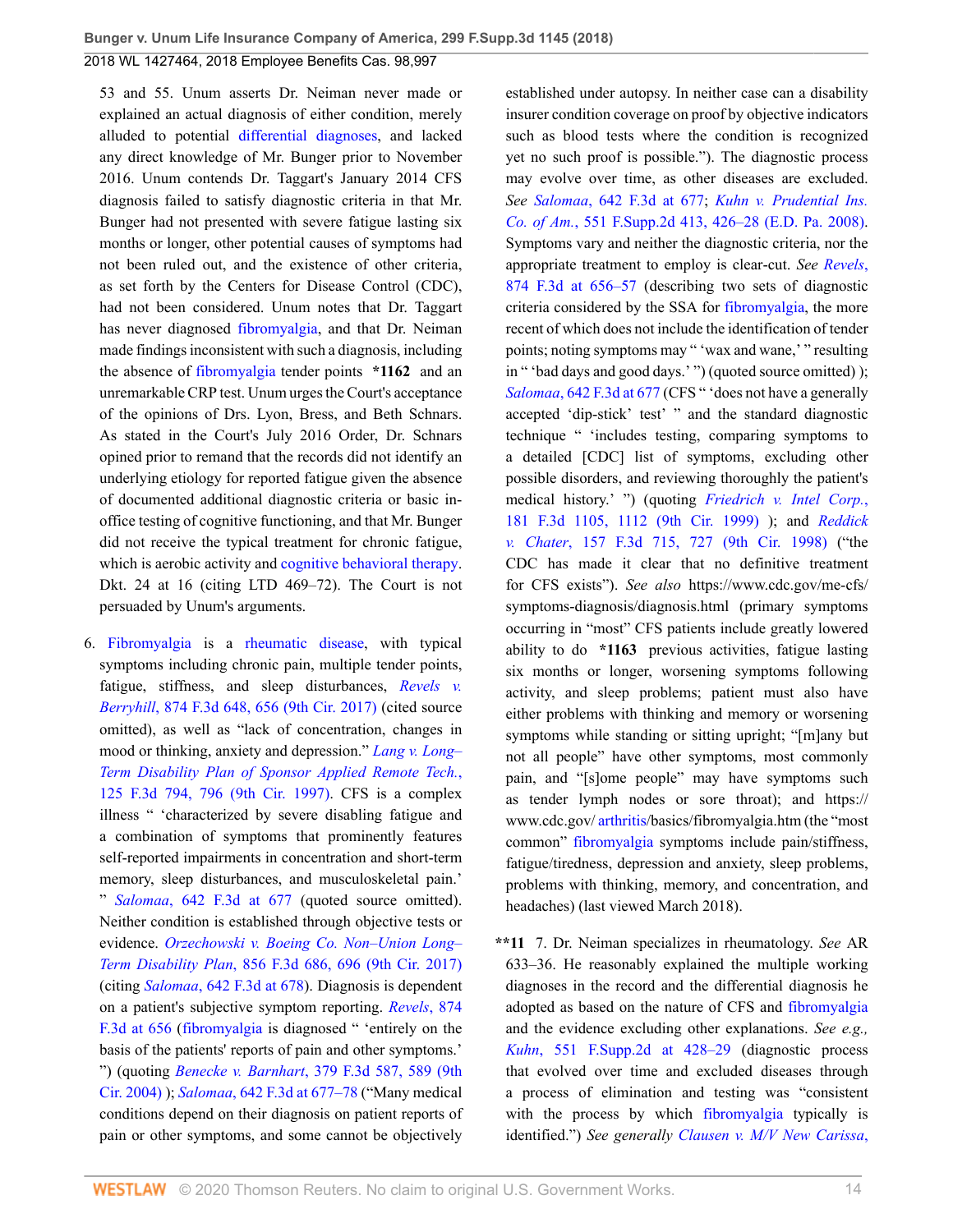**Bunger v. Unum Life Insurance Company of America, 299 F.Supp.3d 1145 (2018)**

2018 WL 1427464, 2018 Employee Benefits Cas. 98,997

[339 F.3d 1049, 1058 \(9th Cir. 2003\)](http://www.westlaw.com/Link/Document/FullText?findType=Y&serNum=2003554191&pubNum=0000506&originatingDoc=I264d33a02e8211e888d5f23feb60b681&refType=RP&fi=co_pp_sp_506_1058&originationContext=document&vr=3.0&rs=cblt1.0&transitionType=DocumentItem&contextData=(sc.UserEnteredCitation)#co_pp_sp_506_1058) (discussing the validity and acceptance of differential diagnosis testimony and evidence). Results from the subsequent neurological examination by Dr. Liou and the January 2017 Lyme test provide further support for the remaining diagnoses of CFS and [fibromyalgia.](http://www.westlaw.com/Link/Document/FullText?entityType=disease&entityId=Ic21f0856475411db9765f9243f53508a&originationContext=document&transitionType=DocumentItem&contextData=(sc.Default)&vr=3.0&rs=cblt1.0) Dr. Neiman conducted an in-person evaluation and found Mr. Bunger's reports credible and no reason to suspect malingering or symptom magnification. AR 636. Likewise, Drs. Sise and Badger rendered opinions based on their in-person encounters with Mr. Bunger and found no basis for disbelieving his account of psychological symptoms occurring only secondary to his physical impairment. AR 626–31. The opinions of Drs. Neiman, Sise, and Badger are reliable, probative, and persuasive.

- 8. In contrast, Drs. Lyon, Bress, Schnars, and Ursprung were unable to personally observe Mr. Bunger or assess the credibility of his reporting. The opinions addressing Mr. Bunger's physical symptoms reflect a rigid approach to the symptomatology, diagnosis, and treatment of CFS and [fibromyalgia.](http://www.westlaw.com/Link/Document/FullText?entityType=disease&entityId=Ic21f0856475411db9765f9243f53508a&originationContext=document&transitionType=DocumentItem&contextData=(sc.Default)&vr=3.0&rs=cblt1.0) They appear to require an etiology, objective findings, and/or symptoms that may not exist, or courses of treatment that may not be warranted. *See, e.g.*, AR 360, 472–73, 883–87. The Court is not persuaded by the opinions of the reviewing physicians as they pertain to Mr. Bunger's ability to perform his own job.
- 9. The evidence of disability in this case is not overwhelming. The cause of Mr. Bunger's symptoms and the appropriate diagnosis remain unclear, and his claim necessarily relies in significant part on his subjective account. Dr. Taggart appeared to focus her treatment on a condition that was later ruled out. Most of the examinations occurred well after the time period relevant to the determination of whether Mr. Bunger could perform his own job, and at a time at which his symptoms had improved. However, the absence of additional evidence closer in time to the period under consideration resulted in part from Unum's failure to engage in the meaningful dialogue required by ERISA. As with the review conducted prior to remand, *see* Dkt. 24 at 20, Unum did not take the opportunity to request that Mr. Bunger attend **\*1164** an independent medical examination (IME). *Cf. Salomaa*[, 642 F.3d at 676](http://www.westlaw.com/Link/Document/FullText?findType=Y&serNum=2025355366&pubNum=0000506&originatingDoc=I264d33a02e8211e888d5f23feb60b681&refType=RP&fi=co_pp_sp_506_676&originationContext=document&vr=3.0&rs=cblt1.0&transitionType=DocumentItem&contextData=(sc.UserEnteredCitation)#co_pp_sp_506_676) (stating, in review for an abuse of discretion, that an insurer may have declined an opportunity to conduct an IME given the "risk that the physicians it employs may conclude that the claimant is entitled to benefits"); *[Montour v. Hartford Life](http://www.westlaw.com/Link/Document/FullText?findType=Y&serNum=2020444293&pubNum=0000506&originatingDoc=I264d33a02e8211e888d5f23feb60b681&refType=RP&fi=co_pp_sp_506_634&originationContext=document&vr=3.0&rs=cblt1.0&transitionType=DocumentItem&contextData=(sc.UserEnteredCitation)#co_pp_sp_506_634) & Accident Ins. Co.*[, 588 F.3d 623, 634 \(9th Cir. 2009\)](http://www.westlaw.com/Link/Document/FullText?findType=Y&serNum=2020444293&pubNum=0000506&originatingDoc=I264d33a02e8211e888d5f23feb60b681&refType=RP&fi=co_pp_sp_506_634&originationContext=document&vr=3.0&rs=cblt1.0&transitionType=DocumentItem&contextData=(sc.UserEnteredCitation)#co_pp_sp_506_634) (finding, in review for an abuse of discretion, that insurer's

use of a " 'pure paper' review" raised " 'questions about the thoroughness and accuracy of the benefits determination' ") (quoted source omitted).

10. On balance, the evidence weighs in Mr. Bunger's favor and he meets his burden of establishing his entitlement to disability benefits through July 5, 2015. Whether as a result of CFS, [fibromyalgia](http://www.westlaw.com/Link/Document/FullText?entityType=disease&entityId=Ic21f0856475411db9765f9243f53508a&originationContext=document&transitionType=DocumentItem&contextData=(sc.Default)&vr=3.0&rs=cblt1.0), or another condition, a preponderance of the evidence shows Mr. Bunger had a sickness precluding his ability to perform the high level of mental functioning required for the performance of his job as a Web Content Specialist, to sustain the necessary employment-related activities, or to maintain attendance at that job on a consistent basis.

## **D. Disability From Any Gainful Occupation (July 6, 2015 through the present)**

- <span id="page-14-3"></span><span id="page-14-2"></span><span id="page-14-1"></span><span id="page-14-0"></span>**[\[22\]](#page-4-1) [\[23](#page-4-2)] [\[24\]](#page-4-3) [\[25\]](#page-4-0)** 1. Mr. Bunger also seeks a determination that he is unable to perform any gainful occupation and entitled to LTD benefits from July 6, 2015 through the present. Mr. Bunger would not be entitled to those benefits if he was able to perform parttime work in any gainful occupation, whether or not offered by his employer, but chose not to. AR 436.
- **\*\*12** 2. As a general rule, an ERISA claimant "must avail himself or herself of a plan's own internal review procedures before bringing suit in federal court." *[Diaz](http://www.westlaw.com/Link/Document/FullText?findType=Y&serNum=1995073037&pubNum=0000506&originatingDoc=I264d33a02e8211e888d5f23feb60b681&refType=RP&fi=co_pp_sp_506_1483&originationContext=document&vr=3.0&rs=cblt1.0&transitionType=DocumentItem&contextData=(sc.UserEnteredCitation)#co_pp_sp_506_1483) [v. United Agric. Emp. Welfare Benefit Plan & Tr.](http://www.westlaw.com/Link/Document/FullText?findType=Y&serNum=1995073037&pubNum=0000506&originatingDoc=I264d33a02e8211e888d5f23feb60b681&refType=RP&fi=co_pp_sp_506_1483&originationContext=document&vr=3.0&rs=cblt1.0&transitionType=DocumentItem&contextData=(sc.UserEnteredCitation)#co_pp_sp_506_1483)*, [50 F.3d 1478, 1483 \(9th Cir. 1995\)](http://www.westlaw.com/Link/Document/FullText?findType=Y&serNum=1995073037&pubNum=0000506&originatingDoc=I264d33a02e8211e888d5f23feb60b681&refType=RP&fi=co_pp_sp_506_1483&originationContext=document&vr=3.0&rs=cblt1.0&transitionType=DocumentItem&contextData=(sc.UserEnteredCitation)#co_pp_sp_506_1483) (cited source omitted). This exhaustion requirement serves "important policy considerations, including the reduction of frivolous litigation, the promotion of consistent treatment of claims, the provision of a nonadversarial method of claims settlement, the minimization of costs of claim settlement and a proper reliance on administrative expertise." *[Id.](http://www.westlaw.com/Link/Document/FullText?findType=Y&serNum=1995073037&pubNum=0000506&originatingDoc=I264d33a02e8211e888d5f23feb60b681&refType=RP&originationContext=document&vr=3.0&rs=cblt1.0&transitionType=DocumentItem&contextData=(sc.UserEnteredCitation))* Mr. Bunger's failure to exhaust his claim for LTD benefits in relation to any gainful occupation is not in dispute.
- 3. A court may exercise its discretion to excuse the exhaustion requirement where appropriate, such as where further proceedings before a plan administrator would be "futile or the remedy inadequate.' " *[Vaught v. Scottsdale Healthcare](http://www.westlaw.com/Link/Document/FullText?findType=Y&serNum=2017155182&pubNum=0000506&originatingDoc=I264d33a02e8211e888d5f23feb60b681&refType=RP&fi=co_pp_sp_506_626&originationContext=document&vr=3.0&rs=cblt1.0&transitionType=DocumentItem&contextData=(sc.UserEnteredCitation)#co_pp_sp_506_626) Corp. Health Plan*[, 546 F.3d 620, 626 & n.2 \(9th Cir.](http://www.westlaw.com/Link/Document/FullText?findType=Y&serNum=2017155182&pubNum=0000506&originatingDoc=I264d33a02e8211e888d5f23feb60b681&refType=RP&fi=co_pp_sp_506_626&originationContext=document&vr=3.0&rs=cblt1.0&transitionType=DocumentItem&contextData=(sc.UserEnteredCitation)#co_pp_sp_506_626) [2008\)](http://www.westlaw.com/Link/Document/FullText?findType=Y&serNum=2017155182&pubNum=0000506&originatingDoc=I264d33a02e8211e888d5f23feb60b681&refType=RP&fi=co_pp_sp_506_626&originationContext=document&vr=3.0&rs=cblt1.0&transitionType=DocumentItem&contextData=(sc.UserEnteredCitation)#co_pp_sp_506_626) (quoting *Amato v. Bernard*[, 618 F.2d 559, 568](http://www.westlaw.com/Link/Document/FullText?findType=Y&serNum=1980112658&pubNum=0000350&originatingDoc=I264d33a02e8211e888d5f23feb60b681&refType=RP&fi=co_pp_sp_350_568&originationContext=document&vr=3.0&rs=cblt1.0&transitionType=DocumentItem&contextData=(sc.UserEnteredCitation)#co_pp_sp_350_568) [\(9th Cir. 1980\)](http://www.westlaw.com/Link/Document/FullText?findType=Y&serNum=1980112658&pubNum=0000350&originatingDoc=I264d33a02e8211e888d5f23feb60b681&refType=RP&fi=co_pp_sp_350_568&originationContext=document&vr=3.0&rs=cblt1.0&transitionType=DocumentItem&contextData=(sc.UserEnteredCitation)#co_pp_sp_350_568) ). Mr. Bunger argues remand would be futile given the reasonable presumption Unum would yet again deny his claim. *Diaz*[, 50 F.3d at 1485–86](http://www.westlaw.com/Link/Document/FullText?findType=Y&serNum=1995073037&pubNum=0000506&originatingDoc=I264d33a02e8211e888d5f23feb60b681&refType=RP&fi=co_pp_sp_506_1485&originationContext=document&vr=3.0&rs=cblt1.0&transitionType=DocumentItem&contextData=(sc.UserEnteredCitation)#co_pp_sp_506_1485) (futility exception "is designed to avoid the need to pursue an administrative review that is demonstrably doomed to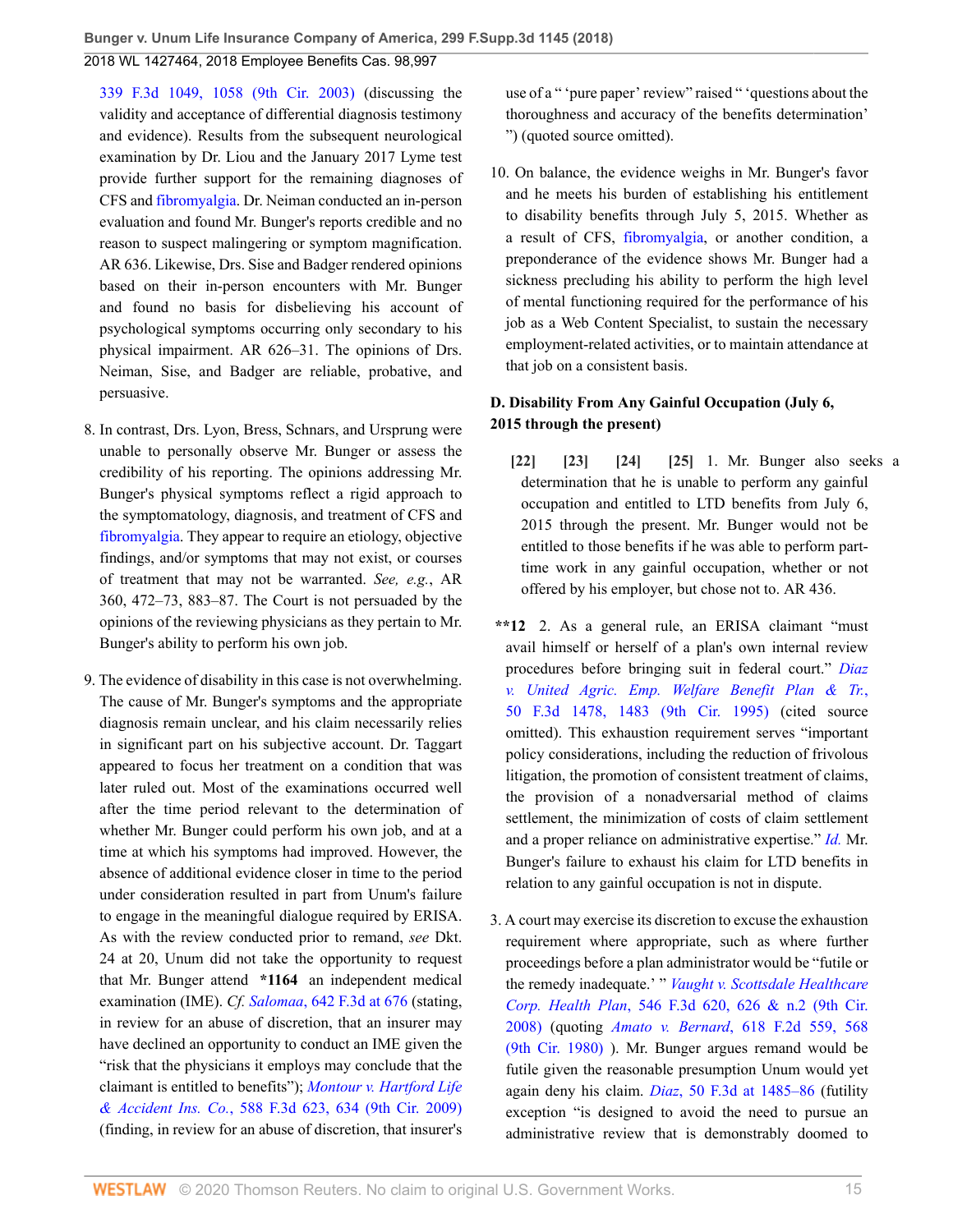fail.") He contends additional delay would not serve the primary ERISA goal of providing " 'a method for workers and beneficiaries to resolve disputes over benefits inexpensively and expeditiously.' " *[Boyd v. Bert Bell/Pete](http://www.westlaw.com/Link/Document/FullText?findType=Y&serNum=2006792445&pubNum=0000506&originatingDoc=I264d33a02e8211e888d5f23feb60b681&refType=RP&fi=co_pp_sp_506_1178&originationContext=document&vr=3.0&rs=cblt1.0&transitionType=DocumentItem&contextData=(sc.UserEnteredCitation)#co_pp_sp_506_1178) [Rozelle NFL Players Retirement Plan](http://www.westlaw.com/Link/Document/FullText?findType=Y&serNum=2006792445&pubNum=0000506&originatingDoc=I264d33a02e8211e888d5f23feb60b681&refType=RP&fi=co_pp_sp_506_1178&originationContext=document&vr=3.0&rs=cblt1.0&transitionType=DocumentItem&contextData=(sc.UserEnteredCitation)#co_pp_sp_506_1178)*, 410 F.3d 1173, 1178 [\(9th Cir. 2005\)](http://www.westlaw.com/Link/Document/FullText?findType=Y&serNum=2006792445&pubNum=0000506&originatingDoc=I264d33a02e8211e888d5f23feb60b681&refType=RP&fi=co_pp_sp_506_1178&originationContext=document&vr=3.0&rs=cblt1.0&transitionType=DocumentItem&contextData=(sc.UserEnteredCitation)#co_pp_sp_506_1178) (quoting *[Taft v. Equitable Life Assurance](http://www.westlaw.com/Link/Document/FullText?findType=Y&serNum=1993225599&pubNum=0000506&originatingDoc=I264d33a02e8211e888d5f23feb60b681&refType=RP&fi=co_pp_sp_506_1472&originationContext=document&vr=3.0&rs=cblt1.0&transitionType=DocumentItem&contextData=(sc.UserEnteredCitation)#co_pp_sp_506_1472) Soc'y*[, 9 F.3d 1469, 1472 \(9th Cir. 1993\)](http://www.westlaw.com/Link/Document/FullText?findType=Y&serNum=1993225599&pubNum=0000506&originatingDoc=I264d33a02e8211e888d5f23feb60b681&refType=RP&fi=co_pp_sp_506_1472&originationContext=document&vr=3.0&rs=cblt1.0&transitionType=DocumentItem&contextData=(sc.UserEnteredCitation)#co_pp_sp_506_1472) ). Mr. Bunger maintains the existence of **\*1165** medical opinions and records timely, relevant to, and supporting his LTD claim in relation to the issue of any gainful occupation.

- 4. An exception to the exhaustion requirement would not be appropriate in this case. There are notable differences between both the issue to consider and the evidence dated before and after July 5, 2015. According to both Mr. Bunger and Dr. Taggart, Mr. Bunger's symptoms began to improve at least as early as late February 2015. *See* AR 792, 854. His condition had further improved by September 2015, allowing for his return to his own, mentally demanding occupation for three full days a week. AR 779, 781–84, 854. In September 2016, Mr. Bunger reported successfully taking on-line classes in software development. AR 628. Dr. Sise, that same month, assessed Mr. Bunger with a fair ability to perform simple and repetitive tasks, and as fair to limited in all other respects. AR 630. In early November 2016, Dr. Neiman described Mr. Bunger as "about 70% better." AR 633. Later that month, Mr. Bunger had a normal neurological examination with Dr. Liou and reported his neurologic symptoms had "mostly improved." AR 707–14. This and other evidence in the record raises serious questions as to whether Mr. Bunger would be able to demonstrate his inability to perform in any gainful occupation, on a full- or part-time basis. Unum has never considered this claim. Nor has Unum considered other potentially relevant policy terms, such as the LTD plan limitation to only eighteen months total of benefits for disabilities primarily based on self-reported symptoms. *See* AR 436. Further proceedings are necessary to allow for consideration of Mr. Bunger's claim for disability under the LTD plan as of July 6, 2015.
- 5. While the additional delay imposed by remand is unfortunate, Mr. Bunger's concerns as to futility can be mitigated at least in part. The Court has determined Mr. Bunger had a sickness as required for coverage under the LTD plan through July 5, 2015. Further proceedings can

Footnotes

include additional information relating to Mr. Bunger's condition on or after July 6, 2015, including his declaration regarding WGU. Unum must continue to engage in the meaningful dialogue required by ERISA and, in order to ensure a full and fair review of Mr. Bunger's remaining LTD claim, Unum should employ the services of different reviewing physicians and appoint an individual other than Mr. Jones to conduct the review.

#### **IV. CONCLUSION**

- **\*\*13** The Court hereby FINDS and ORDERS:
- 1) Defendant's Second Motion for Judgment (Dkt. 53) is DENIED.
- 2) Plaintiff's Second Motion for Judgment under [Federal Rule](http://www.westlaw.com/Link/Document/FullText?findType=L&pubNum=1000600&cite=USFRCPR52&originatingDoc=I264d33a02e8211e888d5f23feb60b681&refType=LQ&originationContext=document&vr=3.0&rs=cblt1.0&transitionType=DocumentItem&contextData=(sc.UserEnteredCitation)) [of Civil Procedure 52](http://www.westlaw.com/Link/Document/FullText?findType=L&pubNum=1000600&cite=USFRCPR52&originatingDoc=I264d33a02e8211e888d5f23feb60b681&refType=LQ&originationContext=document&vr=3.0&rs=cblt1.0&transitionType=DocumentItem&contextData=(sc.UserEnteredCitation)) (Dkt. 47) is GRANTED in part and DENIED in part. Mr. Bunger establishes his disability under Unum's STD plan from August 30, 2014 to October 4, 2014, and under the LTD plan from October 5, 2014 to July 5, 2015, and is entitled to recover benefits. However, the Court REMANDS to Unum the issue of Mr. Bunger's entitlement to LTD benefits from July 6, 2015 and beyond.
- 3) The parties shall meet and confer regarding the appropriate amount of benefits owed and any prejudgment interest, and jointly submit a proposed **\*1166** judgment within **ten (10) days** of the date of this Order.
- 4) Plaintiff may also, within **ten (10) days** from the date of this Order, file a motion to recover any attorney's fees and costs sought. The motion shall be supported by documentary evidence reflecting the amount of fees and costs sought, and shall include argument as to the authority upon which fees and costs may be granted and why the fees sought are reasonable. Defendant shall file a response in accordance with the Local Rules and plaintiff may file a reply in accordance with the same.
- 5) This matter is now CLOSED.

#### **All Citations**

299 F.Supp.3d 1145, 2018 WL 1427464, 2018 Employee Benefits Cas. 98,997